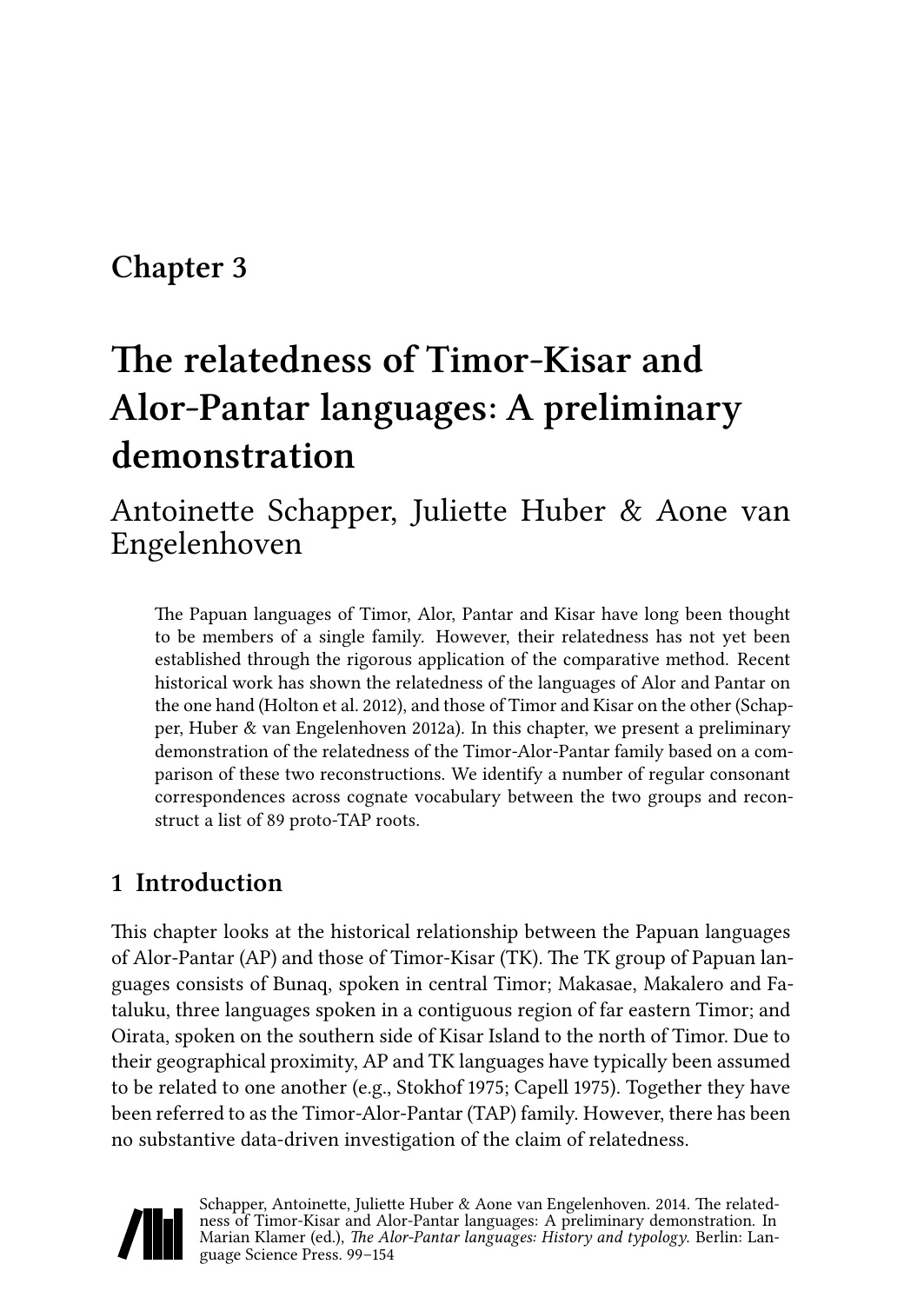In this chapter, we test the hypothesis that AP and TK languages are related to one another through the application of the comparative method. Specifically, we compare the results of two recent reconstructions, the one of AP [\(Holton et](#page-53-0) [al. 2012](#page-53-0)) and the other of TK([Schapper, Huber & van Engelenhoven 2012b](#page-55-1)). We establish that the AP and TK languages are indeed related by demonstrating that there are regular sound correspondences across cognate vocabulary between the two groups.

In comparing [Holton et al. \(2012\)](#page-53-0) and [Schapper, Huber & van Engelenhoven](#page-54-0) [\(2012a\)](#page-54-0) in this chapter, we assume the existence of two nodes in the TAP tree, namely Proto-Alor-Pantar (pAP) and Proto-Timor (pTIM). Whilst pAP appears to be a robust node, the existence of pTIM is less secure. As [Schapper, Huber &](#page-54-0) [van Engelenhoven \(2012a](#page-54-0): 227-228) point out, it is possible that Bunaq and the Eastern Timor languages (reconstructed as Proto-ET in [Schapper, Huber & van](#page-54-0) [Engelenhoven 2012a\)](#page-54-0) both form their own separate primary subgroups within TAP. Our aim here is not to make claims about the high-level subgrouping of the AP and TK languages, and we do not presume to definitively determine the constituency of the TK-AP tree at this stage, but merely seek to show that TK and AP languages are related. Conclusive evidence of innovations shared by Bunaq and ET languages to the exclusion of AP languages is the subject of ongoing research.

§ [2](#page-1-0) presents the sound correspondences we find in cognate vocabulary between pAP and pTIM. § [3](#page-27-0) summarizes our preliminary findings and discusses issues arising out of them. Appendices are included with supporting language data for any reconstructions that do not appear in [Holton et al. \(2012\)](#page-53-0) or [Schapper,](#page-54-0) [Huber & van Engelenhoven \(2012a\)](#page-54-0), as well as a list of pTAP forms that can be reconstructed on the basis of the sound correspondences identified in this chapter. New, additional reconstructions have in some cases been necessary since the two articles each reconstruct only a small number of lexemes with only partial overlap between them. The sources of the lexical data used are listed in the Appendices. We also throw out several cognate sets from the AP reconstruction as they reflect borrowing from Austronesian languages.

### <span id="page-1-0"></span>**2 Sound correspondences**

In this section, we describe the consonant correspondences that we have identified between AP and TK languages. We do draw on vowel correspondences where they condition particular sound changes in consonants, but otherwise do not deal with vowels in this preliminary demonstration of relatedness. We chiefly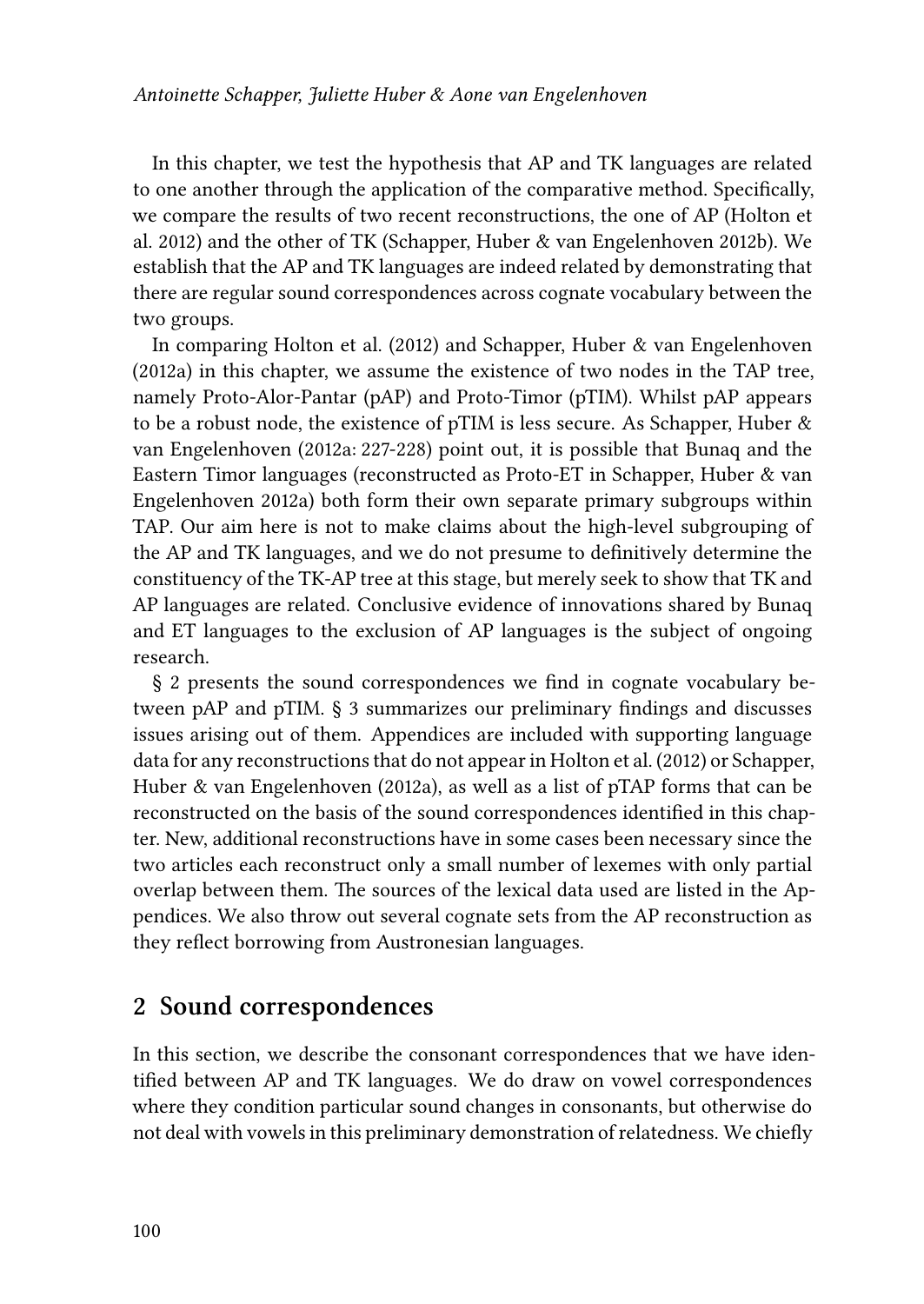draw attention to the correspondences in cognate vocabulary between pAP and pTIM. However, we provide the reader also with the forms of the lexemes in the TK languages as they are not available elsewhere in this volume. The argumentation and underpinning data for pAP is given in [Holton & Robinson \(this volume\)](#page-53-2) and is based on [Holton et al. \(2012\)](#page-53-0).

In the subsections that follow, transcription of language data adheres to IPA conventions. Long vowels are indicated with a length mark ':'. Bracketed segments '( )' are those deemed to be non-etymological, that is, typically reflecting some morpheme which has fossilized on a root. In the correspondence tables, square brackets '[]' are used where an item is cognate but doesn't reflect the segment in question. The inverted question mark  $i$  is used where a cognate shows an unexpected reflex of the segment in question. Grammatical items are glossed in small caps. Reconstructions marked with '‼' are new reconstructions not found in or revised from [Holton et al. \(2012\)](#page-53-0) or [Schapper, Huber & van En](#page-54-0)[gelenhoven \(2012a\)](#page-54-0). The symbol '‼' signals that the full data set on which the reconstruction in question is based is given in the Appendices. AP data supporting the additional pAP reconstructions is given in Appendix [A.1](#page-36-0) and TK data in Appendix [A.2.](#page-46-0) In the text of the chapter itself, for reasons of compactness, we only give simple one-word glosses which reflect the presumed meaning of the proto-lexeme. Should the reader need more information on semantics, he can refer to the Appendices. We also do not provide information on irregular changes, such as metathesis or apocope, in the correspondence tables, except where directly relevant to the reconstruction of the segment in question. The Appendix provides the reader with fuller information on any irregularities in form or meaning in individual languages.

#### **2.1 Reconstruction of bilabial stops**

We identify two robust correspondent sets for bilabial plosives, reconstructing to pTAP \*p and \*b. Note that in [Schapper, Huber & van Engelenhoven \(2012a\)](#page-54-0), we reconstruct a three-way distinction  $(*p, *b, and *f)$  for bilabial obstruents in pTIM, despite the fact that it is not maintained in any of the modern TK languages: Bunaq, Makasae and Makalero have merged reflexes of pTIM \*p and \*f, whereas in Fataluku and Oirata, \*p and \*b are merged. We find no evidence to support a three-way split in pTAP; instead, it looks like pTIM underwent a conditioned phoneme split, with distinct reflexes of pTAP \*b in initial and non-initial positions, respectively.

Table [1](#page-4-0) and Table [2](#page-5-0) present the forms for these two correspondence sets respectively. In the first, pAP \*p corresponds to pTIM \*f in all positions. In the second,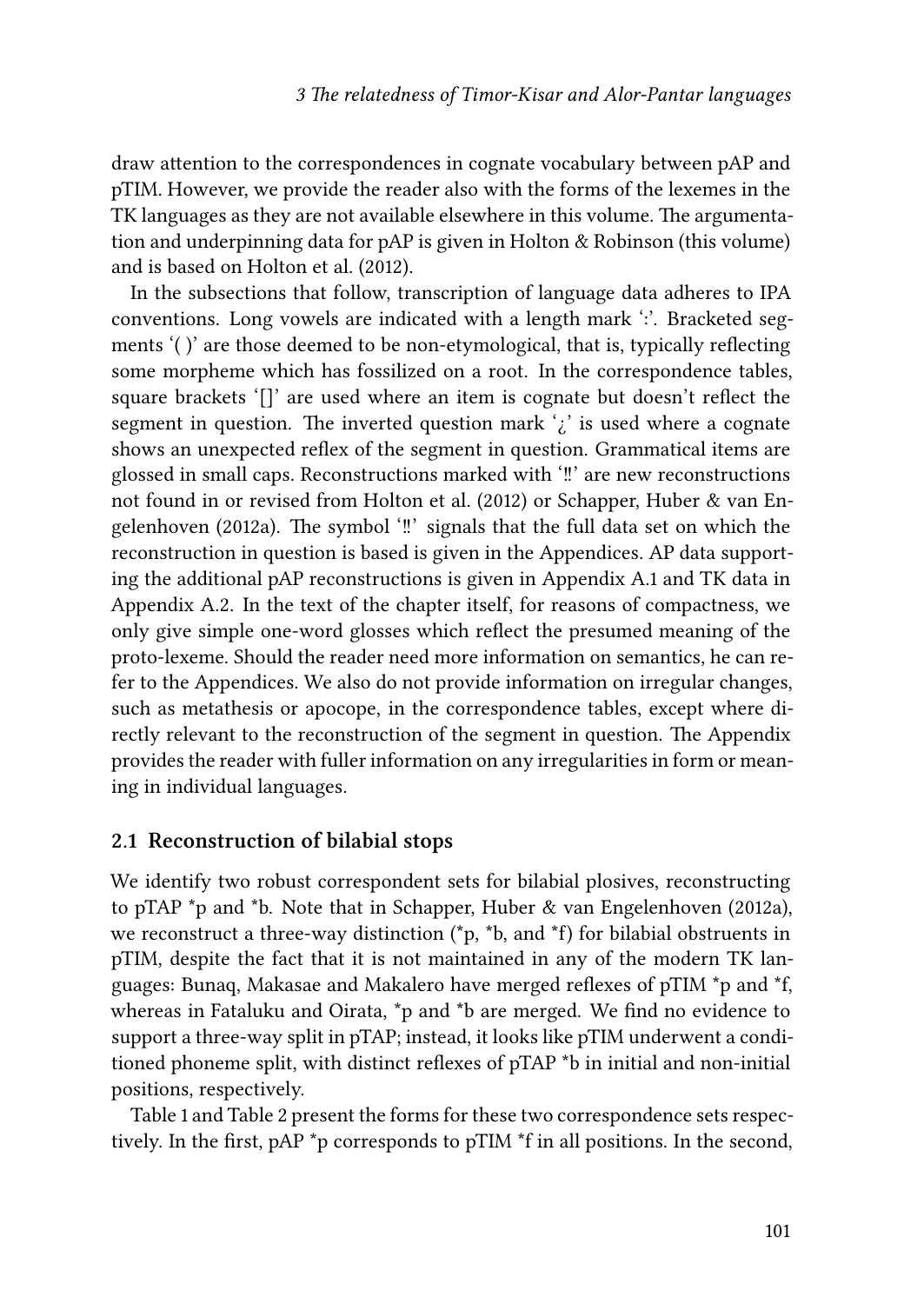pTAP \*b was retained as \*b in pAP, but split to pTIM \*b initially and pTIM \*p noninitially. In these sets, there are two notable irregularities: (i) pAP \*tiara 'expel' lost the medial bilabial that is retained in pTIM \*tifar 'run'; and (ii) pAP \*karab 'scratch' and pTIM \*gabar 'scratch', which show an irregular correspondence of pAP \*b with pTIM \*b in medial position.

#### **2.2 Reconstruction of coronal stops**

There are two coronal stops, \*t and \*d, reconstructed to pAP, and four, \*t, \*d, \*T and \*D to pTIM. [Schapper, Huber & van Engelenhoven \(2012a\)](#page-54-0) note the uncertainty of pTIM \*d, which is supported by three cognate sets only, all of which are in initial position. This is played out also when comparing coronals between AP and TK languages. We can reconstruct the pTAP coronal stops \*t with relative certainty, and \*d, albeit with less security. The latter segment split in pTIM to \*T and \*D. At present, we cannot reconstruct pTIM \*d to pTAP. There are, however, a substantial number of coronal correspondences which remain unexplained.

Our most consistent correspondence is pTIM \*t to pAP \*t and \*s (Table [3](#page-6-0)). Initially, we find a steady and unchanging correspondence of pAP \*t and pTIM \*t, supported by a sizeable number of cognates. Only Bunaq shows a change of \*t to /tʃ/ before a high front vowel. Non-initially, we find fewer cognates, but nevertheless a steady and unchanging correspondence. In two cognate sets ('sit' and 'mat'), pAP final \*s preceded by \*i corresponds to pTIM \*t.

The reconstruction of pTAP \*d is supported by only a small number of cognate sets (Table [4](#page-7-0)) and therefore still needs confirmation. In these sets, initial pAP \*d corresponds to pTIM \*D, while non-initial pAP \*d corresponds with pTIM \*T. This is consistent with what we observed with the bilabial stops, where a medial voiced stop in pAP corresponds to a voiceless stop in pTIM. Note that the cognate set for 'bird' is listed under the heading of initial \*d, even though its pTIM and (arguably) pAP reflexes are in medial position. We place it there due to the fact that the sound correspondence is parallel to that for 'rat'. However, more sets supporting this reconstruction are clearly needed before we can be certain of it.

Furthermore, there are a range of cognate sets which show as yet unexplained correspondences (Table [5\)](#page-8-0). In these, we find coronal correspondences between pAP and pTIM and between TK languages (especially in Bunaq and Fataluku) that don't fit well in the above given sets. More work is needed to clarify the history of the coronals in TAP.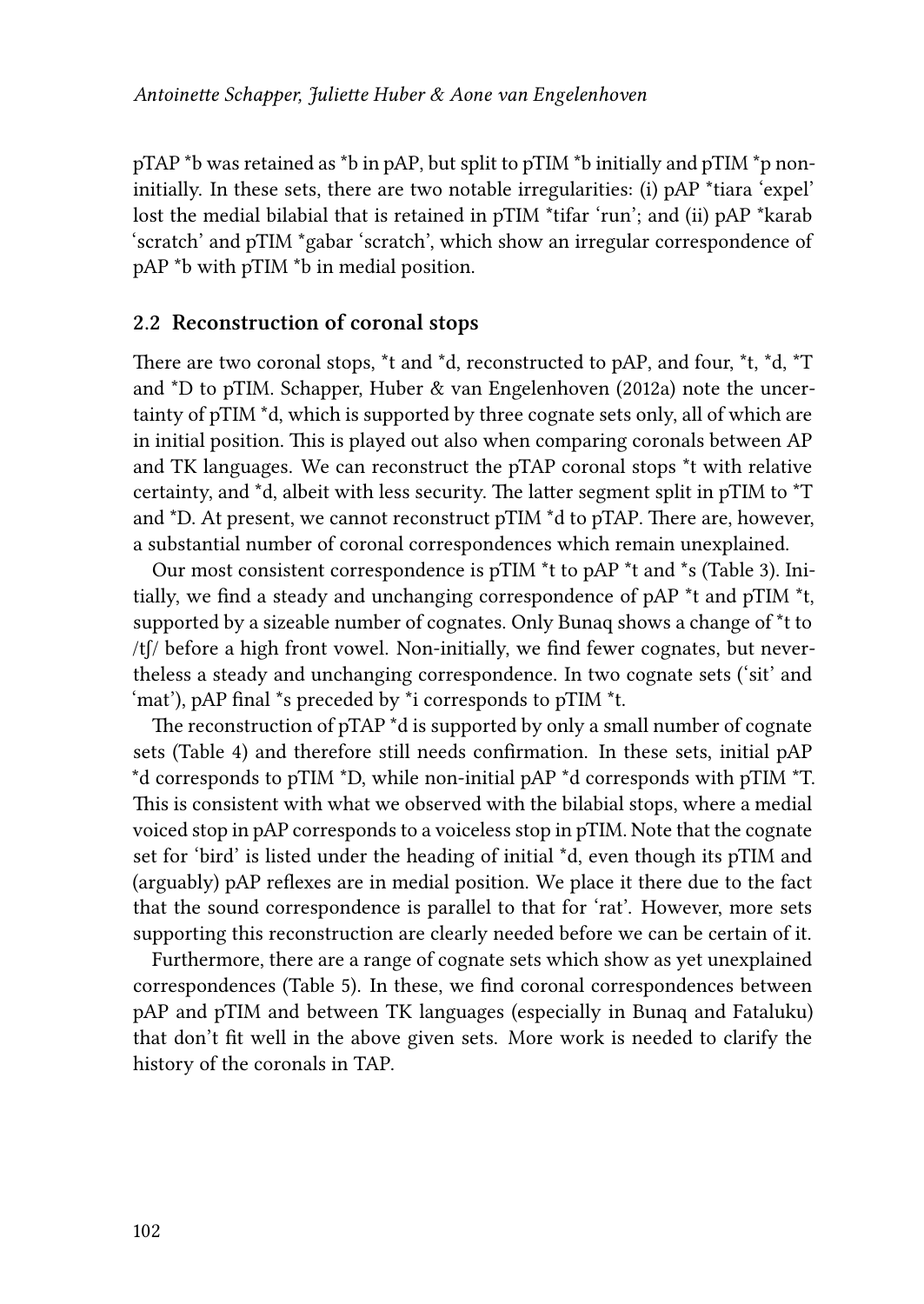|                       | AR               | рTIM                                                                                                                                                                             | Bunaq                     | Makasae                                                                                                                                                                                                                                                                                                                                                                                                                                                                                                                                                                                                                                      | Makalero             | Fataluku        | Oirata    |
|-----------------------|------------------|----------------------------------------------------------------------------------------------------------------------------------------------------------------------------------|---------------------------|----------------------------------------------------------------------------------------------------------------------------------------------------------------------------------------------------------------------------------------------------------------------------------------------------------------------------------------------------------------------------------------------------------------------------------------------------------------------------------------------------------------------------------------------------------------------------------------------------------------------------------------------|----------------------|-----------------|-----------|
| initial *p            | م                |                                                                                                                                                                                  | p, w                      |                                                                                                                                                                                                                                                                                                                                                                                                                                                                                                                                                                                                                                              |                      |                 |           |
| spit                  | " nvuq           | $*$ fulu $(k, n)$ ‼                                                                                                                                                              | puluk                     |                                                                                                                                                                                                                                                                                                                                                                                                                                                                                                                                                                                                                                              | fulun                | fulu            |           |
| taboo                 | " Iolaq!         | $*$ falu $(n)$                                                                                                                                                                   | por                       | falun                                                                                                                                                                                                                                                                                                                                                                                                                                                                                                                                                                                                                                        | falun                | falu            |           |
| 191                   | 'n,              | $\sharp$                                                                                                                                                                         |                           |                                                                                                                                                                                                                                                                                                                                                                                                                                                                                                                                                                                                                                              |                      |                 | $dp-$     |
| $LOW^1$               | i od,            | $*$ ufe ‼                                                                                                                                                                        |                           | $he \dot{c}$                                                                                                                                                                                                                                                                                                                                                                                                                                                                                                                                                                                                                                 | $\iota$ fe-          | $afa$<br>$[ud]$ | [ud]      |
| girl                  | $\mathsf{h}$ uod | $*_{\text{fand}}^2$                                                                                                                                                              | pana                      | fana(rae)                                                                                                                                                                                                                                                                                                                                                                                                                                                                                                                                                                                                                                    | fana(r)              | fana(r)         | pana(rai, |
|                       | $N_{\rm A}$      | $*$ fe $(r, R)$ e ‼                                                                                                                                                              | wele                      |                                                                                                                                                                                                                                                                                                                                                                                                                                                                                                                                                                                                                                              |                      |                 |           |
| scorpion<br>medial *p | a,               | $\ddot{\mathbf{t}}$                                                                                                                                                              | $\mathbf{w}, \mathcal{O}$ |                                                                                                                                                                                                                                                                                                                                                                                                                                                                                                                                                                                                                                              |                      |                 |           |
| face                  | " pona!          | *-fanu ‼                                                                                                                                                                         | $-$ ewen                  | fanu                                                                                                                                                                                                                                                                                                                                                                                                                                                                                                                                                                                                                                         | fanu                 | fanu            | panu      |
| dream                 | *hipar           | *ufar(ana)                                                                                                                                                                       | waen                      | ufarena                                                                                                                                                                                                                                                                                                                                                                                                                                                                                                                                                                                                                                      | ofarana              | ufarana         | upar(a)   |
| run                   | [*tiara]         | *tifar                                                                                                                                                                           | tfiwal                    | $[ditar] % \begin{center} % \includegraphics[width=\linewidth]{imagesSupplemental_3.png} % \end{center} % \caption { % Our method can be used for a different method. % Note that the \emph{exponent} and the \emph{exponent} is the \emph{exponent} and the \emph{exponent} is the \emph{exponent} and the \emph{exponent} is the \emph{exponent} and the \emph{exponent} is the \emph{exponent} and the \emph{exponent} is the \emph{exponent} and the \emph{exponent} is the \emph{exponent} and the \emph{exponent} is the \emph{exponent} and the \emph{exponent} is the \emph{exponent} and the \emph{exponent} is the \emph{exponent$ | $[$ <i>titar</i> $]$ | tifar(e)        | tipar(e)  |
| pound                 | tapai            | *tafa                                                                                                                                                                            | tao <sup>3</sup>          |                                                                                                                                                                                                                                                                                                                                                                                                                                                                                                                                                                                                                                              | tafa                 | tafa            | tapa      |
|                       |                  | This item is a deictic marker indicating lower elevation than the deictic center. See Schapper (this volume) for more                                                            |                           |                                                                                                                                                                                                                                                                                                                                                                                                                                                                                                                                                                                                                                              |                      |                 |           |
|                       |                  |                                                                                                                                                                                  |                           |                                                                                                                                                                                                                                                                                                                                                                                                                                                                                                                                                                                                                                              |                      |                 |           |
|                       |                  | information on this deictic distinction.<br><sup>2</sup> The bracketed <i>rae/r/rai</i> element appears to be an innovation in the Eastern Timor languages, presumably a lexical |                           |                                                                                                                                                                                                                                                                                                                                                                                                                                                                                                                                                                                                                                              |                      |                 |           |
|                       |                  | doublet or a derivational morpheme related to the nominalizing -r formative found in Makalero. We have no                                                                        |                           |                                                                                                                                                                                                                                                                                                                                                                                                                                                                                                                                                                                                                                              |                      |                 |           |
|                       |                  | evidence for reconstructing this element higher than Proto-Eastern Timor.                                                                                                        |                           |                                                                                                                                                                                                                                                                                                                                                                                                                                                                                                                                                                                                                                              |                      |                 |           |
|                       |                  | <sup>3</sup> This would have originally been *tawo in pre-Bunaq, but in the modern language medial/w/ is not preserved before                                                    |                           |                                                                                                                                                                                                                                                                                                                                                                                                                                                                                                                                                                                                                                              |                      |                 |           |
| back vowels.          |                  |                                                                                                                                                                                  |                           |                                                                                                                                                                                                                                                                                                                                                                                                                                                                                                                                                                                                                                              |                      |                 |           |

<span id="page-4-0"></span>Table 1: Correspondence sets for pTAP  $^{\ast} \mathrm{p}$ Table 1: Correspondence sets for pTAP \*p *3 The relatedness of Timor-Kisar and Alor-Pantar languages*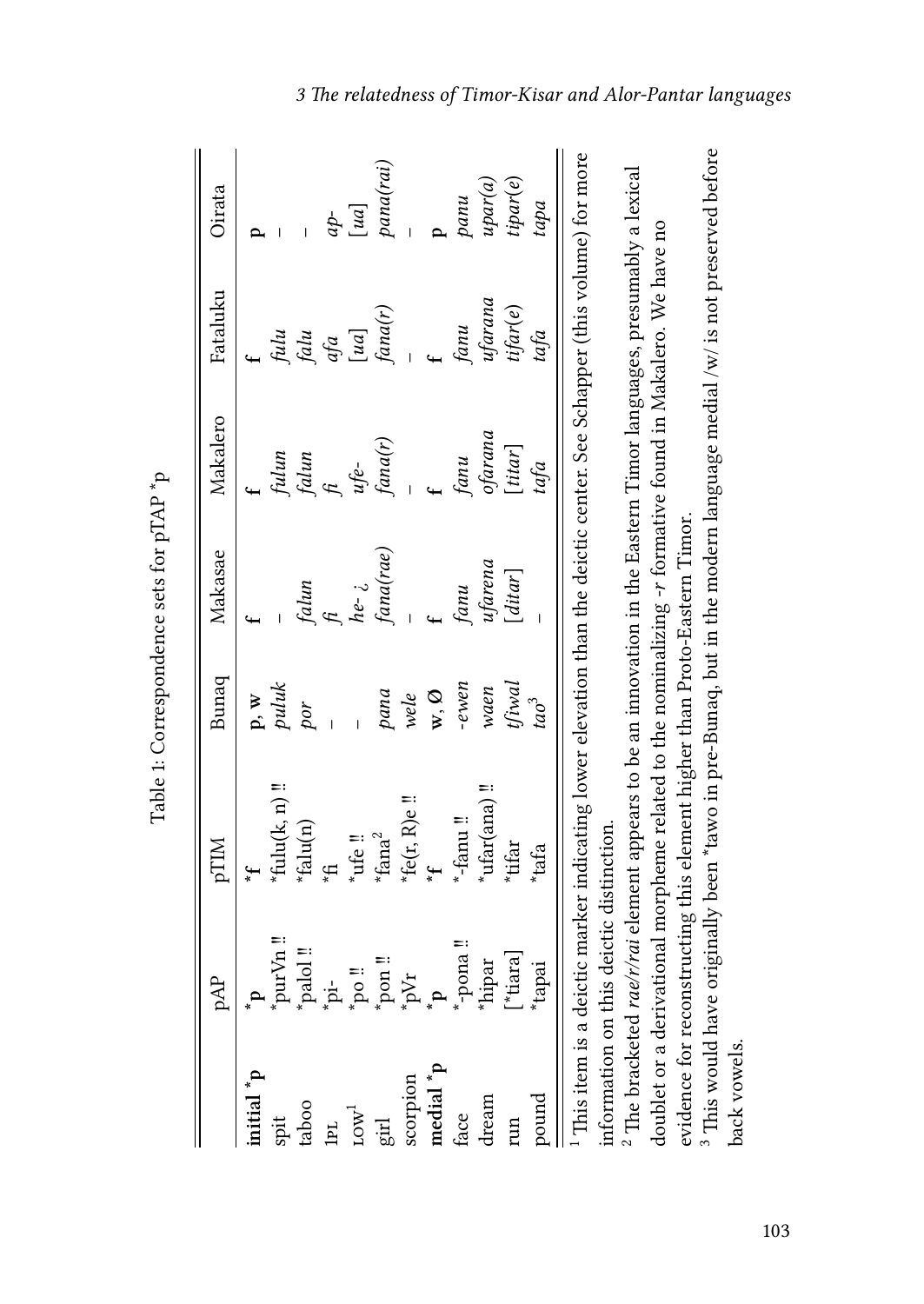|                            | $\ensuremath{\mathrm{P\!A}\!P}$             | pTIM                                                                                                                                                                                                                          | Bunaq          | Makasae    | Makalero               | Fataluku       | Oirata  |
|----------------------------|---------------------------------------------|-------------------------------------------------------------------------------------------------------------------------------------------------------------------------------------------------------------------------------|----------------|------------|------------------------|----------------|---------|
| $intial * b$               | $\mathbf{q}^*$                              | ڝۭ                                                                                                                                                                                                                            | ≏              |            |                        | $\overline{a}$ |         |
| pig                        | bai                                         | $*baj$                                                                                                                                                                                                                        |                | baj        | paj                    | paj            | haj     |
| price                      | $\ddot{\mathrm{i}}$ loq $\ddot{\mathrm{i}}$ | *bura                                                                                                                                                                                                                         | pol            | bura       | pura                   | pura           | hura    |
| $\operatorname{mat}$       | siq.                                        | $*$ biti ‼                                                                                                                                                                                                                    |                |            | piti                   | pet(u)         | het(e)  |
| $\log$                     | *-bat!                                      | $!$ buta $!$                                                                                                                                                                                                                  | $-but$         |            |                        |                |         |
| mountain                   | *buku ‼                                     | " nguq                                                                                                                                                                                                                        |                | $b$ u $2u$ | pu2u                   |                |         |
| non-initial *b             | $\mathbf{q}^*$                              |                                                                                                                                                                                                                               | p, w           |            |                        |                |         |
| fish                       | $*habi$ !!                                  | *hapi!                                                                                                                                                                                                                        |                | бр         | ф                      | api            | ahi     |
| star                       | *jib $V^1$                                  | $\boldsymbol{``}$ ipi(-bere)                                                                                                                                                                                                  | $[bi]^2$       | ifi-bere   | ij                     | ipi(naka)      | ihi     |
| shark                      | *sib $(a, i)r$ !! <sup>3</sup>              | " supor                                                                                                                                                                                                                       |                |            | $\lfloor su \rfloor^4$ | hopor(u)       |         |
| sugarcane                  | *hu:ba‼                                     | *upa                                                                                                                                                                                                                          | $\overline{u}$ | ufa        | ufa                    | upa            | uha     |
| tongue                     | *-lebur ‼                                   | Indr <sub>*</sub>                                                                                                                                                                                                             | an-            | ij         | ifil                   | epul(u)        | uhul(u) |
| dog                        | "jibar ‼ <sup>5</sup>                       | *Depar                                                                                                                                                                                                                        | d              | defa       | sefar                  | ipar(u)        | ihar(a) |
| other                      | aben(VC) ‼                                  | "epi"                                                                                                                                                                                                                         | ewi            |            |                        |                |         |
| scratch                    | *karab‼                                     | gabar ¿ ‼ <sup>6</sup>                                                                                                                                                                                                        |                |            | kapar                  | kafur(e)       |         |
| new                        | *siba $(r)$ ‼                               | *(t, s)ipa(r) $\zeta$ !!                                                                                                                                                                                                      | tip            | sufa       | hofar                  |                |         |
|                            |                                             | Several AP languages have a compound for 'star', although the second element does not appear to be cognate to                                                                                                                 |                |            |                        |                |         |
|                            |                                             |                                                                                                                                                                                                                               |                |            |                        |                |         |
|                            |                                             |                                                                                                                                                                                                                               |                |            |                        |                |         |
|                            |                                             | that reconstructed for pTIM. Note also that Holton et al. (2012) gave this item as "jibC. $^2$ The Bunaq form reflects the second half of the pTIM doublet that is not found in AP languages. $^3$ The cognate set for this i |                |            |                        |                |         |
|                            |                                             |                                                                                                                                                                                                                               |                |            |                        |                |         |
| $^{\rm 5}$ The cognate set |                                             | for this item is given in Holton et al. (2012), but no pAP reconstruction is given.                                                                                                                                           |                |            |                        |                |         |

 $^6$  This form shows liquid-stop metathesis. There is no evidence of  $^*{\rm b}$  occurring word-finally in pTIM. This form shows liquid-stop metathesis. There is no evidence of \*b occurring word-finally in pTIM.

<span id="page-5-0"></span>Table 2: Correspondence sets for nTAP \*b Table 2: Correspondence sets for pTAP \*b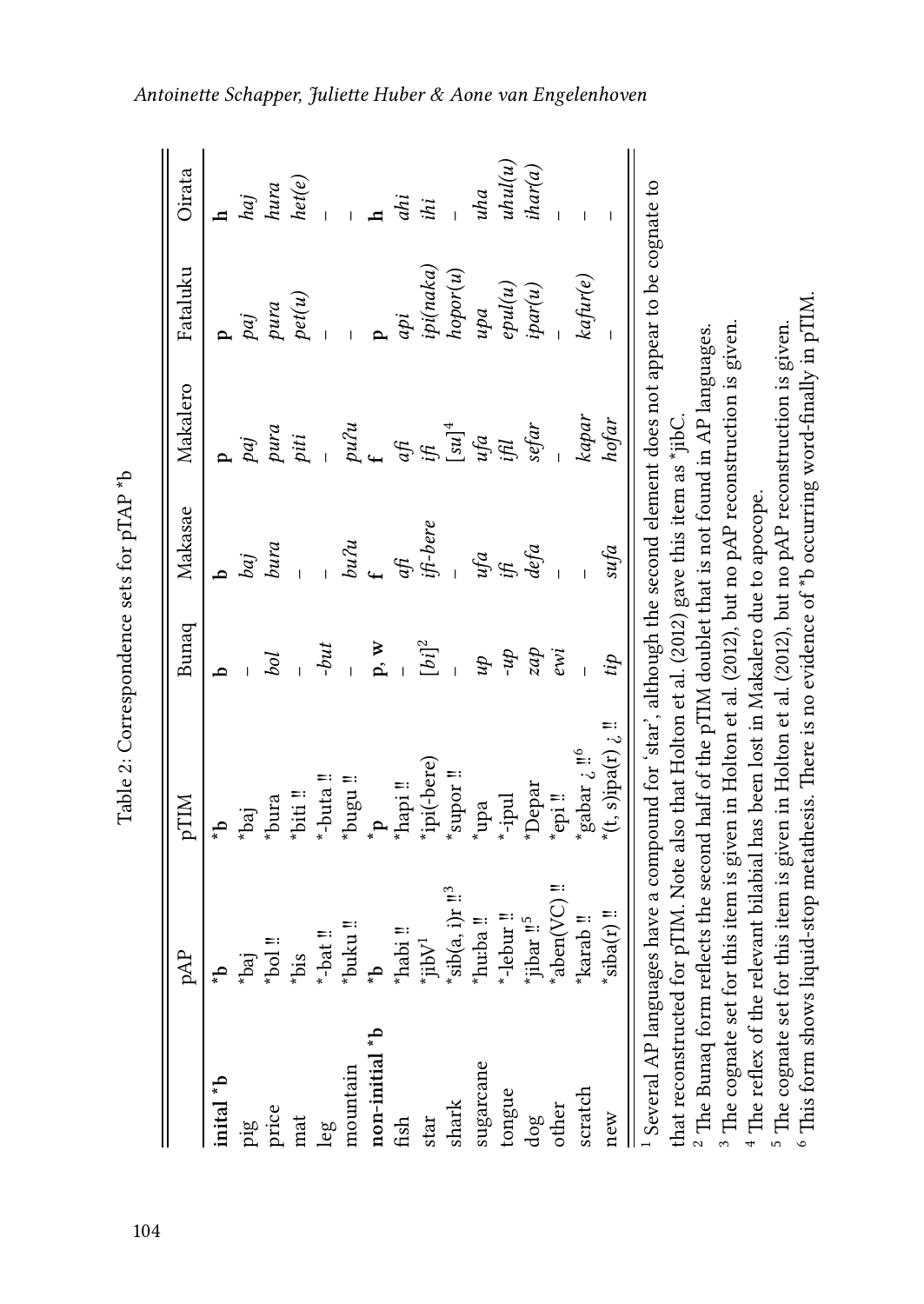<span id="page-6-0"></span>

| *<br>F<br>F<br>$\frac{1}{2}$<br>ı |  |
|-----------------------------------|--|
| rannondanoa cato                  |  |
| ı<br>(<br>,<br>$\frac{1}{c}$      |  |

|              | pAP                                                                                                                 | pTIM                                                               | Bunaq                                                                                                                                                                                                                                                                    | Makasae                                                                                | Makalero | Fataluku                                                                                                                                  | Oirata                            |
|--------------|---------------------------------------------------------------------------------------------------------------------|--------------------------------------------------------------------|--------------------------------------------------------------------------------------------------------------------------------------------------------------------------------------------------------------------------------------------------------------------------|----------------------------------------------------------------------------------------|----------|-------------------------------------------------------------------------------------------------------------------------------------------|-----------------------------------|
| $initial *t$ |                                                                                                                     |                                                                    | $\mathfrak{j}_\mathfrak{j}$                                                                                                                                                                                                                                              |                                                                                        |          |                                                                                                                                           |                                   |
| hand         | tan                                                                                                                 | *-tana                                                             | i                                                                                                                                                                                                                                                                        | tana                                                                                   | tana     | tana                                                                                                                                      | tana                              |
| sea          | tam                                                                                                                 | *mata                                                              | $[mg] \centering% \includegraphics[width=1.0\textwidth]{Figures/PN1.png} \caption{The 3D (top) and the 4D (bottom) of the 3D (bottom) and the 4D (bottom) of the 3D (bottom) and the 4D (bottom) of the 3D (bottom). The 3D (bottom) is the 3D (bottom).} \label{fig:1}$ |                                                                                        |          | mata                                                                                                                                      | mata                              |
| $\sin x$     | talam*                                                                                                              | tamal!                                                             | tomol                                                                                                                                                                                                                                                                    |                                                                                        |          |                                                                                                                                           |                                   |
| pound        | $\displaystyle{{\raisebox{0.6ex}{\scriptsize{*}}}}$ tapai $\displaystyle{{\raisebox{0.6ex}{\scriptsize{*}}}}$ tiara | tafa <sup>,</sup>                                                  | tao                                                                                                                                                                                                                                                                      |                                                                                        | tafa     | tag a                                                                                                                                     | tapa                              |
| run          |                                                                                                                     | tifar <sup>*</sup>                                                 | $t$ fiwal                                                                                                                                                                                                                                                                | ditar į.                                                                               | titar    | tifare)                                                                                                                                   | tipar(e)                          |
| sleep        | $\epsilon_{\rm tia}$                                                                                                | $\begin{array}{l} \ast \text{tia(r)} \\ \ast \text{t} \end{array}$ | tfier                                                                                                                                                                                                                                                                    | tale                                                                                   | tia      | taia                                                                                                                                      | taja                              |
| non-ini      | $*_{\text{tel}}^*$                                                                                                  |                                                                    | $\frac{1}{2}$                                                                                                                                                                                                                                                            |                                                                                        |          |                                                                                                                                           |                                   |
| tree         |                                                                                                                     | *hate !!                                                           | hotel                                                                                                                                                                                                                                                                    | ate                                                                                    | ate      | etc                                                                                                                                       | etc                               |
| stand        | $\frac{1}{n}$ ate(r) $\frac{1}{n}$                                                                                  | $hat{m}$                                                           | net                                                                                                                                                                                                                                                                      | $\left[ \begin{smallmatrix} na\end{smallmatrix} \right] \stackrel{\cdot}{\mathcal{E}}$ | nat      | $(a)$ nat $(e)$                                                                                                                           | nat(e)                            |
| dev          | *maita ‼                                                                                                            | $*matar$                                                           | mot                                                                                                                                                                                                                                                                      |                                                                                        |          | mata(u)                                                                                                                                   | $\mathit{matar}(a)$               |
| flat         | *tatok!                                                                                                             | *tetok!                                                            | $toi7$                                                                                                                                                                                                                                                                   |                                                                                        | tetu?    |                                                                                                                                           |                                   |
| leg          | $*$ -bat !!                                                                                                         | $"$ -buta!                                                         | but                                                                                                                                                                                                                                                                      |                                                                                        |          |                                                                                                                                           |                                   |
| $\ddot{a}$   | $\mathop{\text{min}}\nolimits^*$                                                                                    | $\ddot{\rm m}$                                                     | mit                                                                                                                                                                                                                                                                      | $mit{\small \sim}[mi]$                                                                 | тit      | $[(i) mir(e)]$                                                                                                                            | $[\mathit{min}(e)]$ $\mathcal{E}$ |
| mai          | siq,                                                                                                                | *biti ‼                                                            |                                                                                                                                                                                                                                                                          |                                                                                        | piti     | pet(u)                                                                                                                                    | het(e)                            |
|              |                                                                                                                     |                                                                    |                                                                                                                                                                                                                                                                          |                                                                                        |          | <sup>1</sup> Bunaq /o/ is a regular reflex of pTIM $^*$ a, as seen, for instance, from the 'hand', 'sea', 'wake', 'tree' and 'clew' sets. |                                   |

# *3 The relatedness of Timor-Kisar and Alor-Pantar languages*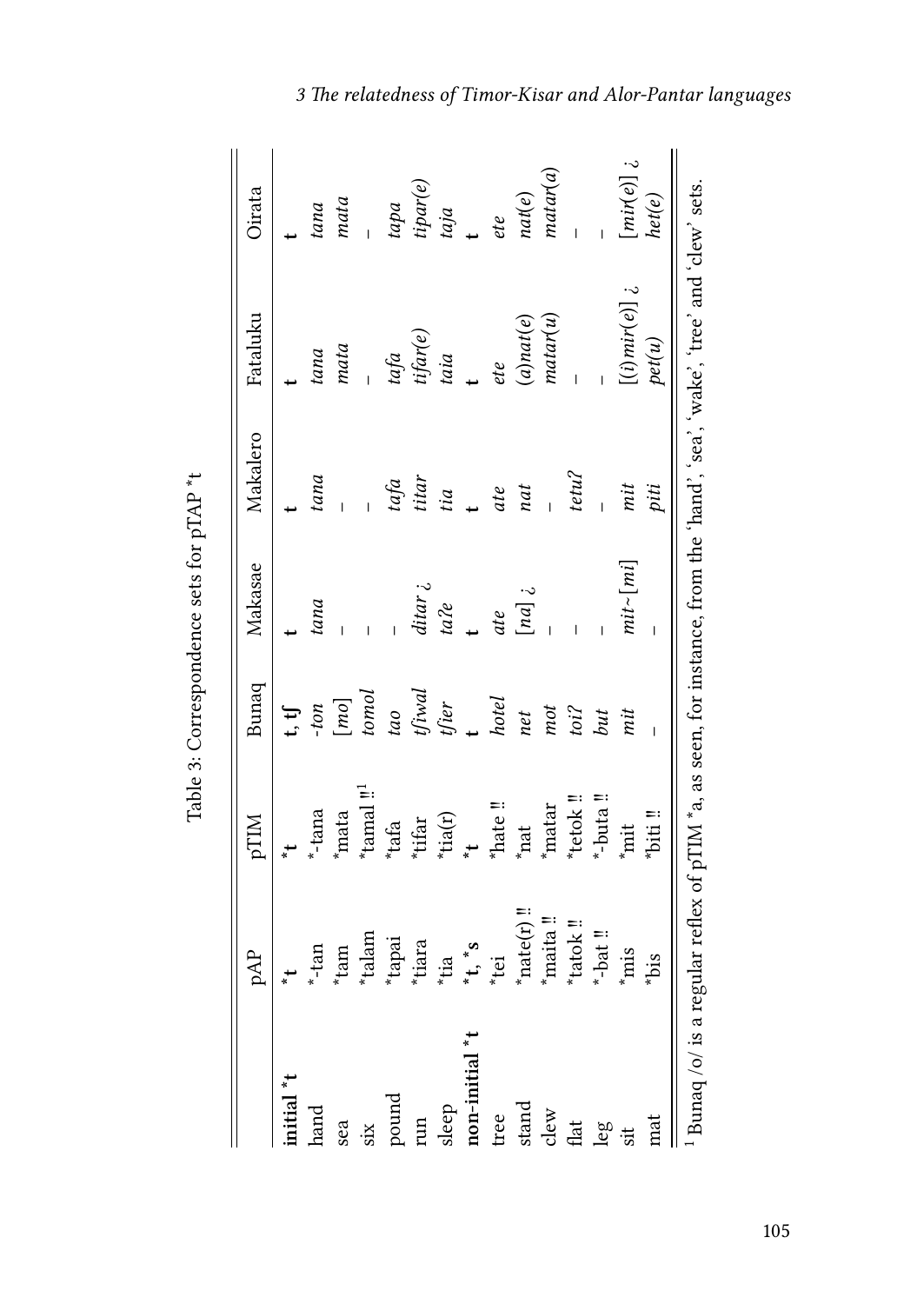|                              | pAP                                | pTIM                                                                                                                                   | Bunaq            | Makasae                                                                                                                                                                                                                                                                                                                                                                                                                                                                                                     | Makalero | Fataluku                              | Oirata                   |
|------------------------------|------------------------------------|----------------------------------------------------------------------------------------------------------------------------------------|------------------|-------------------------------------------------------------------------------------------------------------------------------------------------------------------------------------------------------------------------------------------------------------------------------------------------------------------------------------------------------------------------------------------------------------------------------------------------------------------------------------------------------------|----------|---------------------------------------|--------------------------|
| initial *d                   |                                    |                                                                                                                                        |                  |                                                                                                                                                                                                                                                                                                                                                                                                                                                                                                             |          |                                       | د ا                      |
| rat                          | $*dur$                             | Dura                                                                                                                                   | zul              | dura                                                                                                                                                                                                                                                                                                                                                                                                                                                                                                        | pins     | cura                                  | pura                     |
| dog                          | "jibar $i$ . $\mathbb{I}^1$        | Depar                                                                                                                                  | dvz              | defa                                                                                                                                                                                                                                                                                                                                                                                                                                                                                                        | sefar    | $\left[$ ipar $(u) \right]$ $\dot{c}$ | $[ihar(a)] \; \dot{\wr}$ |
| bird                         | $\ddot{\rm u}$ LAP(e) <sub>*</sub> | haDa                                                                                                                                   | hos              | asa                                                                                                                                                                                                                                                                                                                                                                                                                                                                                                         | asa      | aca                                   | nsa                      |
| non-initial *d               |                                    |                                                                                                                                        |                  |                                                                                                                                                                                                                                                                                                                                                                                                                                                                                                             |          |                                       |                          |
| bat                          | madel*                             | $^*$ ma<br>Ta $\mathord!\mathord!^2$                                                                                                   |                  |                                                                                                                                                                                                                                                                                                                                                                                                                                                                                                             |          | таса                                  | mata                     |
| fire                         | *hada!                             | *haTa                                                                                                                                  | hoto             | ata                                                                                                                                                                                                                                                                                                                                                                                                                                                                                                         | ata      | aca                                   | aţa                      |
| sun                          | $"\mathsf{wadi}$ !                 | $*_{\text{waTu}}$                                                                                                                      | hot              | $w$ atu                                                                                                                                                                                                                                                                                                                                                                                                                                                                                                     | $w$ atu  | $\omega$ acu                          | $\omega$ atu             |
| garden                       | *magad(a)                          | $\left[ \begin{smallmatrix} * (u, a) \text{mar} \end{smallmatrix} \right]^3$                                                           | $[\textit{mar}]$ | $[ama] % \begin{center} \includegraphics[width=\linewidth]{imagesSupplemental.jpg} \end{center} % \caption { % \textit{DefNet} and \textit{DefNet}~\textit{DefNet}~\textit{DefNet}~\textit{DefNet}~\textit{DefNet}~\textit{DefNet}~\textit{DefNet}~\textit{DefNet}~\textit{DefNet}~\textit{DefNet}~\textit{DefNet}~\textit{DefNet}~\textit{DefNet}~\textit{DefNet}~\textit{DefNet}~\textit{DefNet}~\textit{DefNet}~\textit{DefNet}~\textit{DefNet}~\textit{DefNet}~\textit{DefNet}~\textit{DefNet}~\textit$ | $ $ ama  |                                       | $\lfloor$ uma            |
|                              |                                    | <sup>1</sup> We note the irregularity of pAP *jibar 'dog' where we would expect pAP *dibar 'dog'. This is likely the result of a       |                  |                                                                                                                                                                                                                                                                                                                                                                                                                                                                                                             |          |                                       |                          |
| change pre-pAP $*d$ > $*j$ . |                                    |                                                                                                                                        |                  |                                                                                                                                                                                                                                                                                                                                                                                                                                                                                                             |          |                                       |                          |
|                              |                                    | $^2$ The cognate set for this item is given in Schapper, Huber & van Engelenhoven (2012a), but no pTIM reconstruction                  |                  |                                                                                                                                                                                                                                                                                                                                                                                                                                                                                                             |          |                                       |                          |
| is given.                    |                                    |                                                                                                                                        |                  |                                                                                                                                                                                                                                                                                                                                                                                                                                                                                                             |          |                                       |                          |
|                              |                                    | $^3$ This form shows metathesis with associated loss of the syllable with pTAP $^*$ g, thus: pTAP $^*$ magad > $^*$ madag > $^*$ amar. |                  |                                                                                                                                                                                                                                                                                                                                                                                                                                                                                                             |          |                                       |                          |

<span id="page-7-0"></span>Table 4: Correspondence sets for pTAP \*d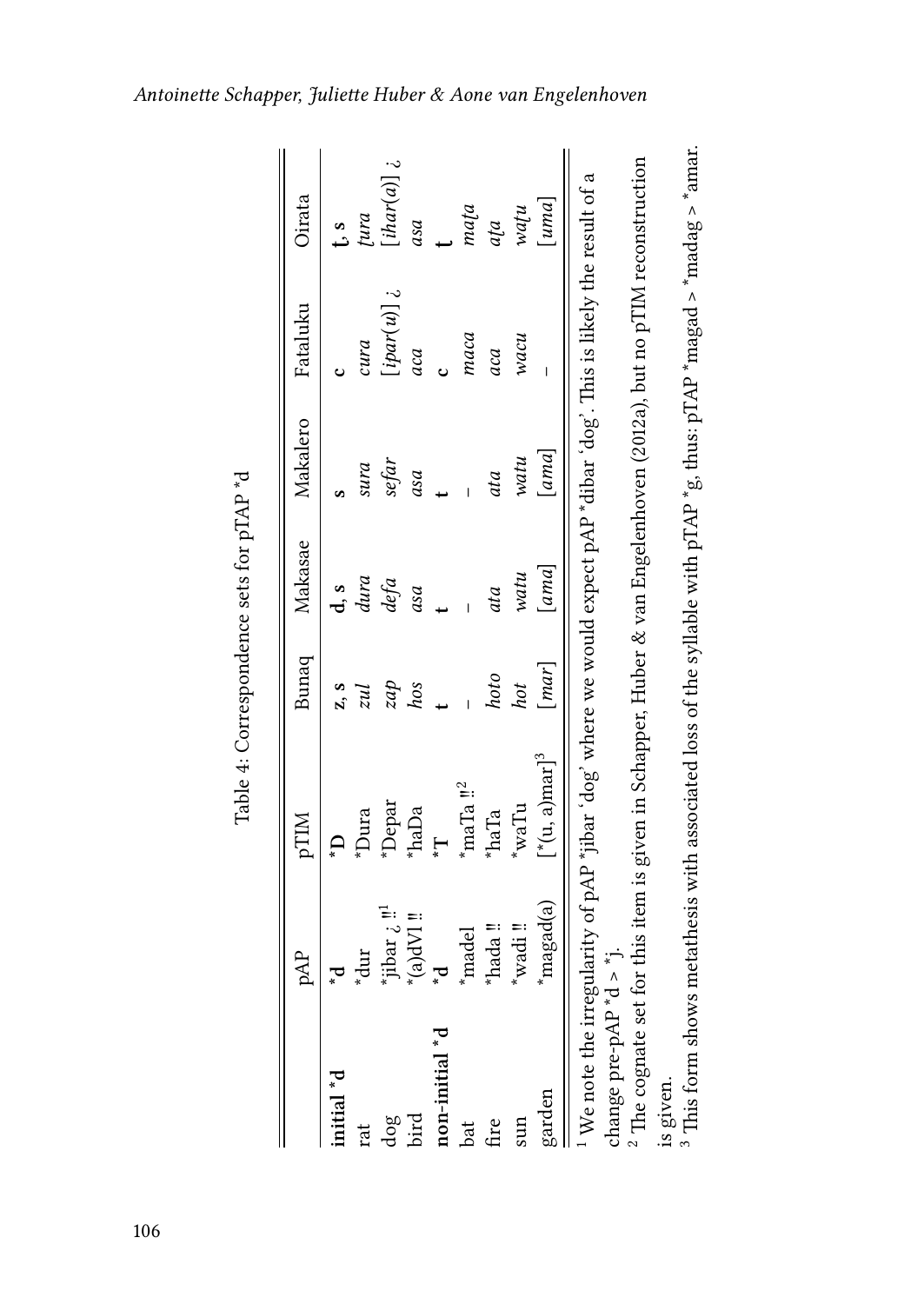<span id="page-8-0"></span>Table 5: Problematic coronal cognate sets

|                         | pAP                                                                                                         | pTIM                | Bunaq   | Makasae            | Makalero | Fataluku    | Oirata |
|-------------------------|-------------------------------------------------------------------------------------------------------------|---------------------|---------|--------------------|----------|-------------|--------|
| randparent <sup>1</sup> | $*tan(a, u)$ !!                                                                                             | moTo                | nata(s) | mata               | mata     | moco        | noto   |
| İar                     | lete !                                                                                                      | 'eTar ‼             | ate     |                    |          | icar        |        |
| wake                    | -ten                                                                                                        | $*_{\mathrm{Tani}}$ | otin    | tane               | tane     | ani~cani    |        |
| coconut                 | 'wata ‼                                                                                                     | wa(t, D)a           | hoza    | wata               | wata     | <b>Bata</b> | wata   |
| <i>indicus</i>          | $\lim_{\alpha}$                                                                                             | ma(t, D)ar          | nazo'l  | nater              | mater    | natar(ia)   |        |
| excrement               | ast <sub>*</sub>                                                                                            | $a(t, D)u$ !        | 020     | $\int_0^1 u(x) dx$ | atu      | ztu         | иu     |
|                         | This is a reciprocal kinship term, denoting either 'grandparent' or 'grandchild'. PTIM *moTo means 'child'. |                     |         |                    |          |             |        |

### 3 The relatedness of Timor-Kisar and Alor-Pantar languages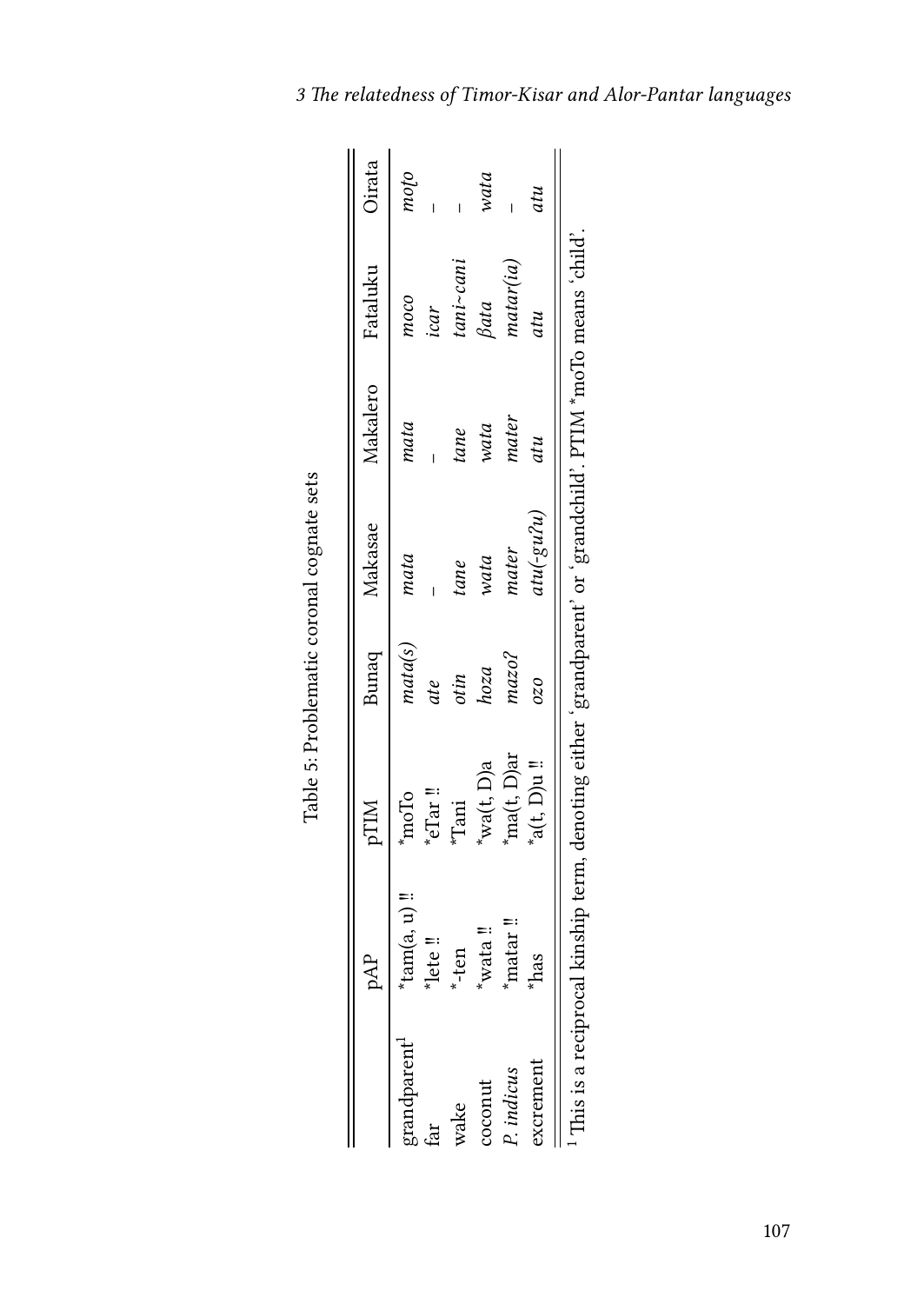#### **2.3 Reconstruction of velar stops**

We reconstruct two velar stops for pTAP, \*k and \*g. We find insufficient evidence, however, for the uvular stop reconstructed for pAP in [Holton et al. \(2012\)](#page-53-0) and [Holton & Robinson \(this volume\)](#page-53-2).

PTAP \*k and \*g are retained as \*k and \*g in pAP, but merged to \*g in pTIM. Note that, based on the comparative TAP evidence and the additional pTAP reconstructions in this chapter, we have to substantially revise [Schapper, Huber](#page-55-1) [& van Engelenhoven'](#page-55-1)s (2012) pTIM reconstructions with regard to velar stops. Concretely, we can trace only one pTIM velar back to pTAP. We find no pAP reflexes for any of the small sets of roots reconstructed for pTIM with initial \*k and medial  $\check{\gamma}$ g; those for pTIM medial  $\check{\gamma}$ g, in particular, are rather tenuous, as noted in [Schapper, Huber & van Engelenhoven \(2012a:](#page-54-0) 212). The cognate sets that we can trace back to pTAP involve [Schapper, Huber & van Engelenhoven'](#page-55-1)s initial \*g and medial \*k, and the comparative evidence is consistent with these being differential realizations of a single pTIM segment  $*g$ : initially, pTIM  $*g$  is reflected as /g/ in Bunaq and Makasae, and as /k/ in Makalero and Fataluku. We currently have no evidence for Oirata. In non-initial position, \*g is reflected in Bunaq as /g/ medially and as /k/ finally, consistent with Bunaq phonotactic rules, which prohibit voiced stops from codas; in Makasae, Makalero and Fataluku, \*g is reflected in non-initial position as  $/2/$ , and variably as  $/2/$  and Ø in Oirata.

The cognate sets that support the reconstruction of pTAP \*k are given in Table [6](#page-10-0). As in both pTIM [\(Schapper, Huber & van Engelenhoven 2012a:](#page-54-0) 213-214) and pAP([Holton et al. 2012:](#page-53-0) 98), the reconstruction of initial \*g in pTAP hinges on third person markers. Two forms are reconstructable (Table [7](#page-11-0)): a prefix \*ga '3' occurring on verbs and inalienably possessed nouns, and a free form \*gie '3.poss' encoding 3<sup>rd</sup> person alienable possessors. Number marking was lost in TK languages, so the correspondence we observe is between pAP third person singular forms and pTIM third person forms which are unmarked for number (i.e., can be used in singular and plural contexts). The zero correspondence that we observe in Fataluku and Oirata is the result of the stripping off of the \*g marking 3<sup>rd</sup> person (as set out in [Schapper, Huber & van Engelenhoven 2012a:](#page-54-0)214). In the case of the alienable possessive marker, this means we are left with reflexes of the pTIM possessive root \*-ie 'poss' alone.

In non-initial positions, we find numerous cognates reflecting  $pTAP * g$ , corresponding to pAP \*g and pTIM \*g as set out in Table [8](#page-12-0).

Finally, there is as yet an insufficient number of reconstructions of pAP \*q with cognates in TK languages to allow for a higher-level pTAP reconstruction. Currently, we have only Bunaq *-ol* 'child' (presumably reflecting pTIM \*-al) as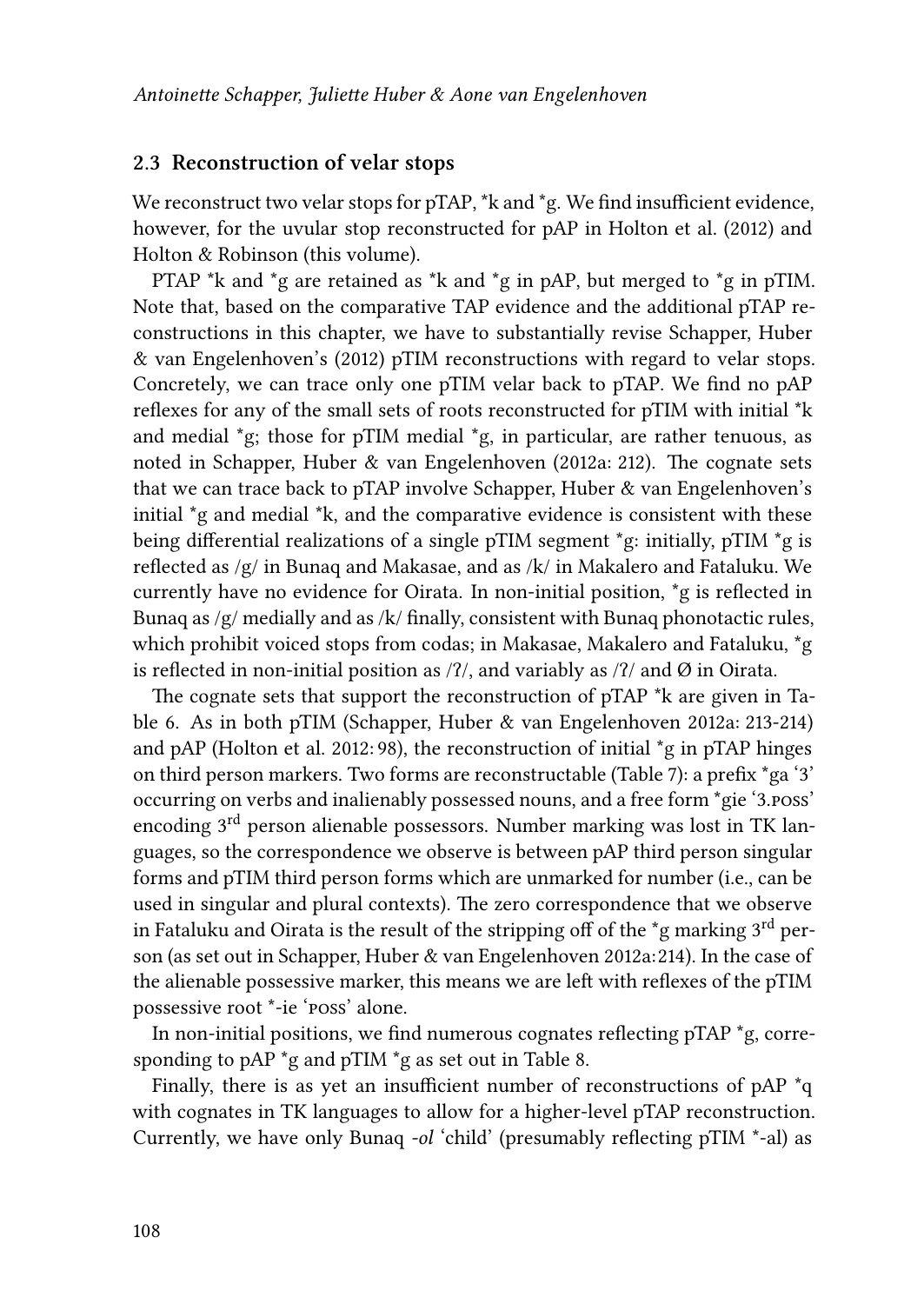<span id="page-10-0"></span>

|                   |                                                                              |                                                                                                                                                                                                                                                                                                                                                                                                                                                                                                                         |          | Table 6: Correspondence sets for pTAP *k |          |                       |                     |
|-------------------|------------------------------------------------------------------------------|-------------------------------------------------------------------------------------------------------------------------------------------------------------------------------------------------------------------------------------------------------------------------------------------------------------------------------------------------------------------------------------------------------------------------------------------------------------------------------------------------------------------------|----------|------------------------------------------|----------|-----------------------|---------------------|
|                   | PAP                                                                          | pTIM                                                                                                                                                                                                                                                                                                                                                                                                                                                                                                                    | Bunaq    | Makasae                                  | Makalero | Fataluku <sup>l</sup> | Oirata <sup>1</sup> |
|                   |                                                                              | g                                                                                                                                                                                                                                                                                                                                                                                                                                                                                                                       | g(k)     | $\left(\beta\right)$ ?                   | k, 2     | k, 2                  | $\varnothing$       |
| scratch           | *karab‼                                                                      | $^*$ gabar $\mathop{!}\nolimits^2$                                                                                                                                                                                                                                                                                                                                                                                                                                                                                      |          |                                          | kapar    | kafur(e)              |                     |
| bite              | $^*(t a)$ ki $\mathbb{I}^3$                                                  | $*(ga)$ gel ‼ <sup>3</sup>                                                                                                                                                                                                                                                                                                                                                                                                                                                                                              | $g$ agil | ga?el                                    | ka?el    | $(ki)ki\ell (e)^4$    |                     |
| dirty             | *karok!                                                                      | " gari                                                                                                                                                                                                                                                                                                                                                                                                                                                                                                                  | gar      | ra?i                                     | rali     | ra?e(ne)              |                     |
| walk <sub>1</sub> | *laka!                                                                       | *lagar!!                                                                                                                                                                                                                                                                                                                                                                                                                                                                                                                | lagor    | lala                                     | lala     | lala                  | [lare] $\zeta$      |
| itchy             | *(i)ruk ‼ <sup>5</sup>                                                       | *ilag !!                                                                                                                                                                                                                                                                                                                                                                                                                                                                                                                |          | ila?                                     | ile?     |                       |                     |
| mountain          | *buku ‼                                                                      | "bugu"                                                                                                                                                                                                                                                                                                                                                                                                                                                                                                                  |          | $b$ u $2u$                               | pu?u     |                       |                     |
| verbs.            | $^2$ This form shows liquid-stop metathesis.<br>A.1 for supporting AP forms. | $^5$ This form represents a different root from the 'itchy' root given in Holton & Robinson (this volume). See Appendix<br><sup>3</sup> The bracketed initial segments in these forms reflect different inflectional prefixes which have fossilized on these<br><sup>4</sup> The initial bracketed syllable is a fossilized reduplicated CV. This item also has the variant pronunciation cikile.<br><sup>1</sup> See Schapper, Huber & van Engelenhoven (2012a: 211-212) for more Fataluku and Oirata correspondences. |          |                                          |          |                       |                     |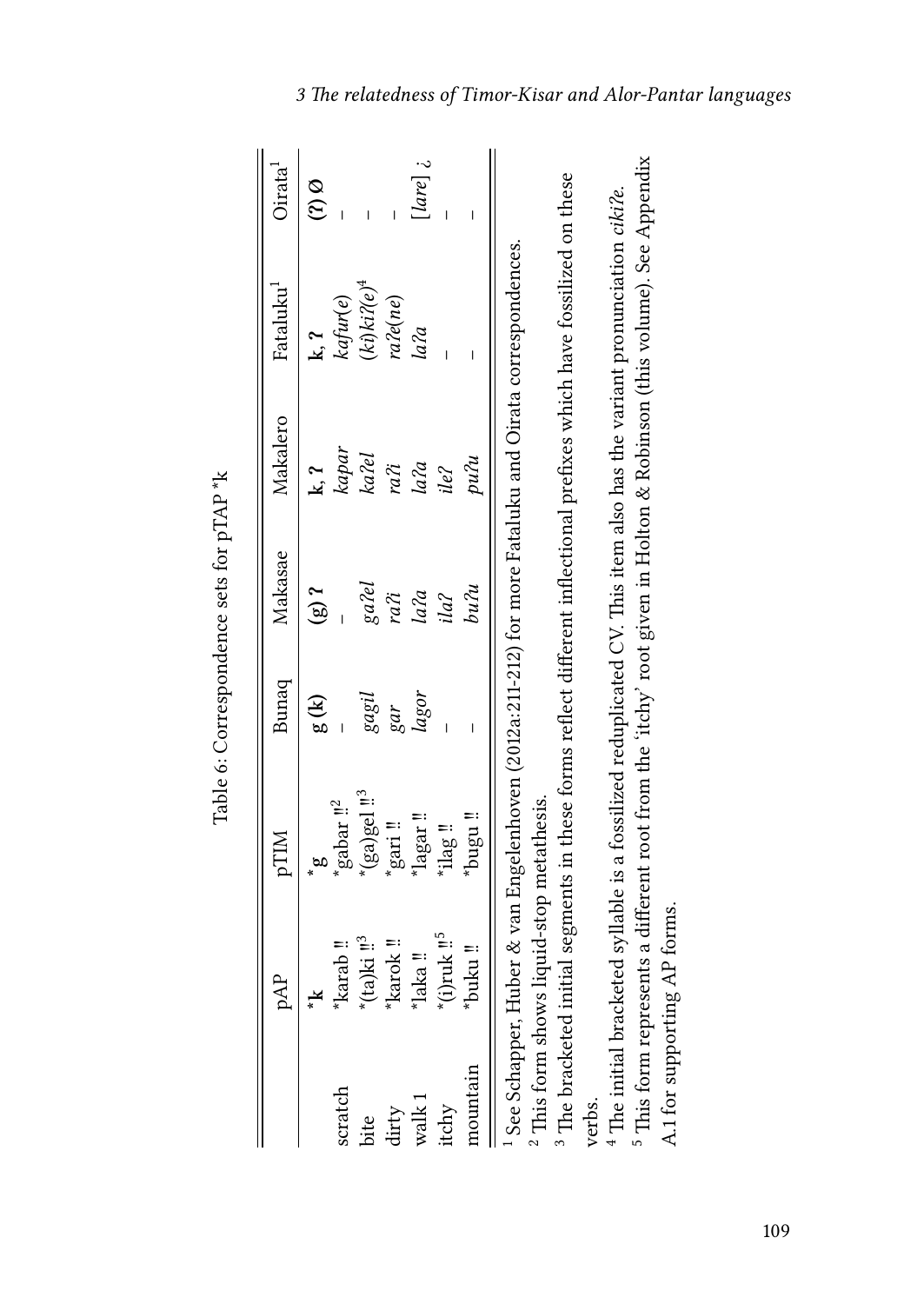|                 | <b>NILO</b> | Bunaq | Makasae                                                | Makalero | Fataluku                                                                                              | Oirata |
|-----------------|-------------|-------|--------------------------------------------------------|----------|-------------------------------------------------------------------------------------------------------|--------|
|                 |             |       |                                                        |          |                                                                                                       |        |
|                 |             |       |                                                        |          |                                                                                                       |        |
|                 |             |       |                                                        |          |                                                                                                       |        |
| .POSS           | *gie        | gie   |                                                        |          |                                                                                                       | иe     |
| Ve reconstruct  |             |       |                                                        |          | this as a free form on account of the existence of free reflexes in at least two AP languages (Blagar |        |
| and Adang); mor |             |       | phologization must thus post-date the break-up of pAP. |          |                                                                                                       |        |

<span id="page-11-0"></span>

| こうしょう こうりょう<br>ł                                                                   |
|------------------------------------------------------------------------------------|
| ۱                                                                                  |
| j<br>r<br>F                                                                        |
| ı<br>ł                                                                             |
| ;<br>Ć<br>l                                                                        |
|                                                                                    |
| - 2<br>2<br>2<br>2<br>2<br>2<br>2<br>2<br>2<br>2<br>2<br>2<br>2<br>2<br>2<br><br>i |
| O<br>Ì                                                                             |
|                                                                                    |

Antoinette Schapper, Juliette Huber & Aone van Engelenhoven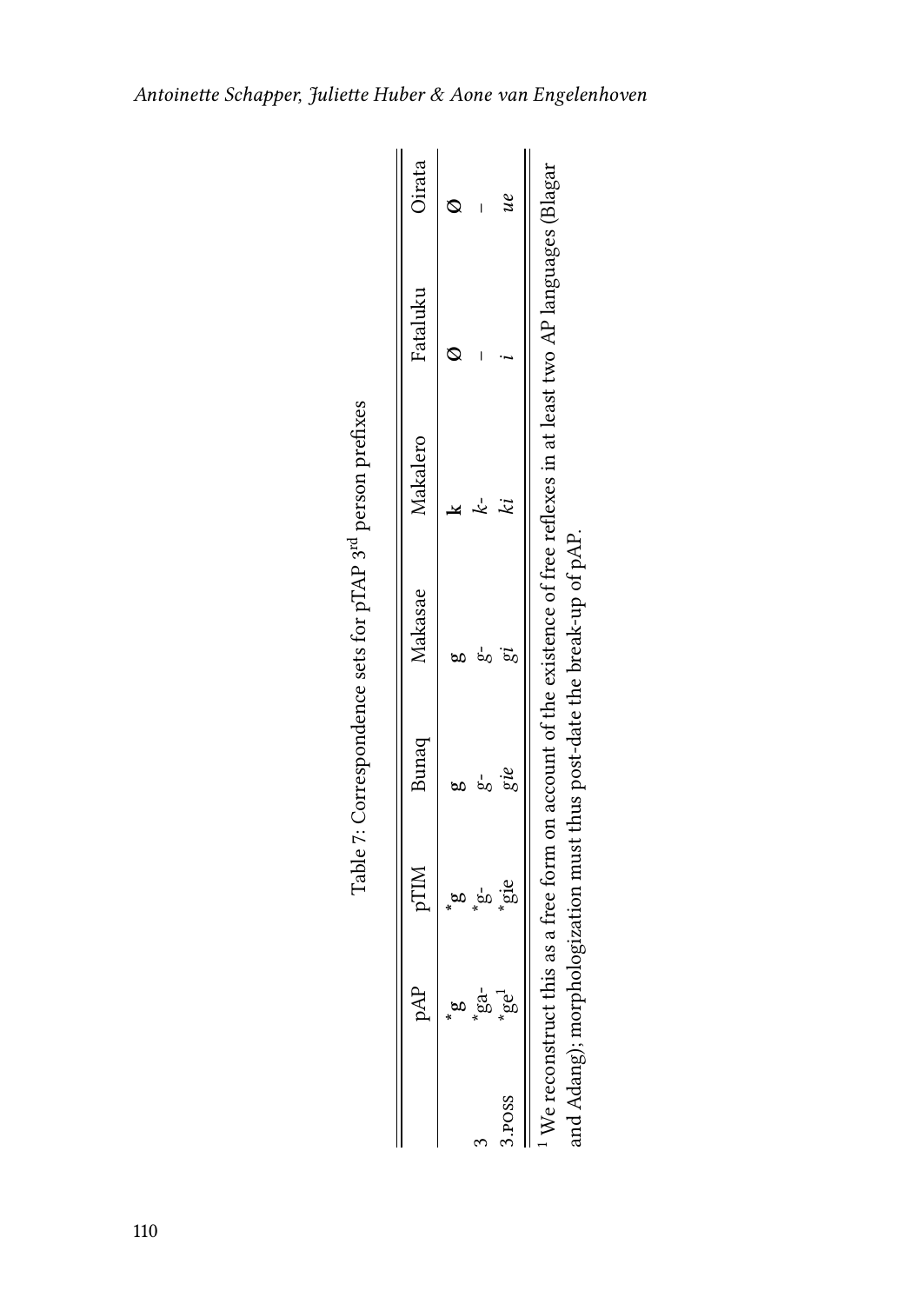|                     |                                                                                                                                                                                                                                                                                                                                                                                                                                                              |                                                                                                                                        |                  | g Find to mondoned in the most |                  |                     |                       |
|---------------------|--------------------------------------------------------------------------------------------------------------------------------------------------------------------------------------------------------------------------------------------------------------------------------------------------------------------------------------------------------------------------------------------------------------------------------------------------------------|----------------------------------------------------------------------------------------------------------------------------------------|------------------|--------------------------------|------------------|---------------------|-----------------------|
|                     | Hq                                                                                                                                                                                                                                                                                                                                                                                                                                                           | рTIM                                                                                                                                   | Bunaq            | Makasae                        | Makalero         | Fataluku            | Oirata                |
|                     |                                                                                                                                                                                                                                                                                                                                                                                                                                                              | Ы                                                                                                                                      |                  | g<br>Sò                        | $(k)$ ?          | $(k)$ ?             | 2, Ø                  |
| yellow              | $^*$ bagori ‼ $^1$                                                                                                                                                                                                                                                                                                                                                                                                                                           | 'gabar ‼ <sup>2</sup>                                                                                                                  |                  | gabar                          |                  |                     |                       |
| green               |                                                                                                                                                                                                                                                                                                                                                                                                                                                              | ugar*                                                                                                                                  | ugar             | $(h)$ u $2$ ur                 | $(h)$ u $2$ ur   | $u$ ? $u$ r $(eke)$ | u2ul(e)               |
| laugh               |                                                                                                                                                                                                                                                                                                                                                                                                                                                              | jiger !!                                                                                                                               | higal            | hila                           | hile             | hele                |                       |
| path                | $\begin{array}{l} \text{1}\ \text{0}\ \text{3}\ \text{m},\\ \text{2}\ \text{m},\\ \text{3}\ \text{m},\\ \text{4}\ \text{m},\\ \text{5}\ \text{m},\\ \text{m},\\ \text{m},\\ \text{m},\\ \text{m},\\ \text{m},\\ \text{m},\\ \text{m},\\ \text{m},\\ \text{m},\\ \text{m},\\ \text{m},\\ \text{m},\\ \text{m},\\ \text{m},\\ \text{m},\\ \text{m},\\ \text{m},\\ \text{m},\\ \text{m},\\ \text{m},\\ \text{m},\\ \text{m},\\ \text{m},\\ \text{m},\\ \text{m$ | $*_{\mbox{jiga}}$ !!                                                                                                                   | hik              | hila                           | hila             | ila                 | ia(n)                 |
| banana              |                                                                                                                                                                                                                                                                                                                                                                                                                                                              | "myum"                                                                                                                                 | $m$ ok           | $mu$ $\Omega$                  | $mu \mathcal{U}$ | $mu$ $\mathcal{U}$  | mu:                   |
| hear                | $^*$ magi $\mathfrak{m}^3$                                                                                                                                                                                                                                                                                                                                                                                                                                   | $\frac{m}{2}$ mage(n) $\frac{m}{2}$                                                                                                    | mak              | ma2en                          | ma2en            |                     | Ī                     |
| garden              | *magad(a)                                                                                                                                                                                                                                                                                                                                                                                                                                                    | $\left[\begin{smallmatrix} * (u, a) max \end{smallmatrix}\right] \stackrel{\text{if} 4}{\ldots}$                                       | $[\textit{mar}]$ | $[\textit{ama}]$               | $[\textit{ama}]$ |                     | $\lfloor uma \rfloor$ |
|                     |                                                                                                                                                                                                                                                                                                                                                                                                                                                              | The cognate set for this item is given in Holton et al. (2012), but no pAP reconstruction is given.                                    |                  |                                |                  |                     |                       |
|                     |                                                                                                                                                                                                                                                                                                                                                                                                                                                              | $^2$ This form is apparently metathesized from pTAP $^*$ bagur(V) 'yellow'.                                                            |                  |                                |                  |                     |                       |
|                     |                                                                                                                                                                                                                                                                                                                                                                                                                                                              | $^3$ The cognate set for this item is given in Holton et al. (2012), but no pAP reconstruction is given.                               |                  |                                |                  |                     |                       |
|                     |                                                                                                                                                                                                                                                                                                                                                                                                                                                              | $^4$ This form shows metathesis with associated loss of the syllable with pTAP $^*$ g, thus: pTAP $^*$ magad > $^*$ madag > $^*$ amar. |                  |                                |                  |                     |                       |
|                     |                                                                                                                                                                                                                                                                                                                                                                                                                                                              | Loss of *g is found occasionally in AP languages (e.g. 'laugh', see Appendix A.1), suggesting a certain degree of                      |                  |                                |                  |                     |                       |
| instability for thi | is segment.                                                                                                                                                                                                                                                                                                                                                                                                                                                  |                                                                                                                                        |                  |                                |                  |                     |                       |

<span id="page-12-0"></span>Table 8: Correspondence sets for pTAP  $*_{g}$ Table 8: Correspondence sets for pTAP  $^*{\rm g}$  *3 The relatedness of Timor-Kisar and Alor-Pantar languages*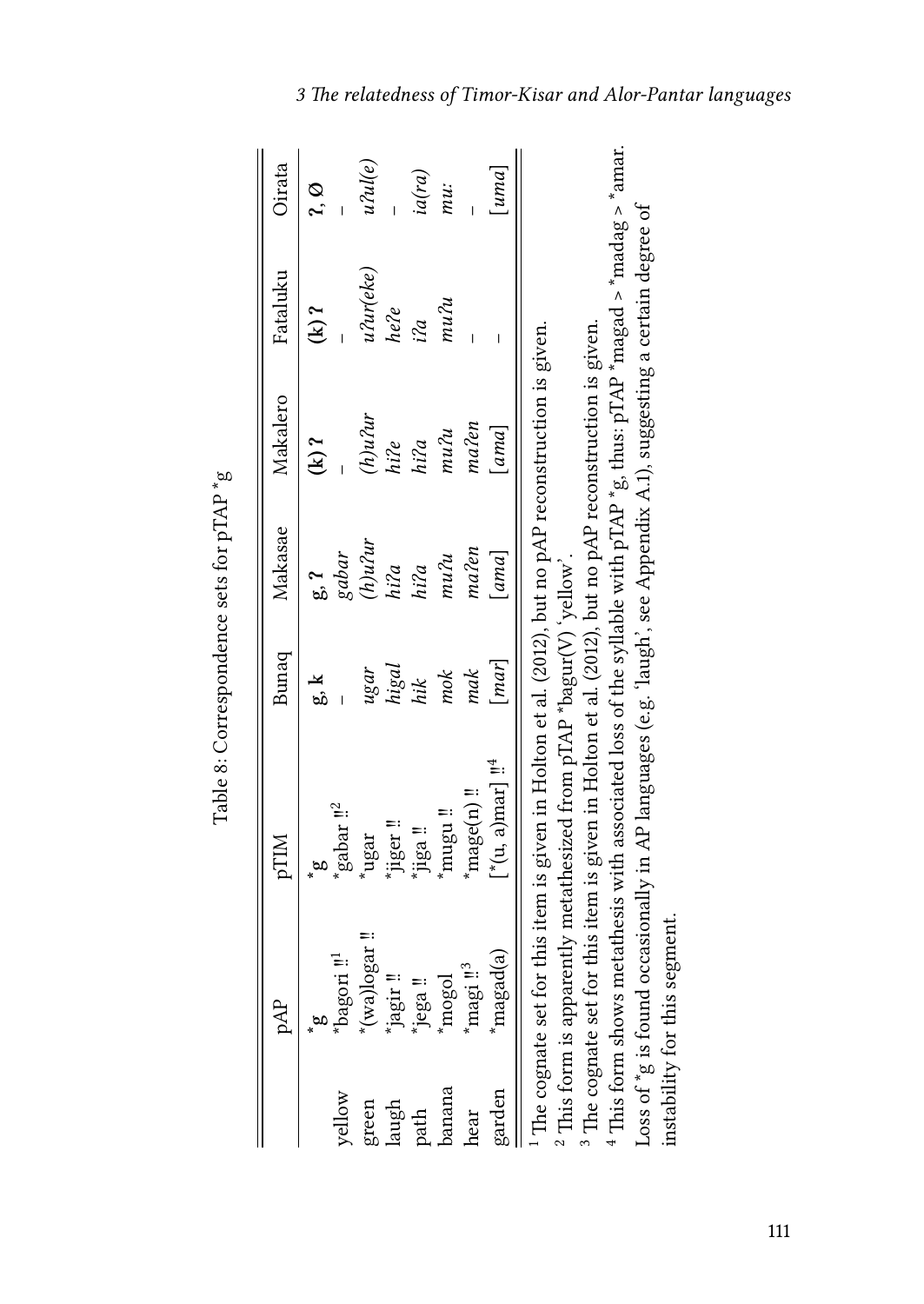cognate with pAP \*-uaqal 'child'. We await further reconstructions with TK cognates for the determination of the pTAP form.

#### **2.4 Reconstruction of fricatives**

Two fricatives \*s and \*h can be reconstructed to pTAP. The number of cognates is still small for both phonemes, but the correspondences are relatively wellbehaved.

Table [9](#page-14-0) sets out the cognate sets for  $pTAP$  \*s. Initial  $pTAP$  \*s is supported by several cognate sets and has been maintained without change in pAP and pTIM. Non-initial cognates of pAP \*s are difficult to find in TK languages, as many instances of reconstructed word-final \*s in pAP correspond to pTIM \*t (e.g., pAP \*mis 'sit', \*bis 'mat' and \*has 'excrement'.

PTAP \*h can be reconstructed as a word-initial segment, but not in other positions. The segment corresponds to pTIM \*h and pAP \*h except before back vowels (Table [10\)](#page-15-0). Based on the cognate sets available, pAP \*h did not occur before back vowels. In this environment, pTAP \*h changed either to \*w (as in pAP \*wur 'moon') or was lost (as in pAP \*tei 'tree') in pAP (cf. Table [11](#page-17-0) for the items and vocalic environments in which pAP \*w is attested). The reconstruction of pTIM \*h hinges on Bunaq, which retains it as /h/, while the eastern Timor languages have all lost pTIM \*h (which, in turn, reflects pTAP \*h). This means that where we have no Bunaq reflex (as in the 'fish' and 'breast' sets) we have no modern language attesting pTIM \*h, and the presence of the phoneme can only be inferred from the fact that \*h is reconstructed for the pAP cognate.

#### **2.5 Reconstruction of glides**

Two glides can be reconstructed to pTAP, \*w and \*j. Both appear to have only occurred in initial position. It is unclear whether the reconstructed glides could occur before all vowel qualities. Nevertheless, the cognate sets supporting these proto-phonemes are robust and show little irregularity.

The pTAP glide \*w shows a stable and unchanging correspondence of \*w in pAP and pTIM for the most part (Table [11](#page-17-0)). The major change is that pTAP \*w is vocalized in pAP to \*u root-initially on inalienably possessed nouns. In TK languages, Bunaq shows conditioned reflexes of pTAP \*w, maintaining it as /w/ before front vowels, but changing it to /h/ before non-front vowels. Fataluku shows a change of \*w to /β/, though we note that this is an allophone of /w/ in many languages.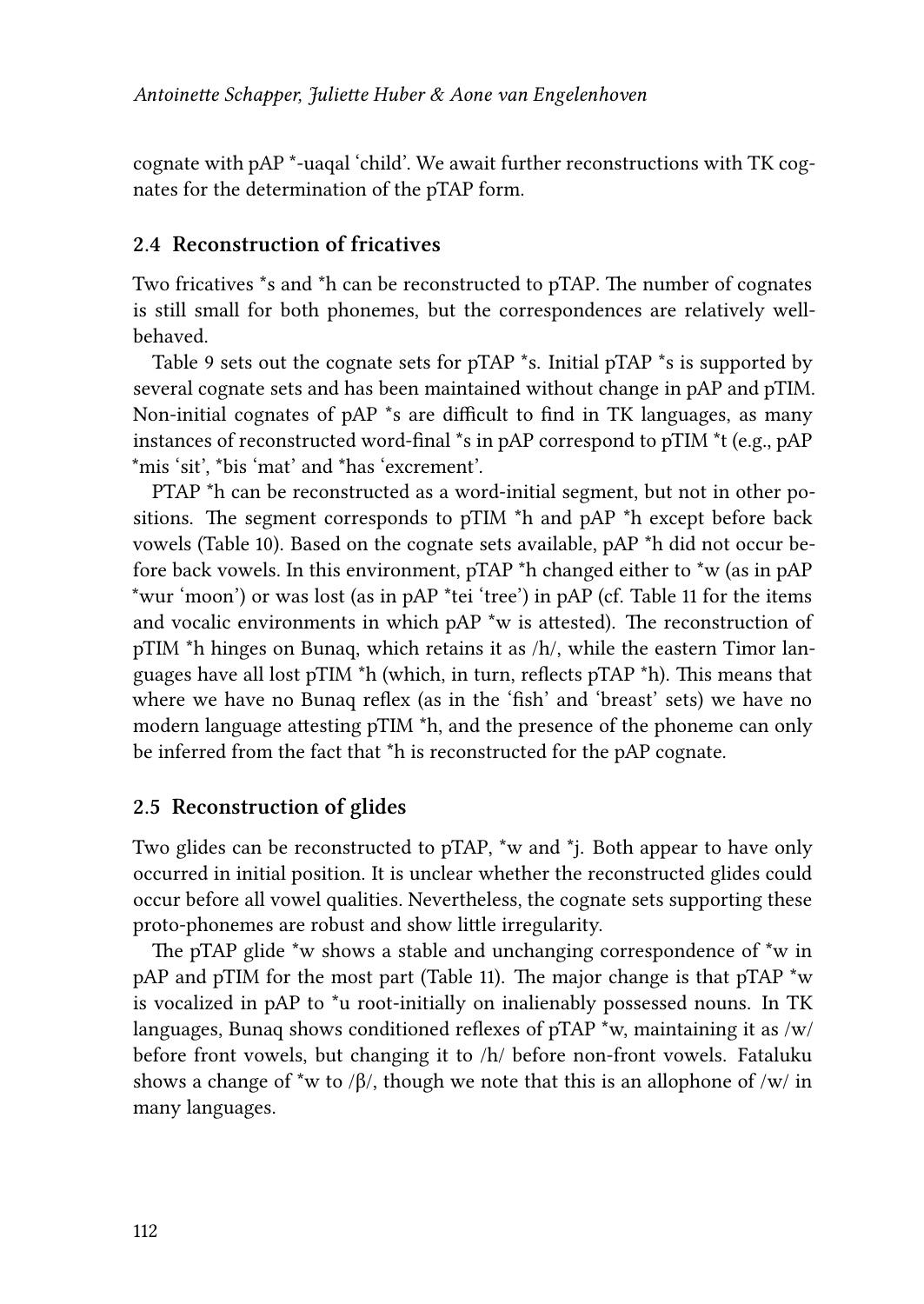|            | PAP                                                     | pTIM                                                                                                                            | Bunaq                 | Makasae | Makalero      | Fataluku                         | Oirata                  |
|------------|---------------------------------------------------------|---------------------------------------------------------------------------------------------------------------------------------|-----------------------|---------|---------------|----------------------------------|-------------------------|
| initial *s |                                                         |                                                                                                                                 |                       |         | $h \cdot s^2$ |                                  |                         |
| bone       | "set"                                                   | $(se)$ sa $(r, R)$ !                                                                                                            | sesal                 |         |               |                                  |                         |
| shark      | $*$ sib $(a, i)r$ !!                                    | "supor!                                                                                                                         |                       |         |               | hopor(u)                         |                         |
| spoon      | $\ddot{\rm u}$ Ams,                                     | $*_{\mathrm{sula}}$                                                                                                             | sulu                  | sulu    | hulu          | hula                             | zulu                    |
| weave      | *sine(N)!                                               | $\frac{1}{\sin a}$                                                                                                              | sien                  | sina    | hina          | hina                             | $hina(na)$ $\zeta$      |
| new        | *siba(r) $\mathbb{I}^3$                                 | $*(t, s)$ ipa $(r)$ !! <sup>3</sup>                                                                                             | i di                  | sufa    | hofar         |                                  |                         |
| medial *s  |                                                         |                                                                                                                                 |                       |         |               |                                  |                         |
| meat       | $i$ ser $\mathfrak{h}^4$                                | $*sec$                                                                                                                          | sael                  | seu     | seur          | $[lema]$ $\ddot{\hspace{0.1cm}}$ | $[l$ eura $]$ $\lambda$ |
| tooth      | $\stackrel{*}{\text{-}}$ uasin $\stackrel{\text{!}}{.}$ | *-wasin‼                                                                                                                        | $[-(e)$ we] $\lambda$ | wasi    | wasi          | $\beta$ ahin $(u)$               | wain(i)                 |
|            |                                                         | <sup>1</sup> See Schapper, Huber & van Engelenhoven (2012a:209) for more instances of Oirata cognates.                          |                       |         |               |                                  |                         |
|            |                                                         | $^2$ Makalero seems to be part-way through a sound change s > h. See Schapper, Huber & van Engelenhoven (2012a:                 |                       |         |               |                                  |                         |
|            |                                                         | 209-211) for more cognates showing the variable s~h reflexes in Makalero.                                                       |                       |         |               |                                  |                         |
|            |                                                         | <sup>3</sup> Cognates for these reconstructions show a relatively high degree of irregularity in both AP and TK indicating that |                       |         |               |                                  |                         |
|            |                                                         | there may have been variable realizations in not only pAP and pTIM, but also pTAP.                                              |                       |         |               |                                  |                         |
|            | <sup>4</sup> Denotes 'meat' or 'game'.                  |                                                                                                                                 |                       |         |               |                                  |                         |

<span id="page-14-0"></span>Table 9: Correspondence sets for pTAP \*s

3 The relatedness of Timor-Kisar and Alor-Pantar languages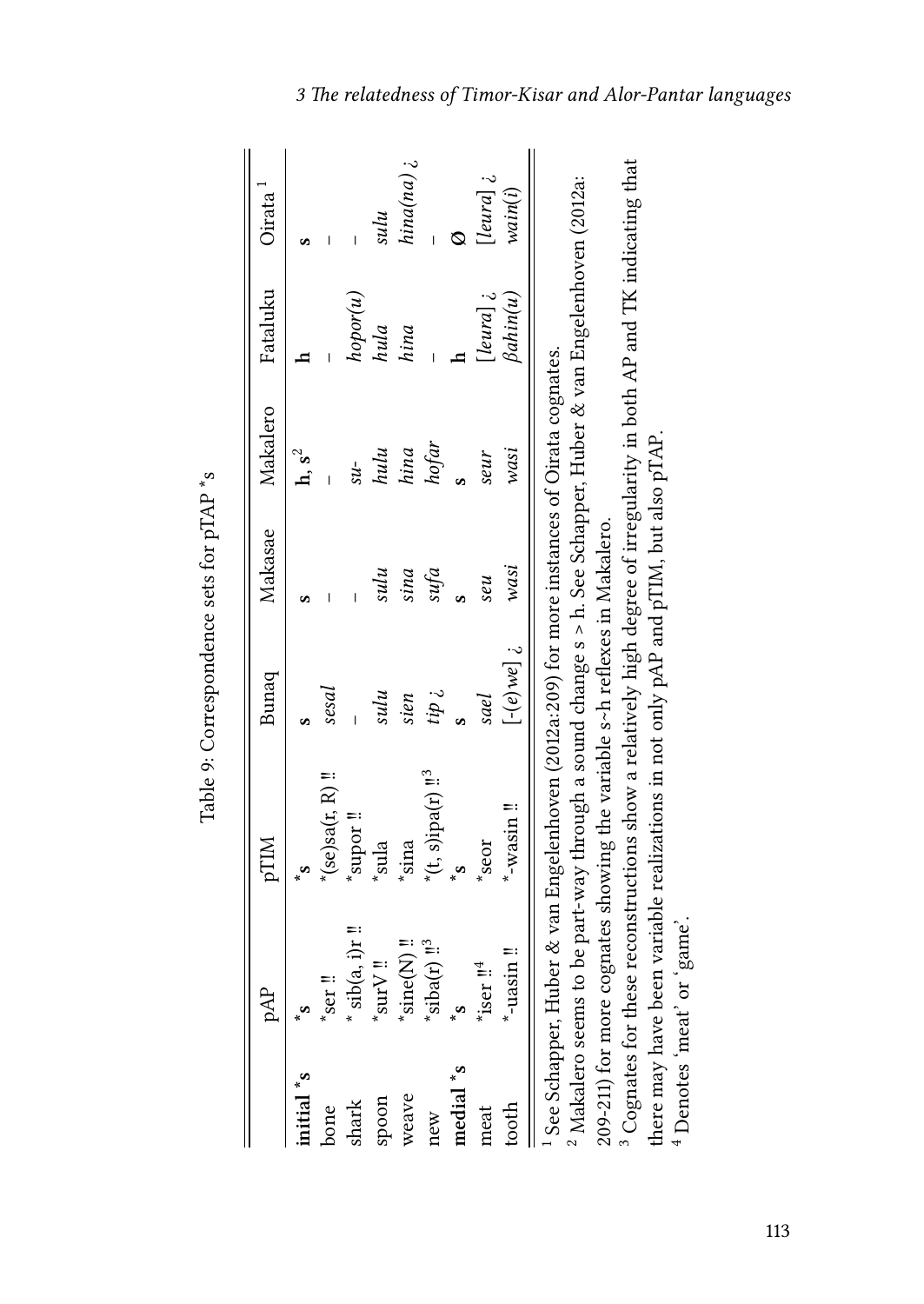|       | AP                                                        | pTIM        | Bunaq | Makasae | Makalero | Fataluku                                                                                                                | Oirata |
|-------|-----------------------------------------------------------|-------------|-------|---------|----------|-------------------------------------------------------------------------------------------------------------------------|--------|
|       | $(\mathcal{O}/\mathsf{m}_*)\,\mathsf{q}_*$                |             |       |         |          |                                                                                                                         |        |
| fire  | =:<br>ದ<br>had*                                           | *haTa       | hoto  |         | ata      | aca                                                                                                                     | aţa    |
| fish  | *habi                                                     | "hapi ‼     |       |         | аfі      | api                                                                                                                     | ahi    |
| reast | $*ham$                                                    | $^*$ hami ‼ |       | ami     |          | ami(-tapunu                                                                                                             |        |
| moon  | wur                                                       | huru        | hul   | nn      | $\mu u$  | uru                                                                                                                     | иги    |
| ree.  | $*_{\text{tel}}^1$                                        | *hate !!    | hotel | ate     | ate      | ete                                                                                                                     | ete    |
|       | dog' in Appendix A.1 and Holton & Robinson (this volume). |             |       |         |          | The loss of initial syllable may have to do with the fact that stress was apparently based on syllable weight. See also |        |

<span id="page-15-0"></span>Table 10: Correspondence sets for \*h

Table 10: Correspondence sets for "h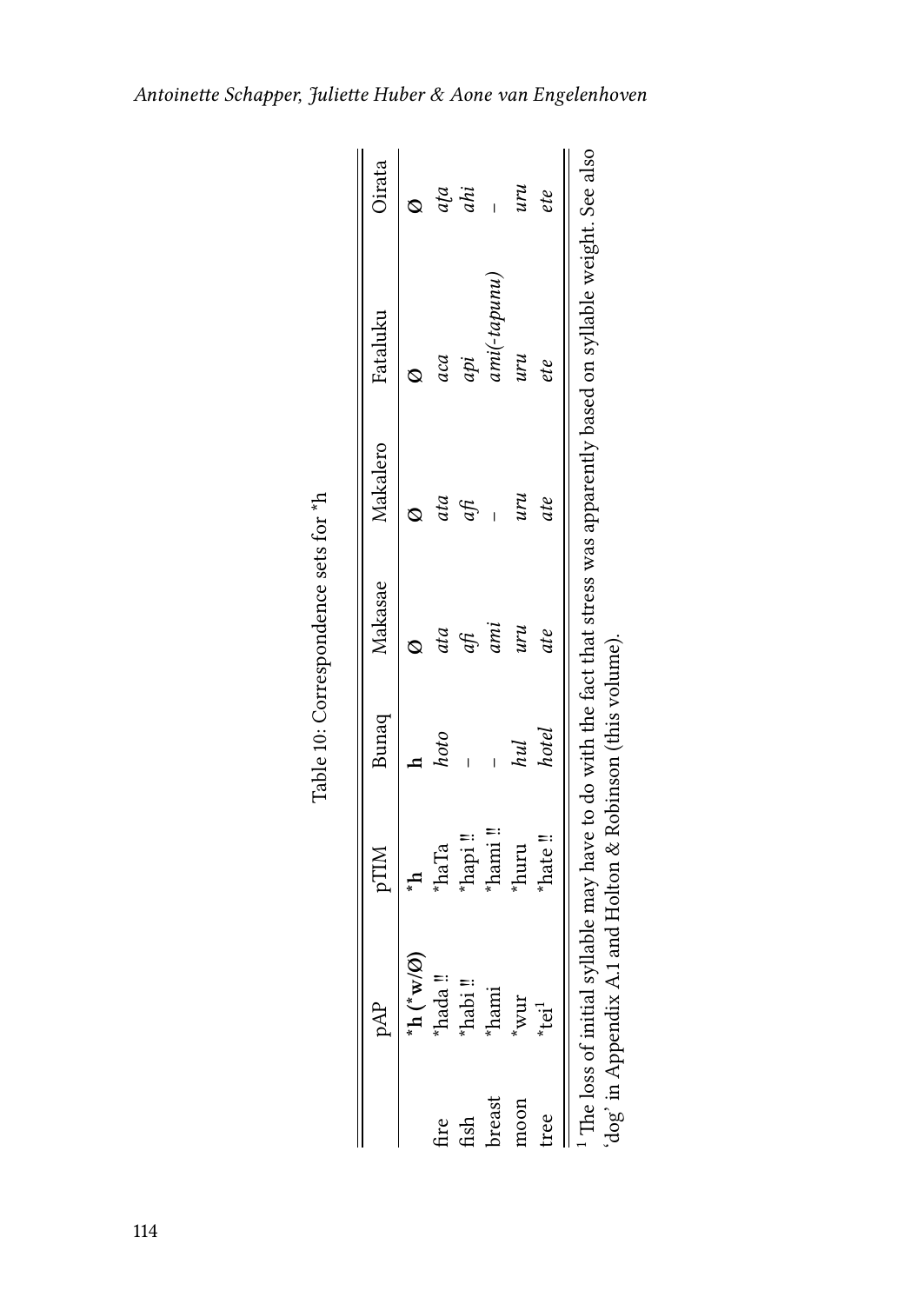Table [12](#page-18-0) gives the four clear cognate sets that we have across TAP languages for pTAP  $\check{\mathsf{I}}$ . We see that pTAP  $\check{\mathsf{I}}$  is maintained as  $\check{\mathsf{I}}$  in pAP, but is variably lost or maintained as \*j in pTIM. It may be that differing vocalic environments in pTAP conditioned the different reflexes in pTIM, but we don't have enough understanding of the history of vowels yet to determine this. There is no direct evidence for pTIM \*j, that is, no TK language still reflects the proto-phoneme as /j/, but the sound correspondences between TK languages make it differentiable form sets reflecting pTIM \*h (see Table [10\)](#page-15-0).

#### **2.6 Reconstruction of liquids**

We identify three robust liquid correspondence sets between pAP and pTIM and as such reconstruct three pTAP liquids: \*r, \*R, and \*l.

The most robust set is that for pTAP \*r, which is reflected as \*r in both pAP and pTIM (Table [13](#page-19-0)). PTAP \*r is only found in non-initial positions, as are its reflexes in the daughter languages pAP and pTIM. Word-finally in polysyllabic words pTAP \*r is particularly susceptible to sporadic loss, as is attested by the various irregular forms in Table [13](#page-19-0). In one instance ( $pTAP^*(t, s)$ iba(r) 'new'), the occurrence of a reflex of final \*r is so erratic in both primary subgroups that we perhaps must consider it already partly lost in pTAP's daughter languages.

PTAP \*R is reflected in pAP as \*r and in pTIM as \*l. Like pTAP \*r, \*R does not appear in word-initial positions and is sporadically lost word-finally in polysyllabic words. The sets supporting the reconstruction of \*R (Table [14](#page-20-0)) are also fewer and less robust than for pTAP \*r.

The three pTIM cognates listed in Table [15](#page-21-0) are based on Bunaq only, in which pTIM \*r and \*R are merged. We have thus no means of determining whether these forms are to be reconstructed to pTAP with \*r or with \*R.

Cognate sets for pTAP \*l are relatively infrequent in both pAP and pTIM (Ta-ble [16](#page-22-0)).<sup>1</sup> Cognates reflecting initial pTAP  $*$ l with pAP  $*$ l and pTIM  $*$ l (i.e., 'bark', 'new place' and 'crouch') have only a low degree of certainty. Based on the data available, there also appears to be a tendency to lose pTAP initial \*l in pTIM, as in 'far', 'tongue' and 'green', but a clear conditioning environment for this is not yet obvious. Word-finally in polysyllabic words, pTAP \*l is regularly lost in pTIM, as in 'banana', 'bat', 'bird' and 'taboo', However, it is retained in 'walk 2' and 'six',

[Holton & Robinson \(this volume\)](#page-53-2) remark that, even though correspondences appear relatively regular for initial and medial \*l in pAP, they can identify only a few cognates that are widely distributed across the AP subgroup. Similarly, [Schapper, Huber & van Engelenhoven \(2012a\)](#page-54-0) caution that their reconstruction for pTIM \*l cannot yet be called secure due to the small number of cognate sets identified.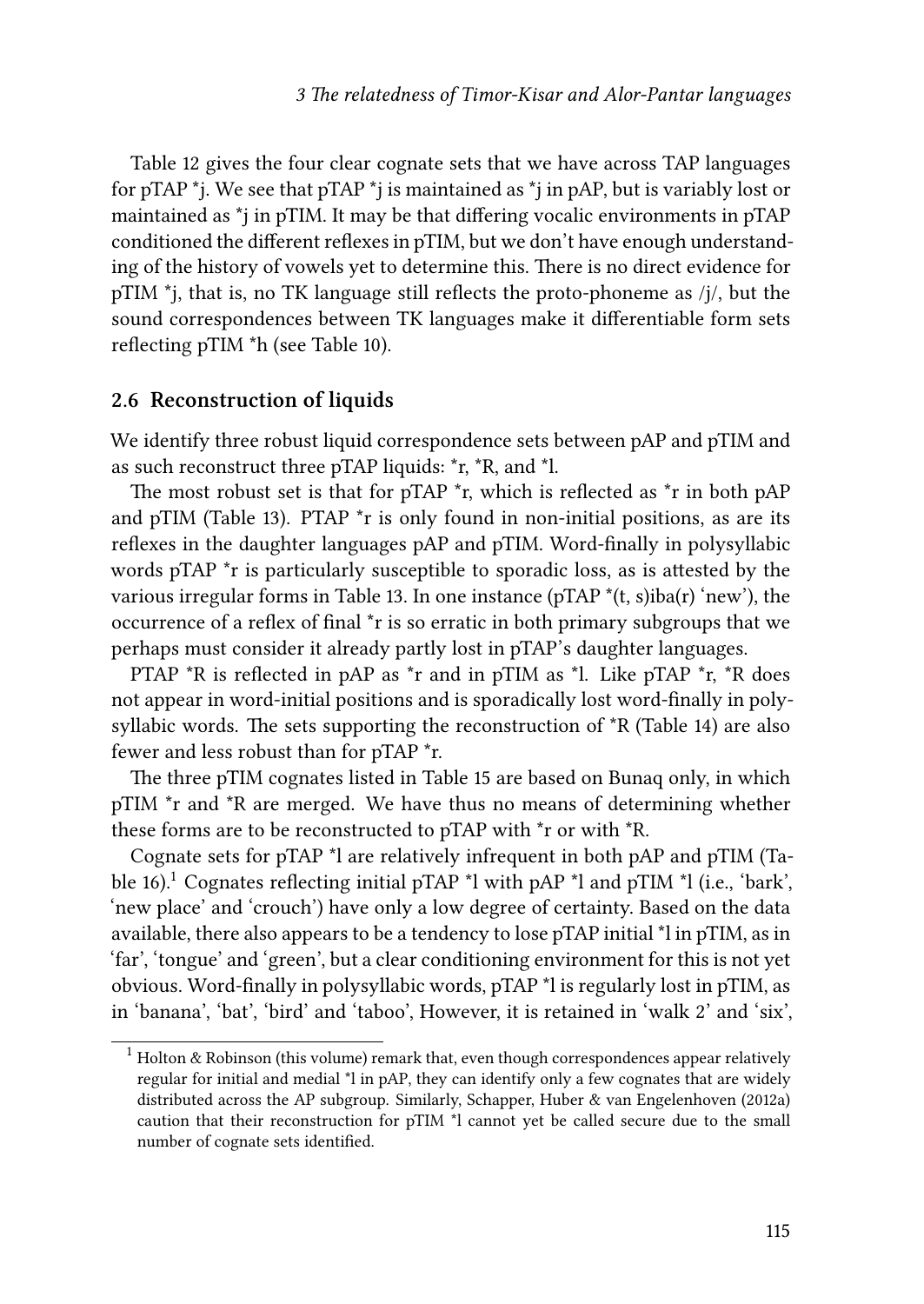|                         | $\frac{PAP}{P}$                                                                                                                                                                                                                             | pTIM                                        | Bunaq                              | Makasae                    | Makalero           | Fataluku                                     | Oirata                                                                           |
|-------------------------|---------------------------------------------------------------------------------------------------------------------------------------------------------------------------------------------------------------------------------------------|---------------------------------------------|------------------------------------|----------------------------|--------------------|----------------------------------------------|----------------------------------------------------------------------------------|
|                         | $\begin{array}{l} \ast\mathbf{w},\\ \ast\text{wait} \\ \ast\text{wait} \\ \ast\text{wait} \\ \ast\text{wait} \\ \ast\text{wait} \\ \ast\text{wait} \\ \ast\text{wait} \\ \ast\text{wait} \\ \ast\text{wait} \\ \ast\text{wait} \end{array}$ | $\triangleright$                            | $\frac{\mathbf{h}, \mathbf{w}}{h}$ |                            |                    |                                              |                                                                                  |
| blood                   |                                                                                                                                                                                                                                             |                                             |                                    | waj<br>wata                |                    |                                              |                                                                                  |
| $\operatorname{coconu}$ |                                                                                                                                                                                                                                             | *waj<br>*wa(t, D)a<br>*war<br>*weru<br>*weu | hoza<br>hol                        |                            | wej<br>wej<br>wata | $\beta$ ehe $\beta$ aca                      | $w$<br>$w$<br>$w$ ata<br>$w$ ata<br>$w$ atu<br>$w$ ati<br>$w$ ati<br>$w$ atin(i) |
| stone                   |                                                                                                                                                                                                                                             |                                             |                                    |                            | var                |                                              |                                                                                  |
| $\sin$                  |                                                                                                                                                                                                                                             |                                             | hot                                |                            | watu               |                                              |                                                                                  |
| bathe                   |                                                                                                                                                                                                                                             |                                             | wer                                |                            | warol              | $\underset{\beta\mathit{ali}}{\textit{a}cu}$ |                                                                                  |
| ear                     |                                                                                                                                                                                                                                             |                                             |                                    | watu<br>waru?<br>wala(ku:) | wali<br>wasi       |                                              |                                                                                  |
| tooth                   | $\frac{1}{2}$ masin                                                                                                                                                                                                                         | -wasin!                                     | $-(e)we$                           | wasi                       |                    | 3ahin(u)                                     |                                                                                  |
|                         |                                                                                                                                                                                                                                             |                                             |                                    |                            |                    |                                              |                                                                                  |

<span id="page-17-0"></span>Table 11: Correspondence sets for pTAP  $^*\mathrm{w}$ Table 11: Correspondence sets for pTAP \*w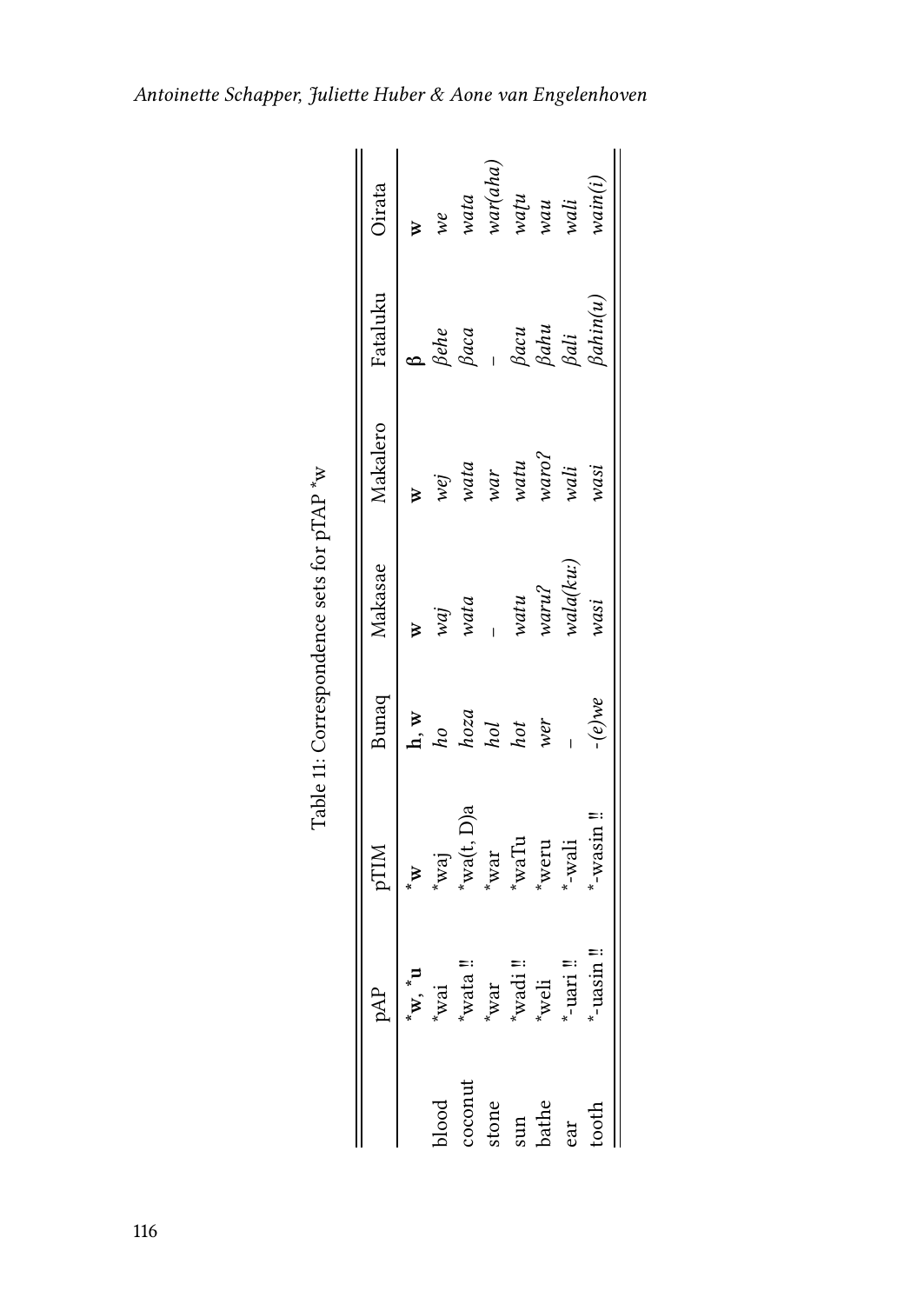<span id="page-18-0"></span>

| $*$ $\epsilon$<br>؟<br>م<br>ł |
|-------------------------------|
| i<br>i                        |
| chonnana<br>An<br>ı<br>(      |
| $\frac{1}{2}$                 |

|                                                                                                                                                                                                                                                                                     | pTIM                                                                                                                                                  | Bunaq                                                                                                                                                                                                                                                                                                                                                                                                                      | Makasae                                                                                     | Makalero       | Fataluku                    | Oirata     |
|-------------------------------------------------------------------------------------------------------------------------------------------------------------------------------------------------------------------------------------------------------------------------------------|-------------------------------------------------------------------------------------------------------------------------------------------------------|----------------------------------------------------------------------------------------------------------------------------------------------------------------------------------------------------------------------------------------------------------------------------------------------------------------------------------------------------------------------------------------------------------------------------|---------------------------------------------------------------------------------------------|----------------|-----------------------------|------------|
|                                                                                                                                                                                                                                                                                     |                                                                                                                                                       | $h, \emptyset$                                                                                                                                                                                                                                                                                                                                                                                                             | $h, \emptyset$                                                                              | $h, \emptyset$ |                             | ◎          |
|                                                                                                                                                                                                                                                                                     | $\begin{array}{l} \text{j, }\text{O} \\ \text{``pi/-bere)} \\ \text{``in} \\ \text{``jiger I!} \\ \text{``jiger I!} \\ \text{``jiger I!} \end{array}$ | $[bi]% \centering \includegraphics[width=0.47\textwidth]{figs/fig_10.pdf} \caption{The 3D (black) model for a different region of the parameter $\{0,1,\ldots,N\}$ with $N=1$ and $N=100$ and $N=100$ and $N=100$ and $N=100$ and $N=100$ and $N=100$ and $N=100$ and $N=100$ and $N=100$ and $N=100$ and $N=100$ and $N=100$ and $N=100$ and $N=100$ and $N=100$ and $N=100$ and $N=100$ and $N=100$ and $N=100$ and $N=$ | $\label{eq:2} \begin{array}{l} if\text{\bf (1} - \textit{bere})\\ \textit{ira} \end{array}$ | ifi $a$        |                             | ihi<br>ira |
|                                                                                                                                                                                                                                                                                     |                                                                                                                                                       |                                                                                                                                                                                                                                                                                                                                                                                                                            |                                                                                             |                |                             |            |
|                                                                                                                                                                                                                                                                                     |                                                                                                                                                       | higal                                                                                                                                                                                                                                                                                                                                                                                                                      | hila                                                                                        | hile           | ipi(-naka)<br>ira<br>he?e ¿ |            |
| $\begin{aligned} &\overset{\mathbf{ii}}{\text{.} } \text{is}\, \text{as}\, \text{.} \\ &\overset{\mathbf{iii}}{\text{.} } \text{is}\, \text{.} \\ &\overset{\mathbf{iii}}{\text{.} } \text{is}\, \text{.} \\ &\overset{\mathbf{iii}}{\text{.} } \text{is}\, \text{.} \end{aligned}$ |                                                                                                                                                       | hik                                                                                                                                                                                                                                                                                                                                                                                                                        | hila                                                                                        | hila           | ila                         | ia(ra)     |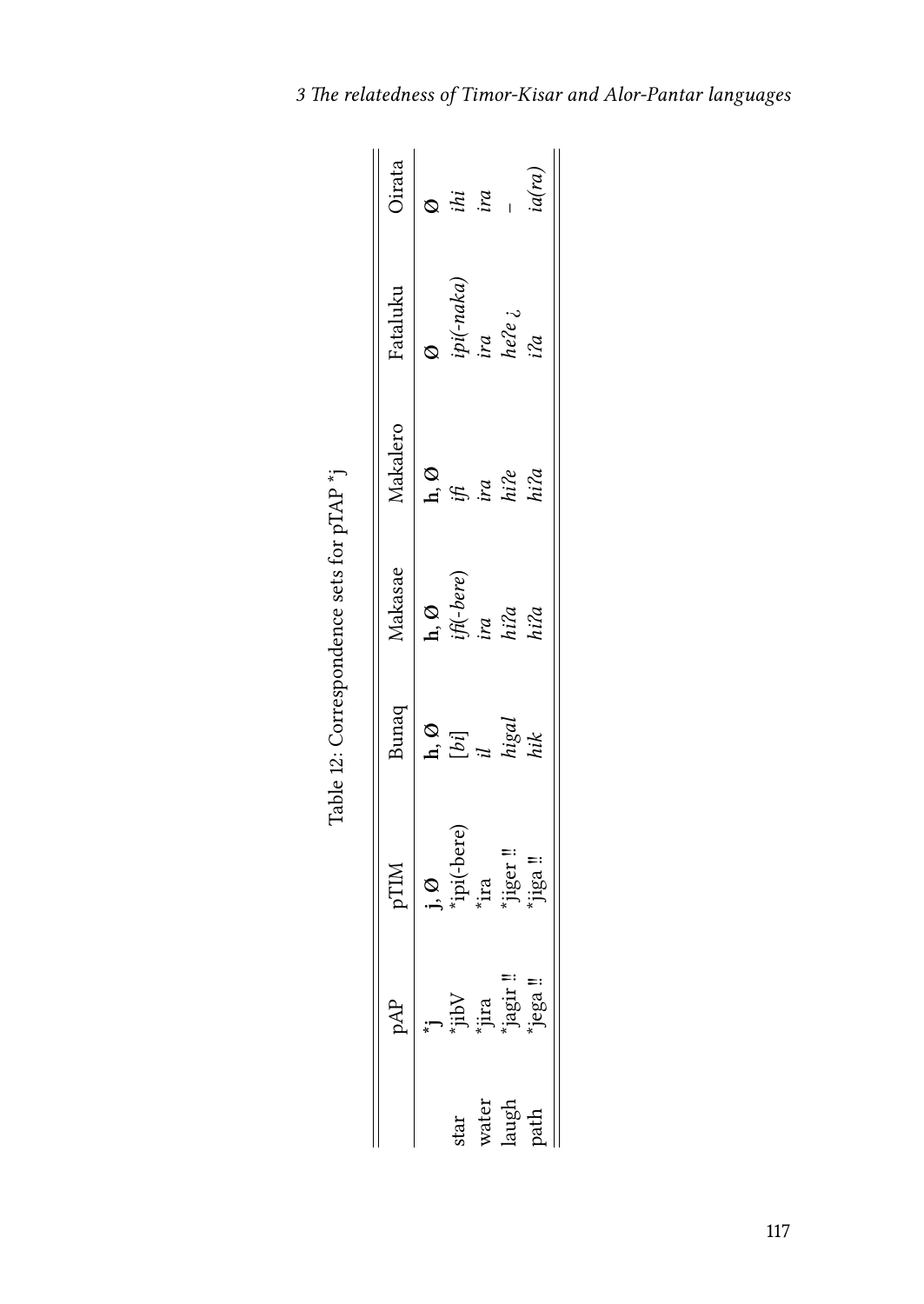| $\begin{array}{l} \displaystyle \lim_{n\to\infty} \displaystyle \lim_{n\to\infty} \displaystyle \lim_{n\to\infty} \displaystyle \lim_{n\to\infty} \displaystyle \lim_{n\to\infty} \displaystyle \lim_{n\to\infty} \displaystyle \lim_{n\to\infty} \displaystyle \lim_{n\to\infty} \displaystyle \lim_{n\to\infty} \displaystyle \lim_{n\to\infty} \displaystyle \lim_{n\to\infty} \displaystyle \lim_{n\to\infty} \displaystyle \lim_{n\to\infty} \displaystyle \lim_{n\to\infty} \displaystyle \lim_{n\to\infty} \displaystyle \lim_{n\to\infty} \displaystyle \lim$ | $\begin{array}{l} t\\i\\nu\end{array}$<br>zul<br>hol                                                                                                                | $\frac{ditar}{dura}$ |                                                                                                                                                                                                           |                                                                                                                                                                                                              | Oirata                                                       |
|-----------------------------------------------------------------------------------------------------------------------------------------------------------------------------------------------------------------------------------------------------------------------------------------------------------------------------------------------------------------------------------------------------------------------------------------------------------------------------------------------------------------------------------------------------------------------|---------------------------------------------------------------------------------------------------------------------------------------------------------------------|----------------------|-----------------------------------------------------------------------------------------------------------------------------------------------------------------------------------------------------------|--------------------------------------------------------------------------------------------------------------------------------------------------------------------------------------------------------------|--------------------------------------------------------------|
|                                                                                                                                                                                                                                                                                                                                                                                                                                                                                                                                                                       |                                                                                                                                                                     |                      |                                                                                                                                                                                                           |                                                                                                                                                                                                              |                                                              |
|                                                                                                                                                                                                                                                                                                                                                                                                                                                                                                                                                                       |                                                                                                                                                                     |                      |                                                                                                                                                                                                           | tifar(e)                                                                                                                                                                                                     | $\begin{array}{l} tipar(e) \\ uru \\ tura \end{array}$       |
|                                                                                                                                                                                                                                                                                                                                                                                                                                                                                                                                                                       |                                                                                                                                                                     |                      |                                                                                                                                                                                                           |                                                                                                                                                                                                              |                                                              |
|                                                                                                                                                                                                                                                                                                                                                                                                                                                                                                                                                                       |                                                                                                                                                                     |                      | titar<br>uru<br>sura<br>war                                                                                                                                                                               |                                                                                                                                                                                                              |                                                              |
|                                                                                                                                                                                                                                                                                                                                                                                                                                                                                                                                                                       |                                                                                                                                                                     |                      |                                                                                                                                                                                                           |                                                                                                                                                                                                              | $\mathcal{W}$ ar $(aha)$                                     |
|                                                                                                                                                                                                                                                                                                                                                                                                                                                                                                                                                                       |                                                                                                                                                                     |                      |                                                                                                                                                                                                           |                                                                                                                                                                                                              | aru                                                          |
|                                                                                                                                                                                                                                                                                                                                                                                                                                                                                                                                                                       |                                                                                                                                                                     | $rac{v}{na}$         | $\frac{1}{n}$                                                                                                                                                                                             |                                                                                                                                                                                                              | ira                                                          |
|                                                                                                                                                                                                                                                                                                                                                                                                                                                                                                                                                                       |                                                                                                                                                                     |                      |                                                                                                                                                                                                           |                                                                                                                                                                                                              |                                                              |
|                                                                                                                                                                                                                                                                                                                                                                                                                                                                                                                                                                       |                                                                                                                                                                     |                      |                                                                                                                                                                                                           | $\begin{array}{l} uru\\ -\\ -\\ \hline\\ \text{in} \\ \text{if } a\\ \text{if } a\\ \text{if } a \in (e_e)\\ \text{if } a \in (e_e)\\ \text{if } a \in (e_e)\\ \text{if } a \in (f_e)\\ -\\ -\\ \end{array}$ | $\begin{array}{l} u par(a) \\ leura \\ i har(a) \end{array}$ |
|                                                                                                                                                                                                                                                                                                                                                                                                                                                                                                                                                                       |                                                                                                                                                                     |                      |                                                                                                                                                                                                           |                                                                                                                                                                                                              |                                                              |
|                                                                                                                                                                                                                                                                                                                                                                                                                                                                                                                                                                       |                                                                                                                                                                     |                      |                                                                                                                                                                                                           |                                                                                                                                                                                                              |                                                              |
|                                                                                                                                                                                                                                                                                                                                                                                                                                                                                                                                                                       |                                                                                                                                                                     |                      |                                                                                                                                                                                                           |                                                                                                                                                                                                              |                                                              |
|                                                                                                                                                                                                                                                                                                                                                                                                                                                                                                                                                                       |                                                                                                                                                                     |                      |                                                                                                                                                                                                           |                                                                                                                                                                                                              |                                                              |
|                                                                                                                                                                                                                                                                                                                                                                                                                                                                                                                                                                       |                                                                                                                                                                     |                      |                                                                                                                                                                                                           |                                                                                                                                                                                                              |                                                              |
|                                                                                                                                                                                                                                                                                                                                                                                                                                                                                                                                                                       |                                                                                                                                                                     |                      |                                                                                                                                                                                                           |                                                                                                                                                                                                              |                                                              |
| $(t, s)$ ipa $(r)$ !<br>$\underset{*}{^{*}\text{map}}\text{r.t.}$                                                                                                                                                                                                                                                                                                                                                                                                                                                                                                     | $\begin{bmatrix} \textit{wan} \\ \textit{scale} \\ \textit{[zap]} \\ \textit{[ma]} \\ \textit{[ma207]} \\ \textit{[max07]} \end{bmatrix}$<br>$[tip] \; \dot{\zeta}$ |                      | $\begin{array}{l} \textit{ufarena} \\ \textit{[seu]} \\ \textit{[defa]} \\ \textit{maeri} \\ \textit{maeri} \\ \textit{mater} \\ \textit{mater} \end{array}$<br>$[sufa] \underset{-}{\underbrace{\iota}}$ | $\begin{array}{l} \textit{ofarana} \\ \textit{seur} \\ \textit{sefar} \\ \textit{max} \\ \textit{mater} \\ \textit{[su]}\ \textit{;} \\ \textit{[su]}\ \textit{;} \\ \textit{hofar} \end{array}$             | matar(ia)<br>hopor(u)                                        |

<span id="page-19-0"></span>Table 13: Correspondence sets for pTAP  $^*\mathrm{r}$ Table 13: Correspondence sets for pTAP \*r

*Antoinette Schapper, Juliette Huber & Aone van Engelenhoven*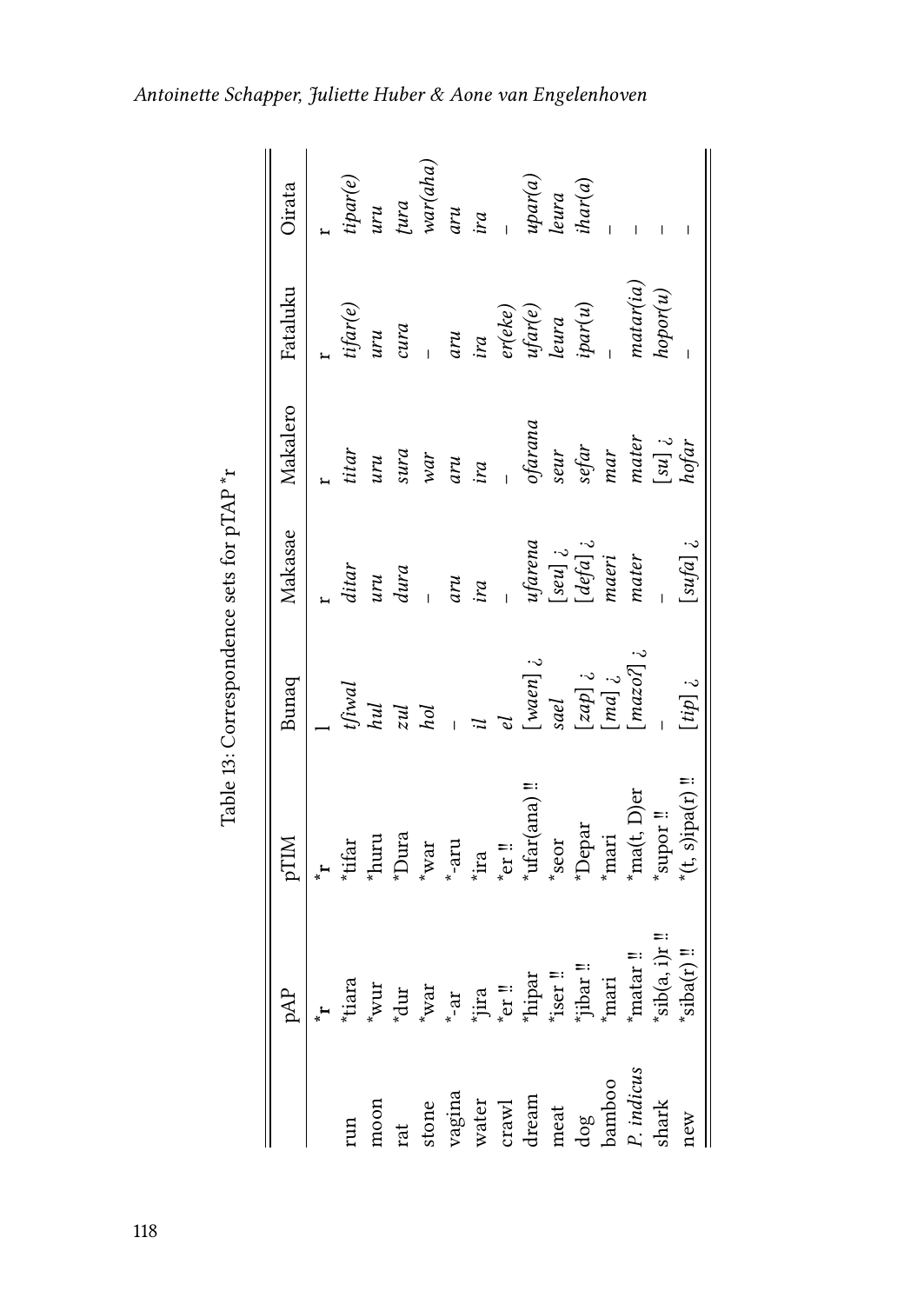|                                                                                                                                                                                                                                                                                                                                                                     | pTIM                                                                                                                                                                        | Bunaq                                                                                                                | Makasae                    | Makalero                                 | Fataluku                                           | Oirata              |
|---------------------------------------------------------------------------------------------------------------------------------------------------------------------------------------------------------------------------------------------------------------------------------------------------------------------------------------------------------------------|-----------------------------------------------------------------------------------------------------------------------------------------------------------------------------|----------------------------------------------------------------------------------------------------------------------|----------------------------|------------------------------------------|----------------------------------------------------|---------------------|
|                                                                                                                                                                                                                                                                                                                                                                     |                                                                                                                                                                             |                                                                                                                      |                            |                                          |                                                    |                     |
|                                                                                                                                                                                                                                                                                                                                                                     |                                                                                                                                                                             |                                                                                                                      | $i\mu$                     | hulu                                     | hula                                               |                     |
|                                                                                                                                                                                                                                                                                                                                                                     |                                                                                                                                                                             |                                                                                                                      |                            |                                          |                                                    |                     |
| $\begin{tabular}{ll} \bf 4.7 \\ \bf 5.8 \\ \bf 6.9 \\ \bf 7.1 \\ \bf 8.1 \\ \bf 1.1 \\ \bf 1.2 \\ \bf 1.3 \\ \bf 1.4 \\ \bf 1.5 \\ \bf 1.5 \\ \bf 1.6 \\ \bf 1.7 \\ \bf 1.8 \\ \bf 1.7 \\ \bf 1.8 \\ \bf 1.7 \\ \bf 1.8 \\ \bf 1.7 \\ \bf 1.8 \\ \bf 1.7 \\ \bf 1.7 \\ \bf 1.7 \\ \bf 1.7 \\ \bf 1.7 \\ \bf 1.7 \\ \bf 1.7 \\ \bf 1.7 \\ \bf 1.7 \\ \bf 1.7 \\ \bf$ | $\begin{array}{l} \text{``sula} \\ \text{``sula} \\ \text{``-ind}(7) \\ \text{``-ipul} \\ \text{``ifger} \\ \text{``full}(k,n) \text{ !} \\ \text{``full}(k,n) \end{array}$ | $\begin{array}{l} {\it sulu} \\ -u b(\it{l}) \\ [-u p] \; \dot{\wr} \\ h \dot{\lg} a l \\ h \dot{\lg} d \end{array}$ | ula<br>[ifi] ¿<br>[hi?a] ¿ | ula<br>ifil<br>[hi?a] ¿<br>fulun<br>wali | ula(fuka)<br>epul(u)<br>[he?e] ¿<br>fulun<br>fulun | ıla(pua)<br>ıhul(u) |
|                                                                                                                                                                                                                                                                                                                                                                     |                                                                                                                                                                             |                                                                                                                      |                            |                                          |                                                    |                     |
|                                                                                                                                                                                                                                                                                                                                                                     |                                                                                                                                                                             |                                                                                                                      |                            |                                          |                                                    |                     |
|                                                                                                                                                                                                                                                                                                                                                                     |                                                                                                                                                                             |                                                                                                                      | $walaku$ :                 |                                          |                                                    | wali                |

Table 14: Correspondence sets for pTAP \*R Table 14: Correspondence sets for pTAP \*R

*3 The relatedness of Timor-Kisar and Alor-Pantar languages*

<span id="page-20-0"></span> $ear$  $\mathbf{\mathsf{I}}$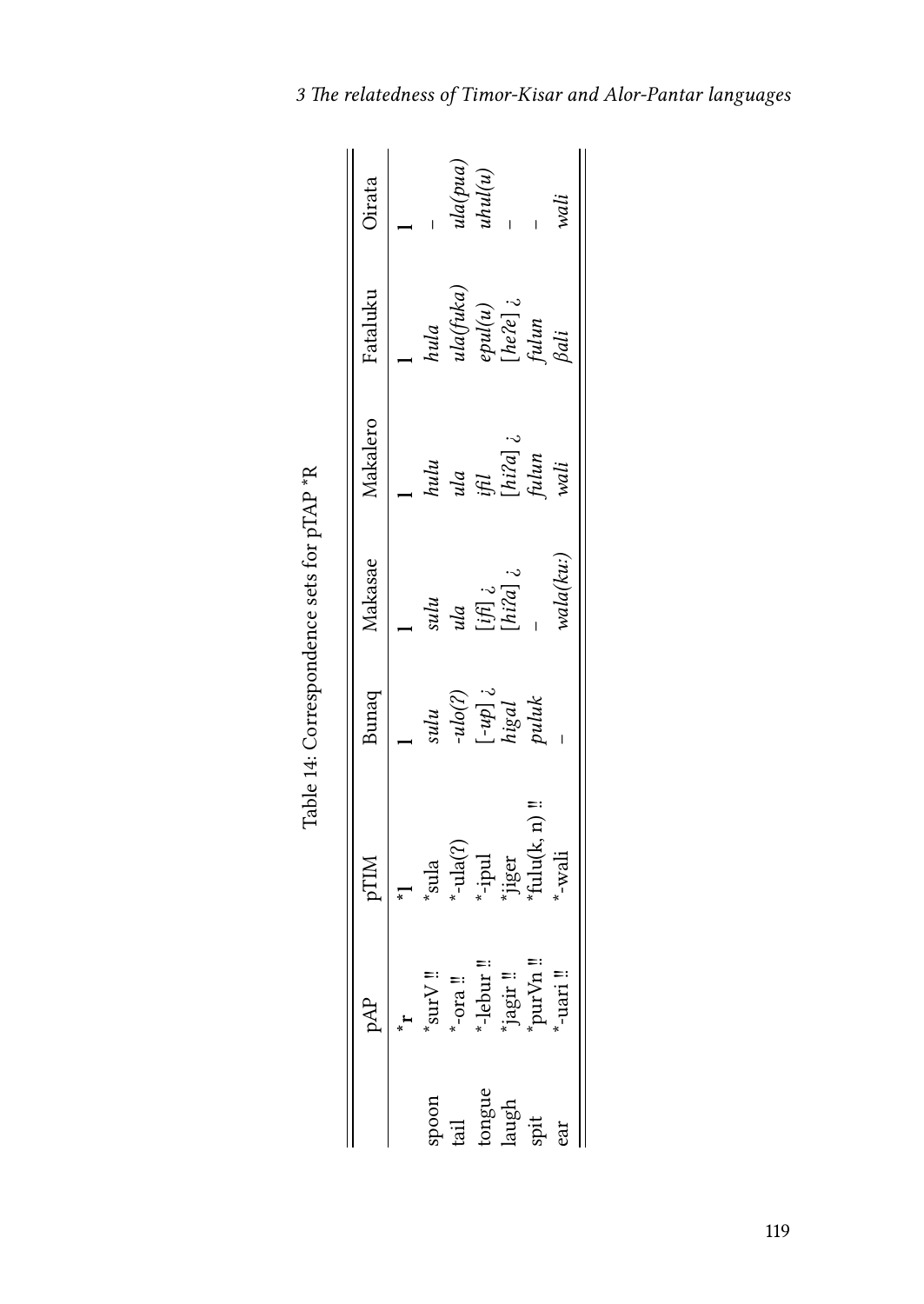|                  | ĄP                              | PTIM                                                          | Bunaq                                                                        | Makasae | Makalero                 | Fataluku Oirata          |   |
|------------------|---------------------------------|---------------------------------------------------------------|------------------------------------------------------------------------------|---------|--------------------------|--------------------------|---|
|                  | $\blacktriangleright$<br>$\ast$ |                                                               |                                                                              | ı       | I                        | I                        | I |
| bone             | ser!                            |                                                               |                                                                              | ı       | $\overline{\phantom{a}}$ | $\overline{\phantom{a}}$ | I |
| scorpion<br>rain | pVr                             | *(r, R)<br>*(se)sa(r, R) !!<br>*fe(r, R)e !!<br>*ine(r, R) !! | $\begin{array}{l} \mathrm{scal}\\ \mathrm{wele}\\ \mathrm{inel} \end{array}$ | ı       | $\overline{\phantom{a}}$ | $\overline{\phantom{0}}$ | I |
|                  | anur<br>$\ast$                  |                                                               |                                                                              |         | $\overline{\phantom{a}}$ | $\overline{\phantom{a}}$ | I |

<span id="page-21-0"></span>Table 15: Cognate sets reconstructable to either pTAP \*r or \*R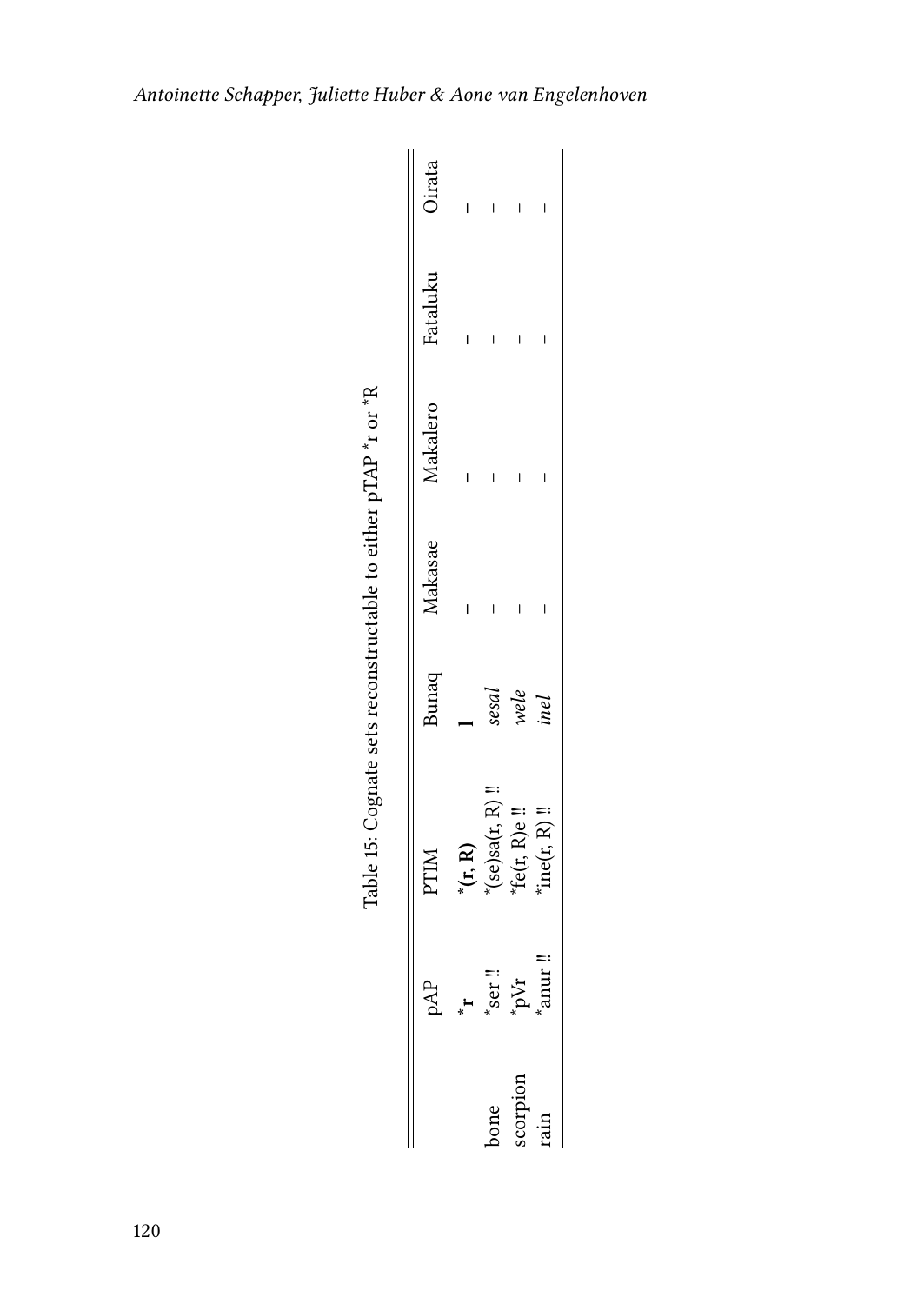|                                                                                                                   | $\ensuremath{\mathrm{PAP}}$                                                                                                                                                                                                                                 | pTIM                                                                                                                                                                                                                                                                                                                         | Bunaq                                                                                                                                         | Makasae                                                                                                                                                                                                                                                                                                                    | Makalero                                                                                                                                                                                                               | Fataluku                                               | Oirata                                                                                                                                                                                                                                         |
|-------------------------------------------------------------------------------------------------------------------|-------------------------------------------------------------------------------------------------------------------------------------------------------------------------------------------------------------------------------------------------------------|------------------------------------------------------------------------------------------------------------------------------------------------------------------------------------------------------------------------------------------------------------------------------------------------------------------------------|-----------------------------------------------------------------------------------------------------------------------------------------------|----------------------------------------------------------------------------------------------------------------------------------------------------------------------------------------------------------------------------------------------------------------------------------------------------------------------------|------------------------------------------------------------------------------------------------------------------------------------------------------------------------------------------------------------------------|--------------------------------------------------------|------------------------------------------------------------------------------------------------------------------------------------------------------------------------------------------------------------------------------------------------|
|                                                                                                                   |                                                                                                                                                                                                                                                             | $\omega$ (i,                                                                                                                                                                                                                                                                                                                 | $(\omega)$                                                                                                                                    | $\widetilde{\omega}$                                                                                                                                                                                                                                                                                                       | $\circledcirc$                                                                                                                                                                                                         |                                                        | $\frac{1}{\ell e u l(e)}$                                                                                                                                                                                                                      |
|                                                                                                                   | $\cdot^{\mathbf{1}}$<br>Vu                                                                                                                                                                                                                                  |                                                                                                                                                                                                                                                                                                                              |                                                                                                                                               | leu                                                                                                                                                                                                                                                                                                                        | leu                                                                                                                                                                                                                    | $\frac{1}{\ell}$ (0)<br>$\frac{1}{\ell}$               |                                                                                                                                                                                                                                                |
|                                                                                                                   |                                                                                                                                                                                                                                                             |                                                                                                                                                                                                                                                                                                                              | $\iota$                                                                                                                                       |                                                                                                                                                                                                                                                                                                                            |                                                                                                                                                                                                                        |                                                        |                                                                                                                                                                                                                                                |
|                                                                                                                   |                                                                                                                                                                                                                                                             |                                                                                                                                                                                                                                                                                                                              |                                                                                                                                               |                                                                                                                                                                                                                                                                                                                            |                                                                                                                                                                                                                        |                                                        |                                                                                                                                                                                                                                                |
|                                                                                                                   |                                                                                                                                                                                                                                                             |                                                                                                                                                                                                                                                                                                                              |                                                                                                                                               |                                                                                                                                                                                                                                                                                                                            |                                                                                                                                                                                                                        | icar                                                   |                                                                                                                                                                                                                                                |
| bark<br>new place<br>revouch<br>tar tongue<br>green<br>green<br>banana<br>band<br>band<br>taboo<br>taboo<br>taboo | $\begin{array}{l} \text{``lan\!''} \\ \text{``luk(V)} \\ \text{``lete\!''} \\ \text{``lebur\!''} \\ \text{``(wal)ogar\!''} \\ \text{``magol} \\ \text{``magol} \\ \text{``model} \\ \text{``radel} \\ \text{``padol\!''} \\ \text{``padol\!''} \end{array}$ | $i_{\rm cl}(k)u(l)$ !<br>$i_{\rm alt}$ !!<br>$i_{\rm th}$ !!<br>$i_{\rm cl}$ $i_{\rm cl}$ !!<br>$i_{\rm cl}$ $i_{\rm cl}$ !!<br>$i_{\rm cl}$ $i_{\rm cl}$ !!<br>$i_{\rm cl}$ $i_{\rm cl}$ !!<br>$i_{\rm cl}$ $i_{\rm cl}$ !!<br>$i_{\rm cl}$ $i_{\rm cl}$ !!<br>$i_{\rm cl}$ $i_{\rm cl}$ !!<br>$i_{\rm cl}$ $i_{\rm cl}$ !! | $\left. \begin{array}{l} l u l' - l u l' \\ate \\ \left[ - u p \right] \\ \left[ u g a r \right] \\ \left[ m o k \right] \end{array} \right $ |                                                                                                                                                                                                                                                                                                                            |                                                                                                                                                                                                                        |                                                        | $[uhul(u)]% \centering \includegraphics[width=1\textwidth]{figs/fig_4a} \caption{The number of samples of the data set. The number of data set is shown in the left panel. The number of data set is shown in the right panel.} \label{fig:3}$ |
|                                                                                                                   |                                                                                                                                                                                                                                                             |                                                                                                                                                                                                                                                                                                                              |                                                                                                                                               |                                                                                                                                                                                                                                                                                                                            |                                                                                                                                                                                                                        |                                                        |                                                                                                                                                                                                                                                |
|                                                                                                                   |                                                                                                                                                                                                                                                             |                                                                                                                                                                                                                                                                                                                              |                                                                                                                                               |                                                                                                                                                                                                                                                                                                                            |                                                                                                                                                                                                                        |                                                        | $\begin{bmatrix} u\mathcal{I}ul(e)]\mathcal{I}mul\\ [mu^{\prime}]\mathcal{I}ud[1] \end{bmatrix}$                                                                                                                                               |
|                                                                                                                   |                                                                                                                                                                                                                                                             |                                                                                                                                                                                                                                                                                                                              |                                                                                                                                               |                                                                                                                                                                                                                                                                                                                            |                                                                                                                                                                                                                        |                                                        |                                                                                                                                                                                                                                                |
|                                                                                                                   |                                                                                                                                                                                                                                                             |                                                                                                                                                                                                                                                                                                                              |                                                                                                                                               |                                                                                                                                                                                                                                                                                                                            |                                                                                                                                                                                                                        |                                                        |                                                                                                                                                                                                                                                |
|                                                                                                                   |                                                                                                                                                                                                                                                             |                                                                                                                                                                                                                                                                                                                              | $[hos] \label{eq:2} \begin{bmatrix} hos \\ por \\ mele \\ time \\ to \\ no \\ \end{bmatrix}$                                                  | $\begin{array}{l} \left[ \begin{matrix} i\mathit{f} \end{matrix} \right] \\ \left[ \begin{matrix} hu\mathcal{I}u \end{matrix} \right] \\ \left[ \begin{matrix} mu\mathcal{I}u \end{matrix} \right] \\ \left[ \begin{matrix} as\mathit{a} \end{matrix} \right] \\ \left[ \begin{matrix} f \end{matrix} \right] \end{array}$ | $\begin{bmatrix} ij\Omega\end{bmatrix}\\ \begin{bmatrix}(h)u\Omega u\end{bmatrix}\\ \begin{bmatrix}mu\Omega\end{bmatrix}\\ \begin{bmatrix}a\Omega\end{bmatrix}\\ \begin{bmatrix}da\Omega\end{bmatrix}\\ \end{bmatrix}$ | [epul(u)]<br>[uʔur(eke)]<br>[muʔu]<br>[maca]<br>[falu] |                                                                                                                                                                                                                                                |
|                                                                                                                   |                                                                                                                                                                                                                                                             | $^*$ male !!                                                                                                                                                                                                                                                                                                                 |                                                                                                                                               |                                                                                                                                                                                                                                                                                                                            |                                                                                                                                                                                                                        |                                                        |                                                                                                                                                                                                                                                |
|                                                                                                                   | $^*\!$ talam                                                                                                                                                                                                                                                | $\mathop{!}\limits^{\ast}\mathop{\mathrm{tama}}\nolimits\mathop{!}\limits^{\mathop{\mathrm{!}}\limits^{\ast}\mathop{\mathrm{!}}\nolimits}$                                                                                                                                                                                   |                                                                                                                                               |                                                                                                                                                                                                                                                                                                                            |                                                                                                                                                                                                                        |                                                        |                                                                                                                                                                                                                                                |
|                                                                                                                   | -uaqal                                                                                                                                                                                                                                                      | $\prod_{i=1}^{n}$                                                                                                                                                                                                                                                                                                            |                                                                                                                                               |                                                                                                                                                                                                                                                                                                                            |                                                                                                                                                                                                                        |                                                        |                                                                                                                                                                                                                                                |
|                                                                                                                   |                                                                                                                                                                                                                                                             |                                                                                                                                                                                                                                                                                                                              |                                                                                                                                               |                                                                                                                                                                                                                                                                                                                            |                                                                                                                                                                                                                        |                                                        |                                                                                                                                                                                                                                                |

<span id="page-22-0"></span>Table 16: Correspondence sets for pTAP \*1 Table 16: Correspondence sets for pTAP \*l *3 The relatedness of Timor-Kisar and Alor-Pantar languages*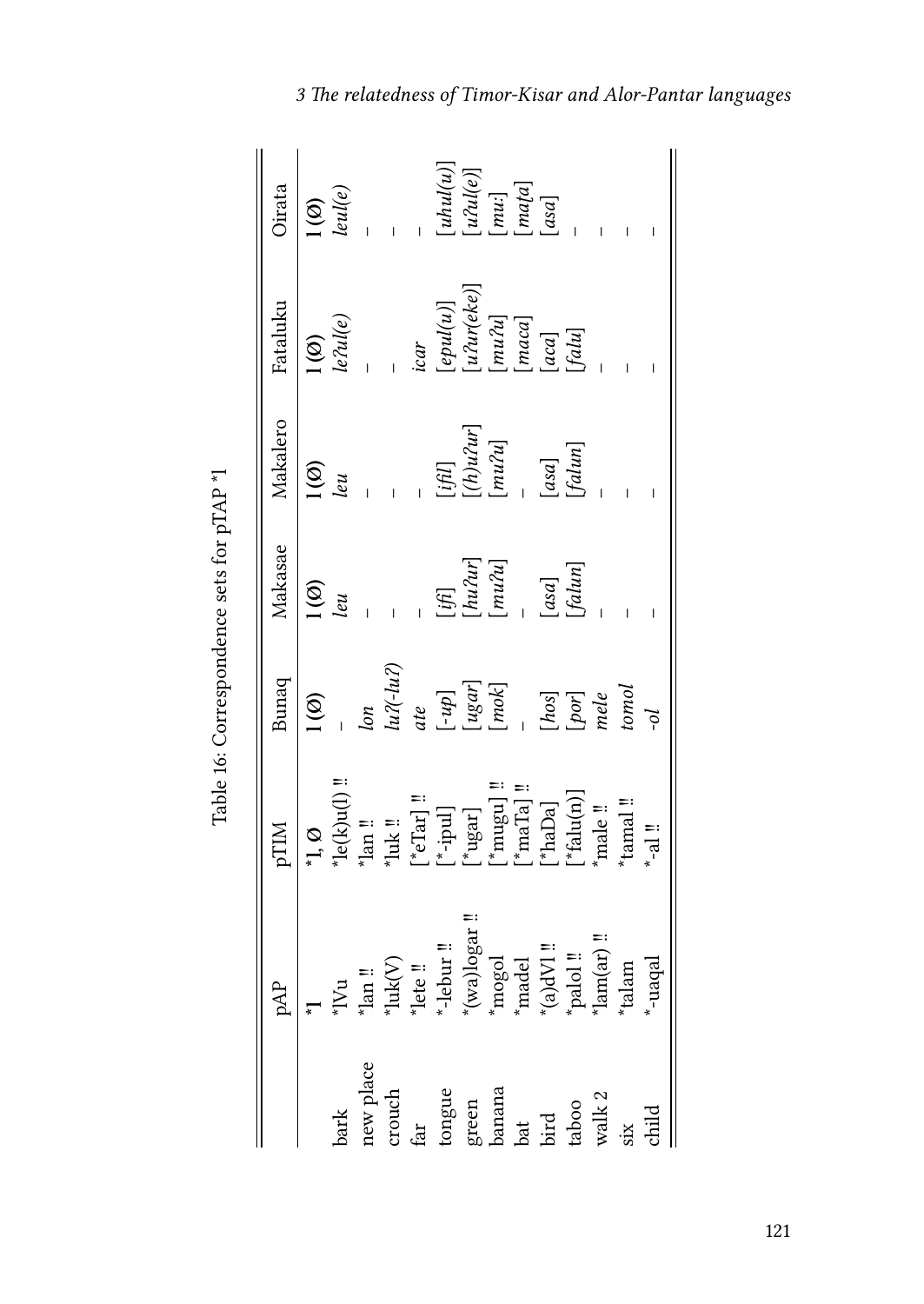| Oirata<br>Fataluku<br>Makalero<br>Makasae<br>Bunaq<br>pTIM | hura<br>pana<br>pol<br>*bura | pura<br>vahu ¿<br>wer | $\begin{bmatrix} wau \ \bar{c} \ \bar{c} \end{bmatrix}$<br>pura<br>waro?<br>[ama]<br>(h)u?ur<br>falun<br>$\begin{bmatrix} a m a \\ h) u^2 u^2 \end{bmatrix}$<br>(h)u $\begin{bmatrix} a m \\ h \end{bmatrix}$<br>mar<br>*weru<br>*(u, a)mar<br>*ugar<br>*falu(n) | u?ur(eke)<br>falu | $\frac{ugar}{por}$                                                                                |
|------------------------------------------------------------|------------------------------|-----------------------|------------------------------------------------------------------------------------------------------------------------------------------------------------------------------------------------------------------------------------------------------------------|-------------------|---------------------------------------------------------------------------------------------------|
|                                                            |                              |                       |                                                                                                                                                                                                                                                                  |                   |                                                                                                   |
|                                                            |                              |                       |                                                                                                                                                                                                                                                                  |                   | pAP<br>price *bol !!<br>bathe *weli<br>garden *magad(a)<br>green *(wa)logar !!<br>taboo *palol !! |
|                                                            |                              |                       |                                                                                                                                                                                                                                                                  |                   |                                                                                                   |

<span id="page-23-0"></span>Table 17: Problematic liquid cognate sets Table 17: Problematic liquid cognate sets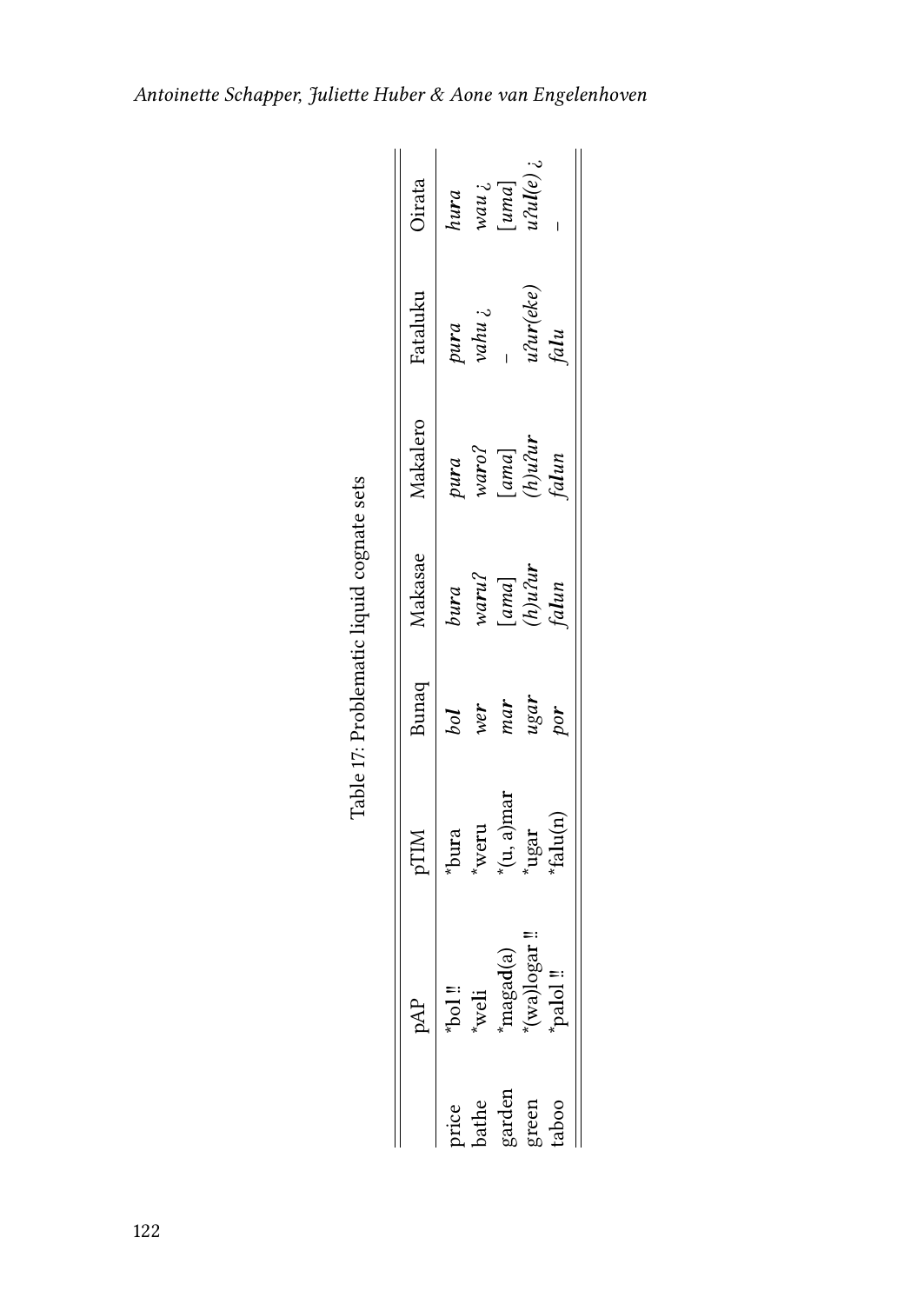apparently due to nasal-liquid metathesis, and in 'child' due to the loss of the item's medial syllable with \*q prior to the application of the final polysyllabic deletion rule in pTIM.

Finally, there are several cases in which the appearance of liquids in AP and TK languages can be reconciled with none of the three sets we have identified here. Table [17](#page-23-0) lists these problematic instances (the relevant segments are bolded). These sets pointedly express that we are still a long way away from a complete understanding of liquids in pTAP.

#### **2.7 Reconstruction of nasals**

Two nasals can be reconstructed to pTAP, \*m and \*n. For the most part, they are relatively stable and unchanging in both pAP and pTIM.

Table [18](#page-25-0) presents a selection of the many cognate sets for pTAP \*m. In wordinitial position,  $pTAP$  \*m corresponds unproblematically to  $pAP$  \*m and  $pTIM$  \*m. Identifying non-initial instances of  $pTAP$ <sup>\*</sup>m is somewhat more difficult, with \*hami 'breast' being the only straightforward case. Word-final \*m in pAP has only non-final reflexes in pTIM, apparently because, as in the modern TK languages, word-final \*m was not permitted. This issue is resolved in pTIM through metathesis of the nasal out of the final position, as in 'sea' and 'six'. Other instances of medial pTIM \*m correspond to root-initial \*m in pAP (as in 'garden' and 'die').

Table [19](#page-26-0) presents the many cognate sets for pTAP \*n. Initial and medial correspondences are abundant, but final correspondences are difficult to identify. PTIM \*n did not appear to occur in final position; all instances of pAP final \*n are either followed by a vowel or are lost in pTIM.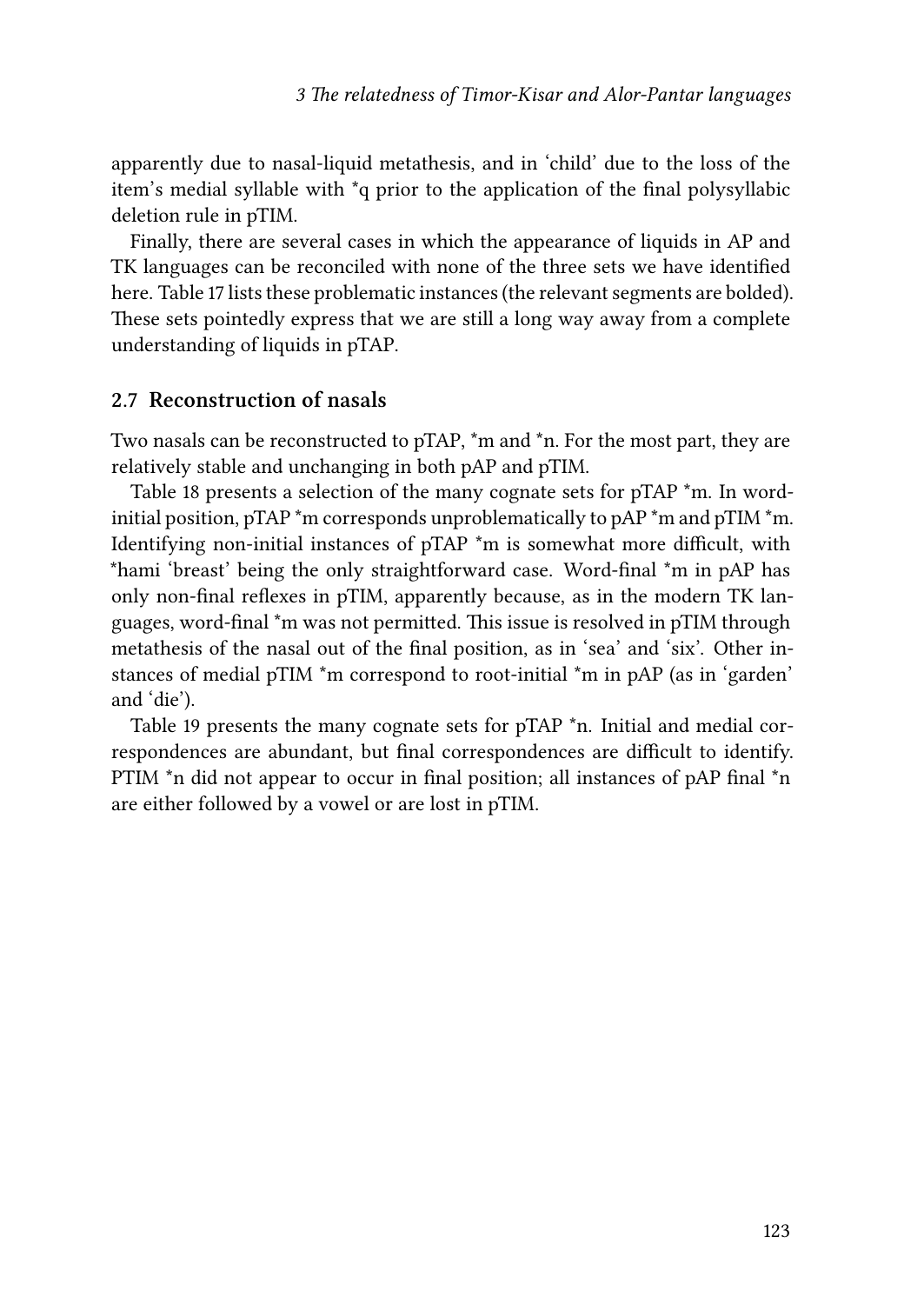|                |                                                                                                                                                                            |                                                                                                                               |                    | Table 18: Correspondence sets for pTAP *m |                                       |                         |                       |
|----------------|----------------------------------------------------------------------------------------------------------------------------------------------------------------------------|-------------------------------------------------------------------------------------------------------------------------------|--------------------|-------------------------------------------|---------------------------------------|-------------------------|-----------------------|
|                | <b>AP</b>                                                                                                                                                                  | pTIM                                                                                                                          | Bunaq              | Makasae                                   | Makalero                              | Fataluku                | Oirata                |
| initial *m     |                                                                                                                                                                            |                                                                                                                               |                    |                                           |                                       |                         |                       |
| bamboo         |                                                                                                                                                                            | *mari                                                                                                                         | ma                 | $maeri$                                   | mar                                   |                         |                       |
| banana         | $\begin{array}{l} \text{\tt{*}} \text{\tt{main}}\\ \text{\tt{*}} \text{\tt{msgol}}\\ \text{\tt{*mis}} \end{array}$                                                         | $\displaystyle\lim_{n\to\infty}\displaystyle\lim_{n\to\infty}$ $\displaystyle\lim_{n\to\infty}\displaystyle\lim_{n\to\infty}$ | $m$ ok             | mu2u                                      | $mu$ $\Omega u$                       | $mu$ <sup>2</sup> $\mu$ | mu                    |
| $\ddot{a}$     |                                                                                                                                                                            |                                                                                                                               | mi                 | mit~mi                                    | mi                                    | $(i)$ mir $(e)$         | mir(e)                |
| bat            | $\ast_{\text{made}}$                                                                                                                                                       |                                                                                                                               |                    |                                           |                                       | maca                    |                       |
| inside         | $\begin{array}{c} \ast_{\mathbf{m}}\ \ast_{\mathbf{mag}\, !}\ \mathsf{!}\ \ast_{\mathbf{m}}\ \ast_{\mathbf{m}}\ \ast_{\mathbf{ham}\ \ast_{\mathbf{ham}\ \ast}}\end{array}$ |                                                                                                                               | mi(l)              | $mu(tu)$<br>ma $2en$                      | $\frac{mu(tu\text{-})}{ma\text{2}en}$ | mu(cu)                  | $\frac{mata}{mu(tu)}$ |
| hear           |                                                                                                                                                                            | $\displaystyle{{\textstyle \max_{*}}}_{\mathbf{m}}^{\text{range}(n)}$ !!                                                      | mak                |                                           |                                       |                         |                       |
| non-initial *m |                                                                                                                                                                            |                                                                                                                               |                    |                                           |                                       |                         |                       |
| breast         |                                                                                                                                                                            | $^*$ hami ‼ $^*$ mata                                                                                                         |                    | ami                                       |                                       | ami(tapunu)             |                       |
| sea            | $^\ast\tan$<br>$^\ast\tan$                                                                                                                                                 |                                                                                                                               | ou                 |                                           |                                       | mata                    | mata                  |
| six            |                                                                                                                                                                            | $\!!$ Iemat,                                                                                                                  | tonol              |                                           |                                       |                         |                       |
| garden         | 'magad(a)                                                                                                                                                                  | $^*(\mathfrak{u},\mathfrak{a})$ mar ‼                                                                                         | mar                | ama                                       | ama                                   |                         | uma                   |
| die            | 'min(a)                                                                                                                                                                    | $^*$ um<br>V                                                                                                                  | $-$ ume            | umu                                       | $(k)$ umu                             | umu                     | umu                   |
| nose           | $\text{min}^*$                                                                                                                                                             | $\frac{1}{2}$ muni                                                                                                            | $[-im\nu]$ $\zeta$ | muni(kai)                                 | min                                   | min(ku)                 |                       |
|                |                                                                                                                                                                            |                                                                                                                               |                    |                                           |                                       |                         |                       |

*Antoinette Schapper, Juliette Huber & Aone van Engelenhoven*

<span id="page-25-0"></span>Table 18: Correspondence sets for pTAP  $^\star \mathrm{m}$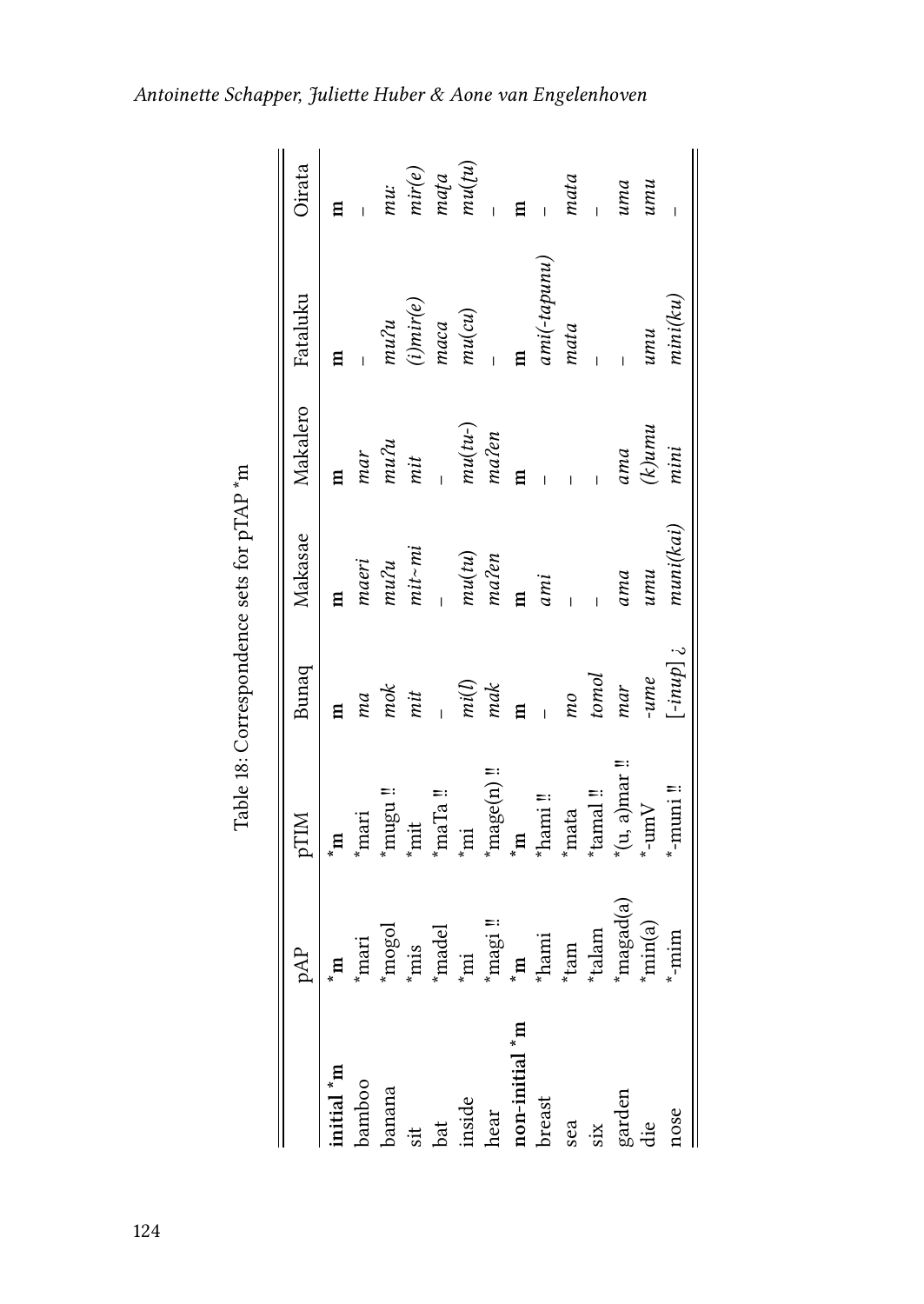<span id="page-26-0"></span>

| r<br>F<br>くういき<br>ł       |
|---------------------------|
| į                         |
| - コナウン りりえりすうえき<br>ł<br>l |
|                           |

|                                                                                                                                                               | AP                                                                                                                                                                                                                                                | pTIM                             | Bunaq                      | Makasae                                                                                                   | Makalero                                                                                                                     | Fatalukv                           | Oirata             |
|---------------------------------------------------------------------------------------------------------------------------------------------------------------|---------------------------------------------------------------------------------------------------------------------------------------------------------------------------------------------------------------------------------------------------|----------------------------------|----------------------------|-----------------------------------------------------------------------------------------------------------|------------------------------------------------------------------------------------------------------------------------------|------------------------------------|--------------------|
| $int_{a}^{a}$ haitial                                                                                                                                         |                                                                                                                                                                                                                                                   |                                  |                            |                                                                                                           |                                                                                                                              |                                    |                    |
| stand                                                                                                                                                         | $*_{\text{nate}(r)}$                                                                                                                                                                                                                              | $_{\rm nat}$                     | net                        | $nat$ na                                                                                                  | nat                                                                                                                          | (a) nat(e)                         | nat(e)             |
| 1sG                                                                                                                                                           | $\boldsymbol{\cdot}_{\text{na}^-}$                                                                                                                                                                                                                | $\lim_{n\rightarrow\infty}u_{*}$ | $\frac{1}{2}$              |                                                                                                           |                                                                                                                              |                                    |                    |
| eat                                                                                                                                                           |                                                                                                                                                                                                                                                   |                                  |                            |                                                                                                           |                                                                                                                              | una, na $\beta$ a                  |                    |
| one                                                                                                                                                           | $\begin{array}{c}\n\stackrel{\cdot}{\phantom{\cdot}}\n\stackrel{\cdot}{\phantom{\cdot}}\n\stackrel{\cdot}{\phantom{\cdot}}\n\stackrel{\cdot}{\phantom{\cdot}}\n\stackrel{\cdot}{\phantom{\cdot}}\n\stackrel{\cdot}{\phantom{\cdot}}\n\end{array}$ | *uneki!                          | $[a$ $-i$ $a]$<br>uen, en  | $\begin{bmatrix} u \end{bmatrix}$                                                                         |                                                                                                                              | ukani                              | una, nawa<br>a?uni |
| ${\tt n}^*$ Laitian $\alpha$                                                                                                                                  |                                                                                                                                                                                                                                                   | $\mathbf{a}$                     |                            |                                                                                                           |                                                                                                                              |                                    |                    |
|                                                                                                                                                               | $\begin{array}{l} \text{``pona} \\ \text{``tena} \\ \end{array}$                                                                                                                                                                                  | $^*$ -fanu !!                    | $^{-(e)wen}$ ten           | $\begin{array}{l} {\it fanu} \\ {\it tina} \\ {\it maj} \\ {\it (g)} {\it ini} \\ {\it tane} \end{array}$ | $\begin{array}{l} nua\\ \left[ u\right] \sim un\\ \mathbf{n}\\ fann\\ tina\\ nej\\ \left( k\text{-}jini \right) \end{array}$ | fanu                               | $_{1}^{p}$         |
|                                                                                                                                                               |                                                                                                                                                                                                                                                   | "tena!                           |                            |                                                                                                           |                                                                                                                              |                                    |                    |
|                                                                                                                                                               | $^*$ -en(i, u) $^{\mathsf{I}^*}$ -ena                                                                                                                                                                                                             | $\mathbf{m}$ .                   | $\frac{-ini(l)}{-ini}$     |                                                                                                           |                                                                                                                              | ne                                 | ne:(ne)            |
|                                                                                                                                                               |                                                                                                                                                                                                                                                   | $\rm{Var}$ ,                     |                            |                                                                                                           |                                                                                                                              | ina                                | in a               |
|                                                                                                                                                               | $-ten$                                                                                                                                                                                                                                            | $\boldsymbol{r}_{\text{Tani}}$   | otin                       |                                                                                                           |                                                                                                                              |                                    |                    |
| face ripe $\frac{1}{\text{time}}$ and $\frac{1}{\text{time}}$ $\frac{1}{\text{time}}$ $\frac{1}{\text{time}}$ $\frac{1}{\text{time}}$ $\frac{1}{\text{time}}$ | $\ddot{\text{u}}$ uod,                                                                                                                                                                                                                            | $\ensuremath{\text{tana}}$       | $_{en}^{\rho\alpha\alpha}$ | $\ensuremath{\mathit{f}}\xspace$                                                                          | fana(r)                                                                                                                      | $\frac{tani\text{-}cani}{fana(r)}$ | pana(rai           |
|                                                                                                                                                               | $\displaystyle\mathop{\text{min}}$ !!                                                                                                                                                                                                             | $\lim_{t\to\infty}$              |                            | i                                                                                                         | anu                                                                                                                          |                                    |                    |
|                                                                                                                                                               | aben(VC)                                                                                                                                                                                                                                          | epi ‼                            | $[$                        |                                                                                                           |                                                                                                                              |                                    |                    |

# 3 The relatedness of Timor-Kisar and Alor-Pantar languages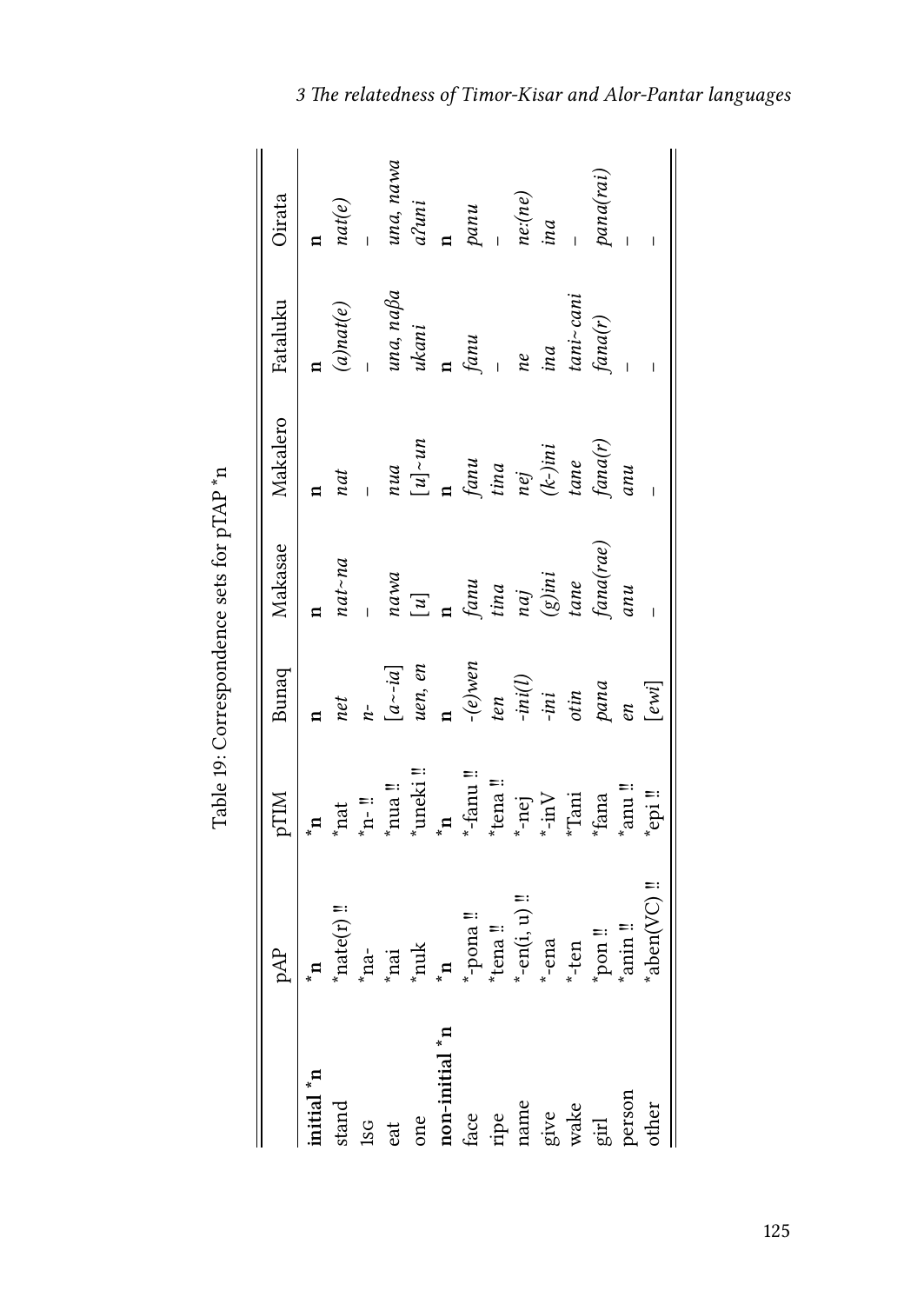### <span id="page-27-0"></span>**3 Summary of correspondences and reconstructed phonemes**

For the first time since the start of TAP studies some sixty years ago (see [Schapper](#page-54-2) [& Huber 2012](#page-54-2) for a historical perspective on TAP studies), we have rigorously shown in this chapter that the TAP languages form a family: the regularity of sound correspondences in cognate vocabulary demonstrates that the AP and TK Papuan languages are indeed genetically related to one another.

In Table [20](#page-28-0), we provide an overview of the consonant correspondences we observed in cognate vocabulary between pAP and pTIM and their reconstruction in their ancestral language pTAP. In this table, we indicate whether the correspondence applies in initial  $(\# )$ , medial (V\_V), or final  $(\# )$  position. An empty slot means that there is no particular conditioning environment for the correspondence. The symbol ' $\varnothing$ ' in a column indicates that a pTAP sound is lost in the daughter language in question.

### **4 Discussion**

Whilst we have been able to show clearly that AP and TK languages are related to one another, the comparative data presented here draws into question a number of aspects of the existing reconstructions of pAP and pTIM and necessitates revisions to these. In this final section, we will draw attention to the issues, provide a general discussion of them and suggest some possible solutions.

A major issue for the current pAP reconstruction is the apparent invalidity of many word-final consonant reconstructions. It is argued in [Holton et al. \(2012](#page-53-0): 95) that the gemination of medial stops in modern Western Pantar can be used as a diagnostic for determining whether a given pAP root was consonant-final or vowel-final. Specifically, the authors claim that geminate medial stops in modern Western Pantar reflect pAP medial stops, whereas non-geminate medial stops in Western Pantar reflect an original consonant-final form, or perhaps a borrowing from another AP language. However, this argument cannot be sustained on closer inspection of the comparative evidence. Consider the items in Table [21](#page-30-0) that are reconstructed as basically consonant final in pAP, because of the lack of stop gemination in Western Pantar. In each case, we have between three and nine reflexes in modern AP languages with a V(C) following the supposed historically final consonant. We must ask ourselves where so many additional final segments came from in so many of these languages. [Holton et al. \(2012\)](#page-53-0) seek to explain these appearances with vowel epenthesis. Yet, under this scenario,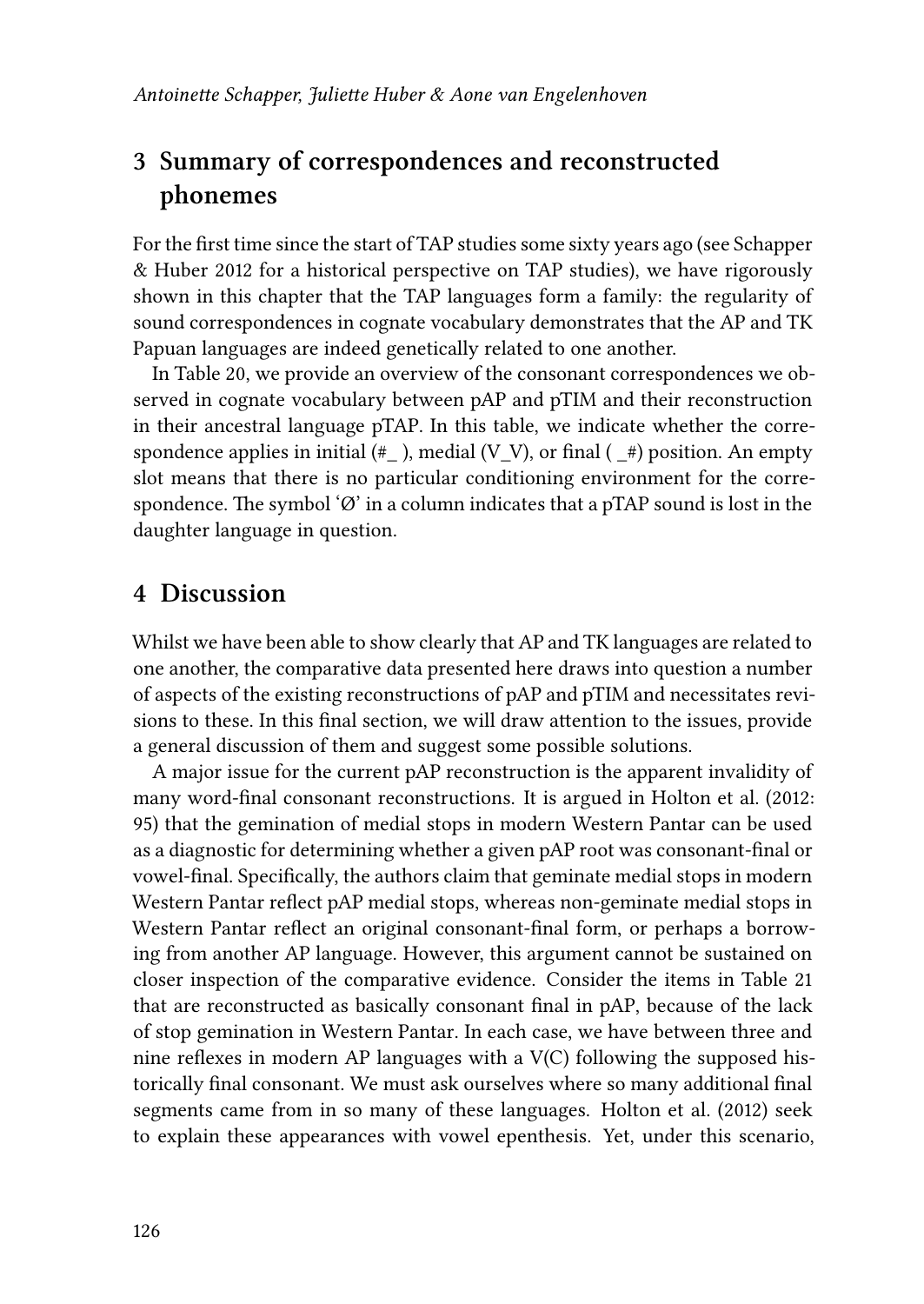<span id="page-28-0"></span>

| pTAP                     | environment                 | pAP                      | pTIM                   |
|--------------------------|-----------------------------|--------------------------|------------------------|
| $\boldsymbol{\dot{p}}$   |                             | ${}^\star \mathrm{p}$    | ${}^*f$                |
| *b                       | $\#_{\_}$                   | $^{\ast}$ b              | $^{\ast}$ b            |
|                          | $V_{V}$                     | *b                       | $\boldsymbol{\dot{p}}$ |
| *t                       | #                           | $^*t$                    | *t                     |
|                          | $V_V, _{\perp}$ #           | $^{\ast}$ t, $^{\ast}$ s | $^\star \text{t}$      |
|                          |                             | $^*d$                    | $^{\ast} \mathrm{D}$   |
| *d                       | $\stackrel{\#_-}{\rm V\_V}$ | $^*d$                    | $\mathbf{T}^*$         |
| *k                       |                             | $k^*$                    | *k                     |
| *g                       |                             | $^{\ast}\mathrm{g}$      | *g                     |
| $^*s$                    |                             | $^*s$                    | $^*s$                  |
| *h                       |                             | *h (*w/Ø)                | *h                     |
| $\boldsymbol{v}^*$       |                             | $*_{W, *u}$              | $^{\star}{\rm w}$      |
| $\dot{J}$                |                             | $\ddot{i}$               | $i$ j, Ø               |
| $r^*$                    |                             | $\overline{r}^*$         | $r^*$                  |
| *R                       |                             | $r^*$                    | $^*$ l                 |
| *1                       |                             | $^{\ast}$ l              | $^*$ l, Ø              |
| $\mathrm{^*m}$           |                             | $\cdot^*$ m              | $m^*$                  |
| $\boldsymbol{\dot{r}}$ n |                             | $\boldsymbol{\dot{r}}$ n | $^\star \text{n}$      |

Table 20: Summary of sound correspondences from pTAP to pAP and pTIM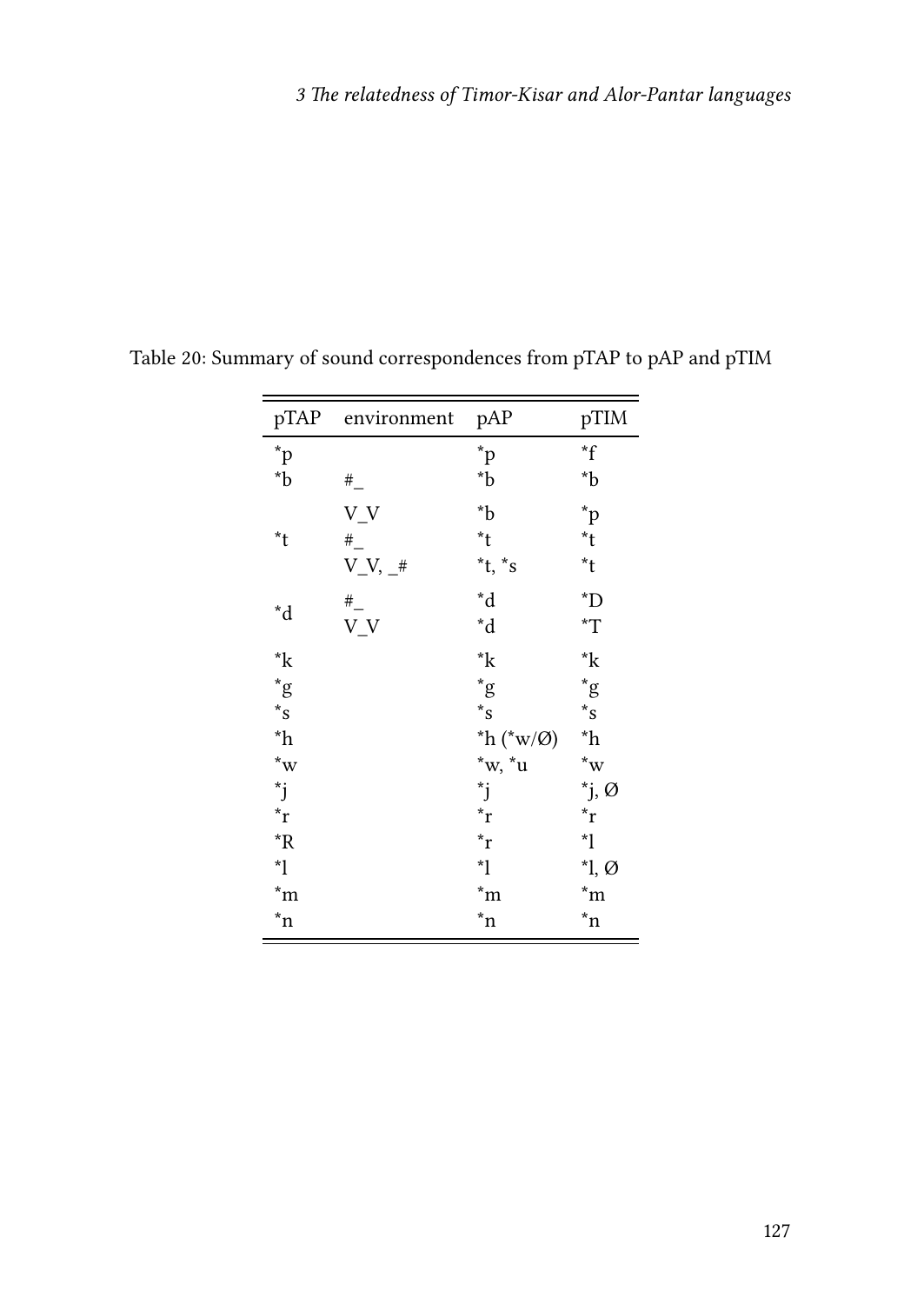we would expect to be able to predict the type of the epenthetic vowel from the shape of the root, but this is not the case; instead, the epenthetic vowels are of all different values from one item to the next and bear no apparent relationship to the vowel of the root (as defined by [Holton et al. 2012\)](#page-53-0). What is more, the final V(C) elements we observe in AP languages are not erratic, rather they in general adhere to correspondences observed elsewhere. This suggests that these final V(C) elements were not epenthetic to the items after the break-up of pAP, but have been inherited from pAP. This is further supported by the fact that we find clearly corresponding V(C) segments on cognate vocabulary in TK languages, meaning that the segments reconstruct to pTAP and that they were inherited into pAP. The alternative leaves us without explanation for the cognacy of the final segments in these (and other) items across the family.

The problem then is how to explain medial geminate and non-geminate stops in Western Pantar. One answer would be to maintain that the difference in stop gemination was still due to a final versus non-final distinction. For example, it could be said that the loss of the final vowel occurred after the breakup of pAP but prior to the application of the gemination rule. This cannot, however, be fully sustained as WP has in some cases final vowels which clearly reflect pTAP and pAP (e.g., 'tongue'). A more attractive explanation is presented by stress-induced gemination. Although little is known about the historical prosody of TAP, it seems a good possibility that Western Pantar gemination may have been a result of final stress. That is, we suggest roots of the shape  $\ell(C)V'CV(C)/$  reflect as  $[(C)V'CV(C)]$ , while roots of the shape /'(C)VCV(C)/ reflect as ['(C)VCV(C)]. While this scenario remains to be confirmed by a more detailed study, discarding the final/non-final explanation for geminates in WP allows for a more satisfactory account of final segments in pAP.

A second issue for the pAP reconstruction is the presence of many unexplained phonemes in a range of environments in different languages. Velar, post-velar and laryngeal consonants are a case in point. Most of the complexity in this domain is found in the languages of Pantar and the Pantar Straits, whose phoneme inventories generally include not only velar and glottal stops, but also uvular ones, as well as a velar or pharyngeal fricative next to the glottal fricative /h/. This contrasts with the situation as found in most of Alor and the TK languages, which tend to be rather simpler. Table [22](#page-31-0) exemplifies the velar and post-velar plosives and fricatives in a language of Pantar (Teiwa), Alor (Kamang), and Timor (Bunaq).

The existing pAP reconstruction leaves a significant part of the complexity in the (post-)velar domain in the Pantar languages unexplained; for instance, it does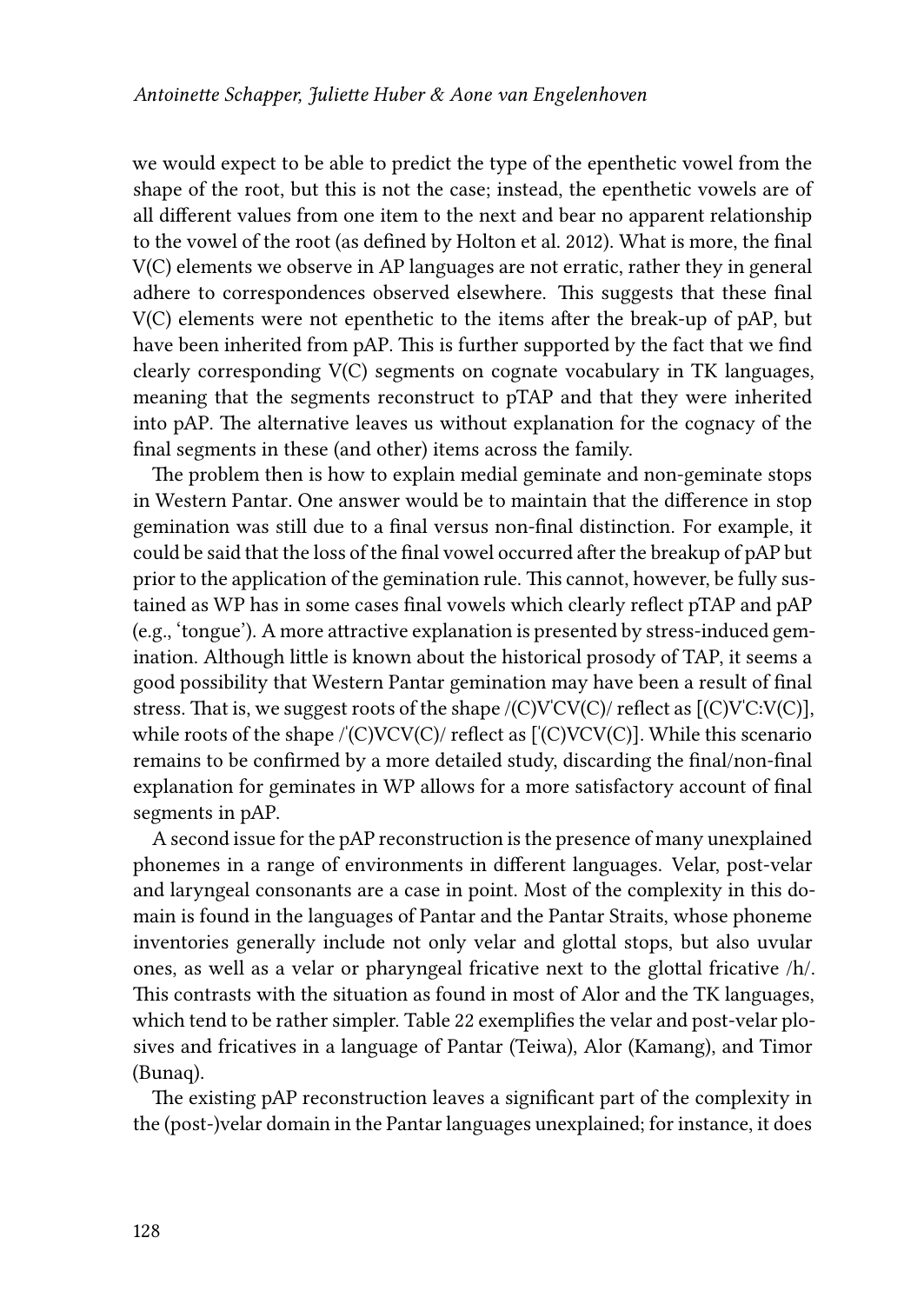<span id="page-30-0"></span>

| inhining conson-thas reconstructions in AP and beyon<br>$-1.1$<br>Í<br>ובנטבע בנו<br>vac voim viimas<br>.<br>1<br>1 |        |
|---------------------------------------------------------------------------------------------------------------------|--------|
|                                                                                                                     | į      |
|                                                                                                                     |        |
|                                                                                                                     |        |
|                                                                                                                     |        |
|                                                                                                                     |        |
|                                                                                                                     | .<br>[ |

|                                                 | ʻfish'    | $\sum_{i=1}^{n}$                                                                                                         | fire'      | coconut'    | tongue'                                     | ripe'      | tooth'             |
|-------------------------------------------------|-----------|--------------------------------------------------------------------------------------------------------------------------|------------|-------------|---------------------------------------------|------------|--------------------|
| pTAP                                            | 'habi     | $\mathbf{w}\mathbf{a}\mathbf{d}(\mathbf{u},\mathbf{i})$                                                                  | hadi       | wata        | (l)ebur                                     | 'tena      | -wasin             |
| pTIM                                            | *hapi     | waTu*                                                                                                                    | *haTa      | wa(t, D)a   | Indr <sub>-</sub>                           | *tena      | ursew-,            |
| pAP original                                    | $*hab(i)$ | *wad(i)                                                                                                                  | *had(a)    | wat(a)      | $-leb(ur)$                                  | $t$ ten    | *-uas              |
| Teiwa                                           | ħаф       | var                                                                                                                      | <i>har</i> | wat         | $-1$ ivi                                    | tanan      | unsan              |
| Nedebang                                        | сħ        | (get)                                                                                                                    | a r        | wata        | $\begin{array}{c} -lefu\\ -leb \end{array}$ |            | $i$ sin            |
| Kaera                                           |           | wer                                                                                                                      |            | $\omega$ at |                                             | ten        | usson-             |
| $WP$ antar                                      | hap       | wer                                                                                                                      | аd         | wata        | $-lebu$                                     | $t a \eta$ | usva-              |
| Blagar                                          | q         | var                                                                                                                      |            | vet         | $-lebul$                                    | tena       | $-ve\eta$          |
| Adang                                           | qз        | ved                                                                                                                      |            | fa?         | $-lib(up)$                                  | tene       | -weher,            |
| Klon                                            | ъij       | fēd                                                                                                                      | ppe        |             | $431-$                                      | $^{16n}$   | $-w \varepsilon h$ |
| Kui                                             |           |                                                                                                                          | a r        | bat         | $-liber$                                    | tain       | -wes               |
| Abui                                            | ьр        | vari                                                                                                                     | ara        | wata        | -lift                                       |            | -weiti             |
| Kamang                                          | ią        | wati                                                                                                                     | ati        | wate        | $-optui^1$                                  | iten~iton  | $-weh$             |
| Sawila                                          | ä         | wadi                                                                                                                     | ada        | wata        | $-li(m)$ puru                               | iti:na     | $W^{\mathcal{U}}$  |
| Wersing                                         | api       | widi                                                                                                                     | ada        | wata        | -jebur                                      |            | $-wesi$            |
|                                                 |           | $^1$ Holton et al. (2012) state that these and other Kamang forms missing pAP *1 medially are irregular. However, pAP *1 |            |             |                                             |            |                    |
|                                                 |           | is regularly lost in Kamang between non-front vowels, e.g., pAP *talam 'six' > Kamang <i>tɑːm</i> , pAP *palol 'taboo'>  |            |             |                                             |            |                    |
|                                                 |           | Kamang fo:i etc. The vowel of the inalienable possessive prefix is /a/, thus providing the right environment for the     |            |             |                                             |            |                    |
| loss in -opui 'tongue' of the root-initial /l/. |           |                                                                                                                          |            |             |                                             |            |                    |

### *3 The relatedness of Timor-Kisar and Alor-Pantar languages*

loss in *-opui* 'tongue' of the root-initial /l/.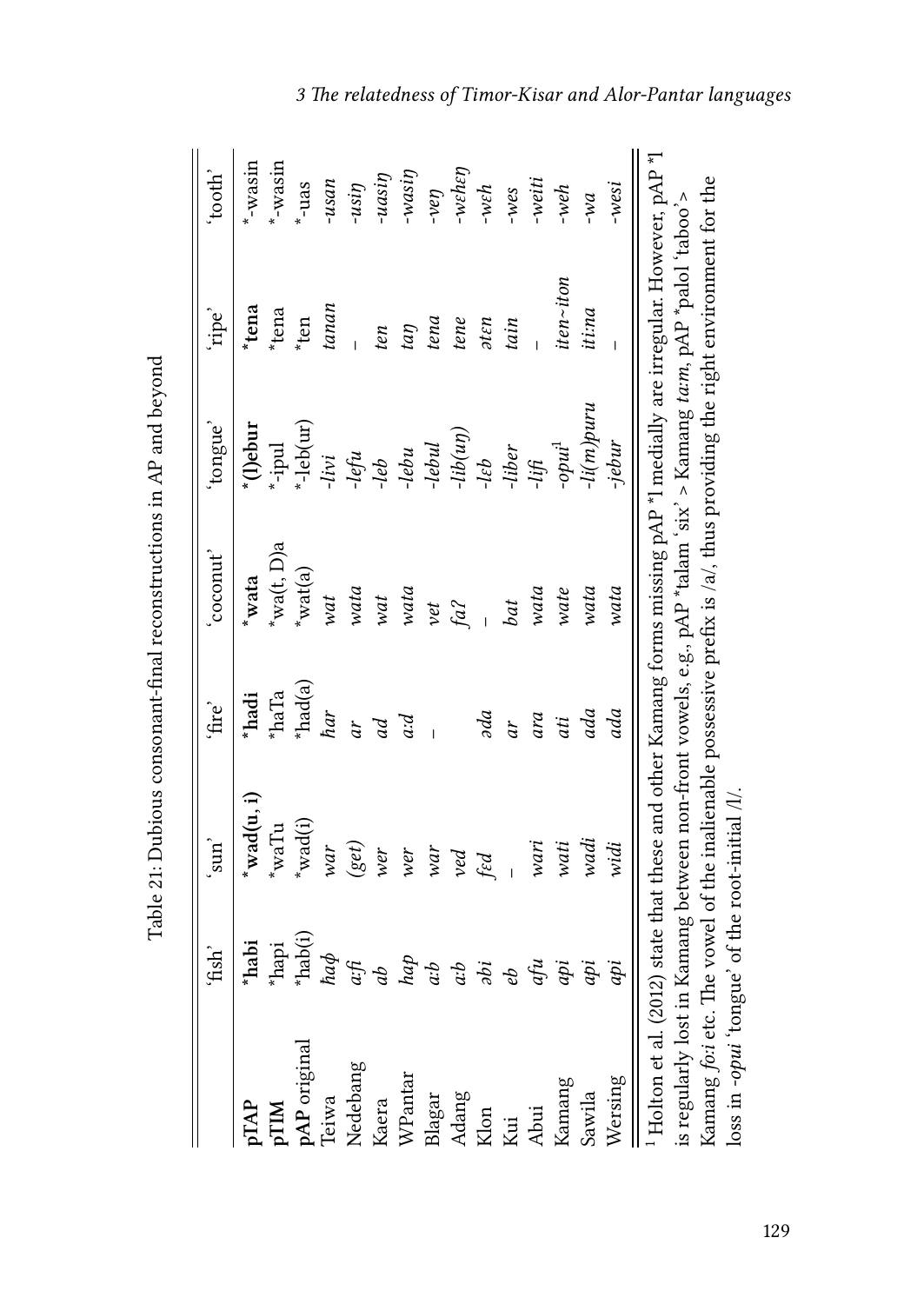|           |           |       |         | Teiwa      |          |         |
|-----------|-----------|-------|---------|------------|----------|---------|
|           |           | velar | uvular  | pharyngeal | glottal  |         |
|           | plosive   | $k$ g | q       |            | $\gamma$ |         |
|           | fricative |       |         | ħ          | h        |         |
|           |           |       |         |            |          |         |
|           |           |       | Kamang  |            | Bunaq    |         |
|           |           | velar | glottal |            | velar    | glottal |
| plosive   |           | k g   | (?)     |            | k g      | ?       |
| fricative |           |       | (h)     |            |          | h       |

<span id="page-31-0"></span>Table 22: Velar and post-velar phonemes in TAP languages

not account for  $/g$  in Blagar and the relation between the various (post-)velar phonemes such as /q/ and /x/ found in different dialects of Blagar([Steinhauer](#page-55-2) [1995\)](#page-55-2). It also does not explain the origin of  $/2/$  in languages other than Blagar and Adang, and does not give reflexes for pAP medial \*k in Teiwa and pAP final \*k in Sawila, leaving the field in question blank in the table summarising the correspondences [\(Holton & Robinson this volume\)](#page-53-2). Finally, note a variety of irregularities in the reconstructions involving velars in Appendix 1, especially in the Pantar languages. In short, the frequency of irregularities and unexplained occurrences of (post-)velar phonemes shows how limited our understanding of this domain in AP still is, and serves as a reminder that much more extensive reconstruction work needs to be undertaken.

A similar issue is presented by the phonemic velar nasal /ŋ/ in many AP languages. This phoneme is not reconstructed for pAP, and is also absent in all of the TK languages. According to [Holton & Robinson \(this volume\),](#page-53-2) pAP \*n became  $/p /$  in word-final position in all AP languages except Teiwa, where it was retained as /n/. This historical scenario does work well for some languages, for instance, Wersing, where [ŋ] is synchronically a word-final allophone of /n/. However, in other languages, questions remain. For instance, Kamang has an unexplained contrast between /ŋ/ and /n/ in codas (e.g., *eeŋ* '2sg.poss' versus *een* '2sg.foc'). Similarly, the existence of  $/\eta$  in coda and medial position in Teiwa is unexplained, as well as the occurrence of  $/\eta$  in other positions than the final one in various languages (e.g. Sar *laŋja* 'digging stick' and Kula *ŋapa* 'father').

Vowels also present a major challenge to the reconstruction of the ancestral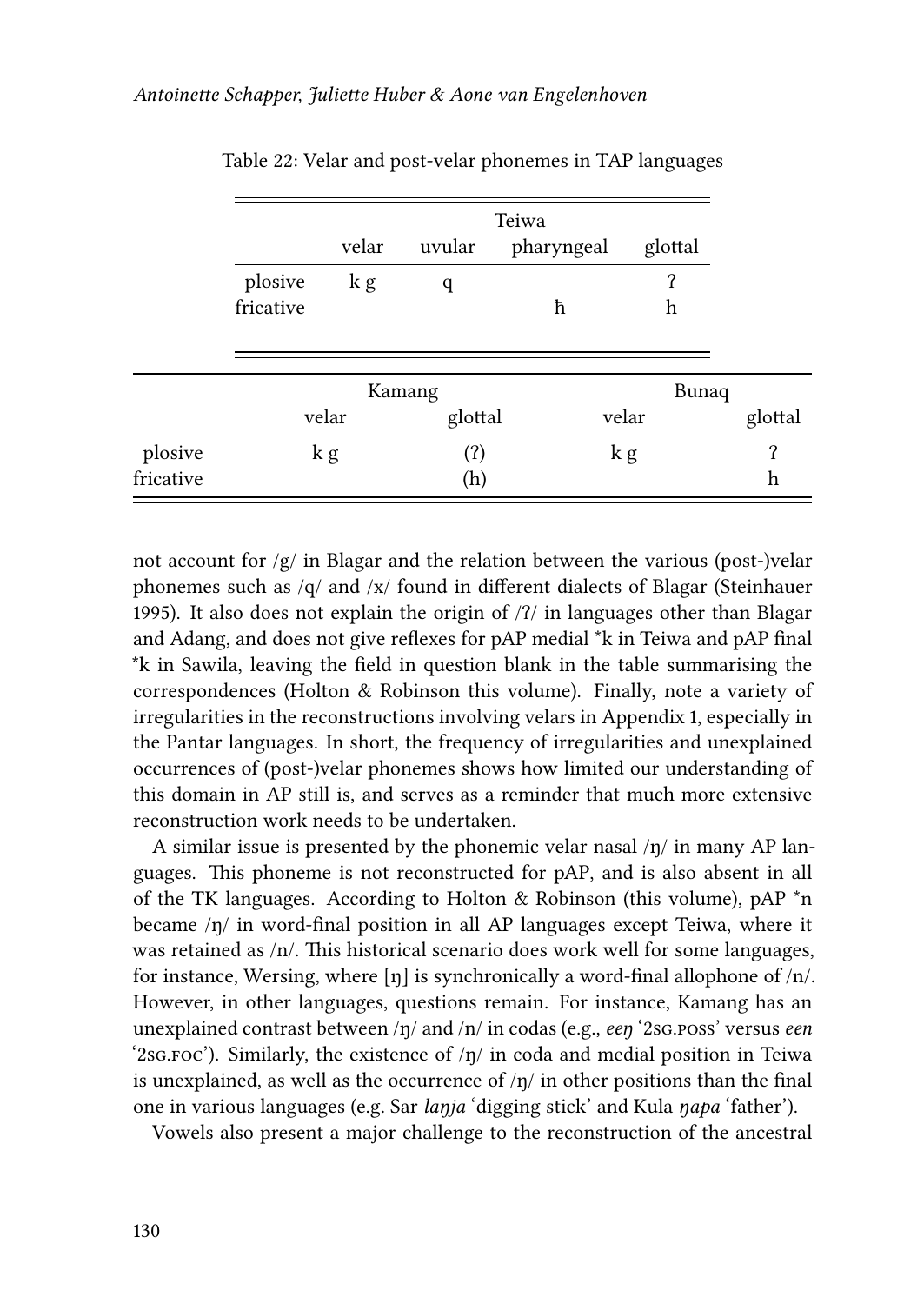TAP language. The various vowel systems as illustrated in Table [23](#page-33-0) are yet to be historically reconciled with one another. Most AP languages have a length distinction in their vowels: the most common system is 5 short and 5 long cardinal vowels (Kaera, Blagar, Abui and Kamang), though matching long vowels may be missing in the mid-vowel range (Teiwa and Klon). Blagar has a marginal length distinction with only a small number of items occurring with long vowels([Steinhauer 2014](#page-55-3)), while it is Klon's short mid-vowels that are marginal. A length distinction is entirely absent from Western Pantar's and Wersing's five vowel system and Adang's seven vowel system. A relationship, if any, between the mid-vowels in Adang and length distinctions in other languages remains to be established. Non-cardinal vowels are found in Sawila /y, yː/ and in Klon /ə/. TK languages all have simple five cardinal vowels and there is a marginal length distinction in only one language, Makalero. Stress in conjunction with length appears to have played an important role in vowel histories. For instance, Klon /ə/ seems to originate in a short, unstressed pAP \*a (e.g., Klon *əbi* appears to go back to pAP \*haˈbi 'fish'). In Wersing, historically short unstressed vowels are lost in words with long vowels, which in turn become short stressed vowels (e.g., Wersing *tlam* appears to go back to pAP \*talaːm 'six', cf. Abui *talaːma*). In short, much careful bottom-up reconstructive work needs to be done in order to reconcile these different systems to a single ancestral system.

In sum, with the positive establishment of the relatedness of the Papuan languages scattered across the islands of Timor, Kisar, Alor, Pantar and the Pantar Straits, a start has been made towards a history of the TAP languages. However, we are still a long way off a complete and nuanced understanding of the family and its development (cf. [Schapper, Huber & van Engelenhoven](#page-54-0)'s([2012](#page-54-0)) statement of prospective research questions). It will be the task of future reconstructive historical work to definitively solve remaining issues in the comparative data.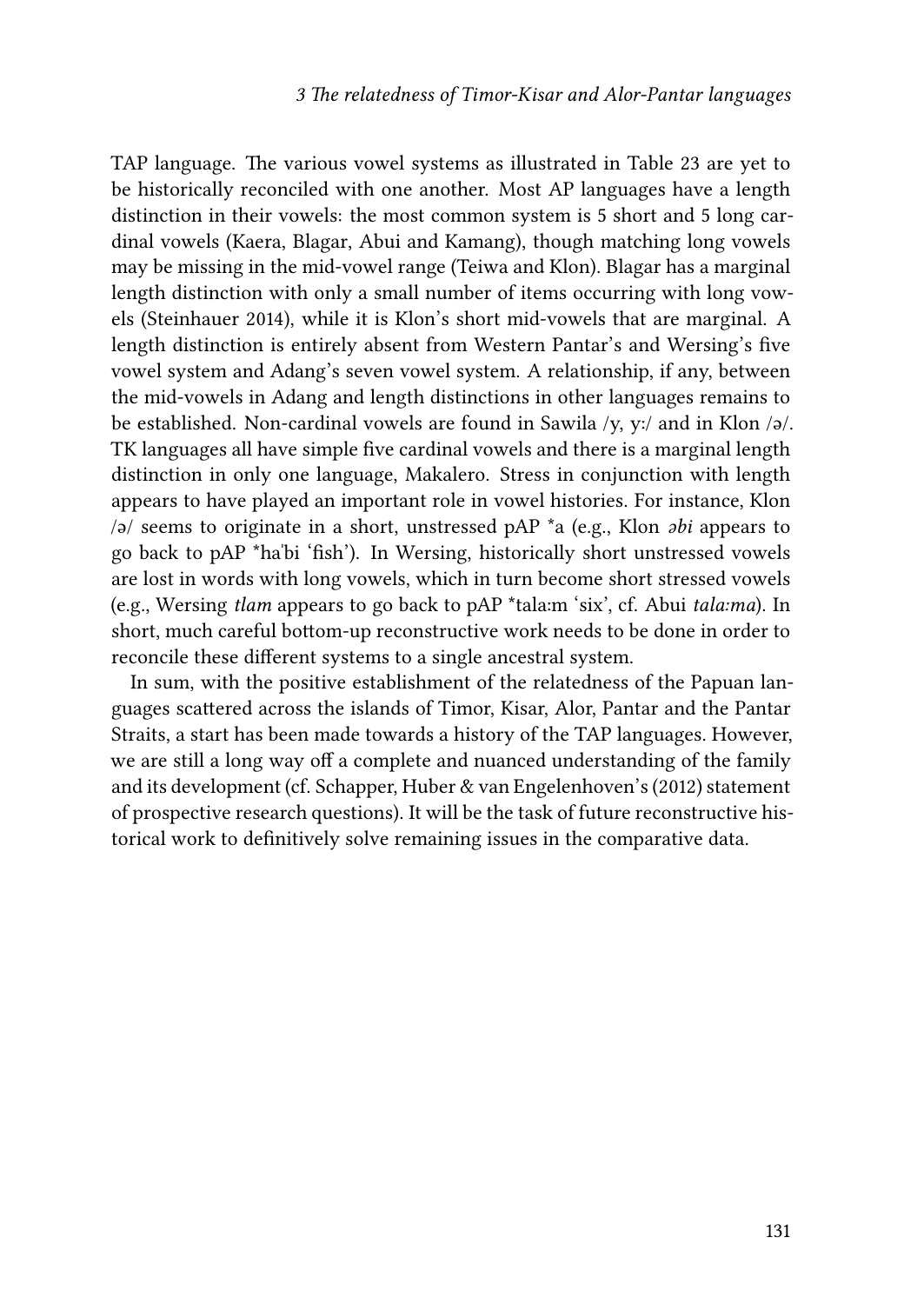|                     |                         | Western Pantar |             |              |                            | Teiwa    |             |             |
|---------------------|-------------------------|----------------|-------------|--------------|----------------------------|----------|-------------|-------------|
| $\mathbf{i}$        |                         |                | $\mathbf u$ | i i:         |                            |          |             | u u:        |
|                     | ${\bf e}$               | $\mathbf O$    |             |              | $\mathbf e$                |          | $\mathbf 0$ |             |
|                     |                         | $\rm{a}$       |             |              |                            | a a:     |             |             |
|                     |                         | Kaera          |             |              |                            | Blagar   |             |             |
| $\boldsymbol{i}$ i: |                         |                | u u:        | i(i)         |                            |          |             | u(u)        |
|                     | e e:                    | 0 0:           |             |              | e(e)                       |          | o(0)        |             |
|                     |                         | a a:           |             |              |                            | a(a)     |             |             |
|                     |                         | Adang          |             |              |                            | Klon     |             |             |
| $\mathbf{i}$        |                         |                | $\mathbf u$ | i i:         |                            |          |             | u u:        |
|                     | e                       | o              |             |              | $\mathbf e$                |          | 0 0:        |             |
|                     | $\boldsymbol{\epsilon}$ | C              |             |              | $\epsilon$ $\varepsilon$ : | э        | С           |             |
|                     |                         | $\rm{a}$       |             |              |                            | a a:     |             |             |
|                     |                         | Abui           |             |              |                            | Kamang   |             |             |
| $i$ i:              |                         |                | u u:        | i i:         |                            |          |             | u u:        |
|                     | e e:                    | 0 0.           |             |              | e e:                       |          | 0 0.        |             |
|                     |                         | a a:           |             |              |                            | a a:     |             |             |
|                     |                         | Sawila         |             |              |                            | Wersing  |             |             |
| i i: y y:           |                         |                | u u:        | $\rm i$      |                            |          |             | $\mathbf u$ |
|                     | e e:                    | 0 0.           |             |              | $\mathbf e$                |          | $\mathbf 0$ |             |
|                     |                         | a a:           |             |              |                            | $\rm{a}$ |             |             |
|                     |                         | Bunaq          |             |              |                            | Makalero |             |             |
| $\mathbf{i}$        |                         |                | $\mathbf u$ | $\mathbf{i}$ |                            |          |             | $\mathbf u$ |
|                     | ${\bf e}$               | $\mathbf O$    |             |              | $\mathbf e$                |          | $\mathbf 0$ |             |
|                     |                         | $\rm{a}$       |             |              |                            | a        |             |             |

<span id="page-33-0"></span>Table 23: TAP vowel systems

The data in these tables are from [Holton \(2014\)](#page-53-3) for Western Pantar, [Klamer \(2010\)](#page-53-4) for Teiwa, [Klamer \(2014\)](#page-54-3) for Kaera, [Steinhauer \(2014\)](#page-55-3) for Blagar, [Haan \(2001\)](#page-53-5) for Adang, [Baird \(2008\)](#page-53-6) for Klon, [Kratochvíl \(2007\)](#page-54-4) for Abui, [Schapper \(nd\[b\]\)](#page-54-5) for Kamang, [Kratochvíl \(2014\)](#page-54-6) for Sawila, [Schapper & Hendery \(2014\)](#page-54-7) for Wersing, [Schapper \(2010\)](#page-54-8) for Bunaq, and [Huber \(2011\)](#page-53-7) for Makalero.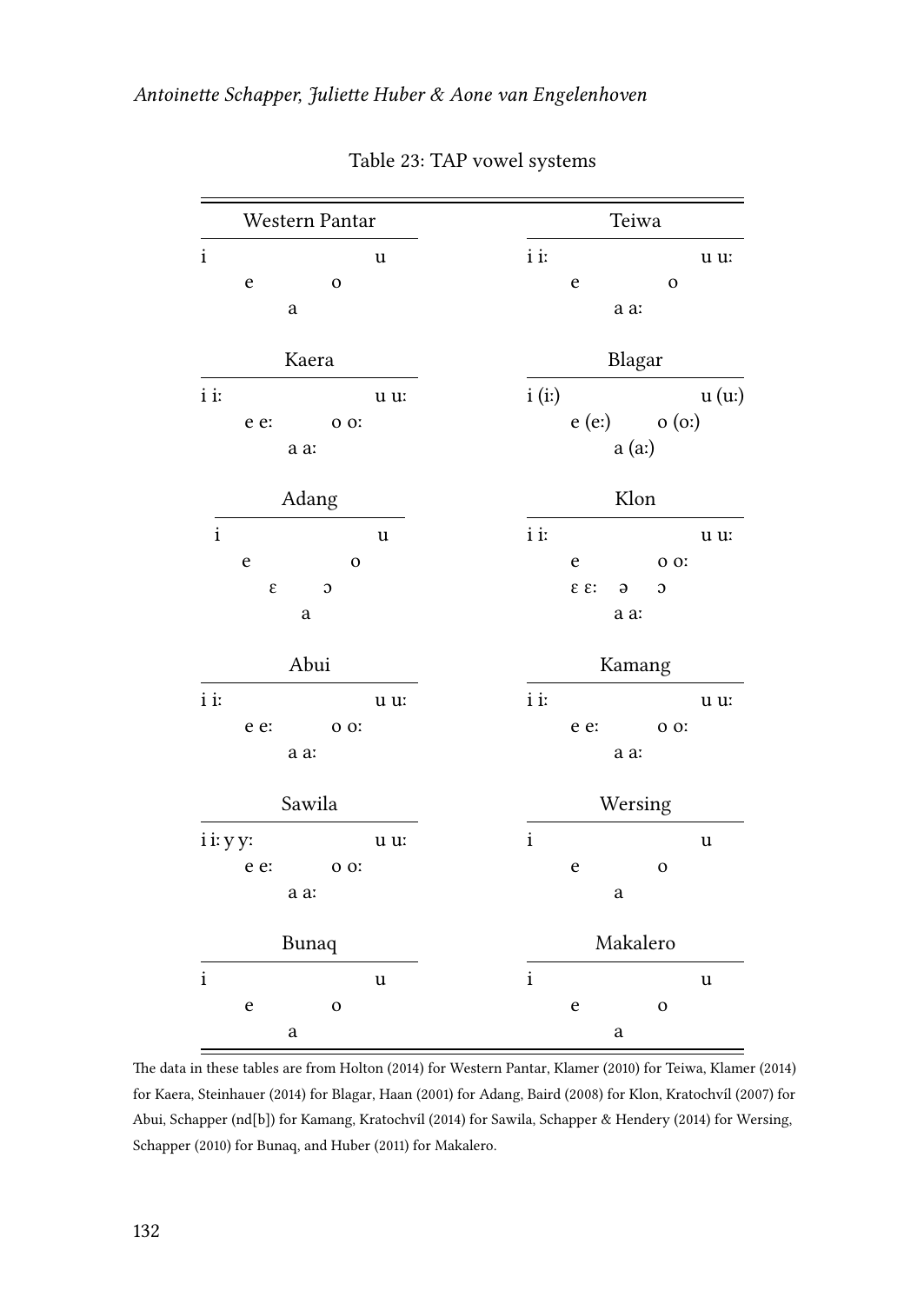# **Sources**

| Abui (Ав)                  | Kratochvíl (2007), Kratochvíl & Delpada (2008), Schap-           |
|----------------------------|------------------------------------------------------------------|
|                            | per fieldnotes 2010                                              |
| Adang (AD)                 | Robinson fieldnotes 2010                                         |
| Blagar (BL)                | Robinson fieldnotes 2010                                         |
| Bunaq (Lamaknen)           | Schapper $(nd[a], 2010)$                                         |
| Deing (DE)                 | Robinson fieldnotes 2010                                         |
| Fataluku                   | Fataluku online dictionary, <sup>2</sup> van Engelenhoven field- |
|                            | notes                                                            |
| Hamap(HM)                  | Robinson fieldnotes 2010                                         |
| Kamang (KM)                | Schapper (nd[b]); Schapper & Manimau (2011)                      |
| Kabola (Кв)                | Robinson fieldnotes 2010                                         |
| Kaera (KE)                 | Klamer Kaera corpus 2005-2007                                    |
| Kafoa (KF)                 | Baird fieldnotes 2003                                            |
| Klon (KL)                  | Baird fieldnotes 2003                                            |
| Ki(KI)                     | Holton fieldnotes 2010                                           |
| Kula (Ku)                  | Holton fieldnotes 2010, Nicholas Williams p.c. 2011              |
| Makalero                   | Huber (2011), Huber fieldnotes 2007-2013                         |
| Makasae                    | Brotherson (2003); Carr (2004); Huber (2008), Huber              |
|                            | fieldnotes 2005, 2012-2013, Language Documentation               |
|                            | Training Center of the University of Hawaii <sup>3</sup>         |
| Nedebang (N <sub>D</sub> ) | Robinson fieldnotes 2010                                         |
| Oirata                     | de Josselin de Jong (1937), van Engelenhoven fieldnotes          |
| Reta (RT)                  | Robinson fieldnotes 2010                                         |
| Sar(SR)                    | Robinson fieldnotes 2010                                         |
| Sawila (Sw)                | Kratochvíl (nd)                                                  |
| Teiwa (Tw)                 | Klamer Teiwa corpus, Klamer & Sir (2011), Robinson               |
|                            | fieldnotes 2010                                                  |
| Wersing $(WE)$             | Schapper & Hendery fieldnotes 2012, Holton fieldnotes<br>2010    |
| Western Pantar (WP)        | Holton & Lamma Koly (2008), Holton fieldnotes 2010               |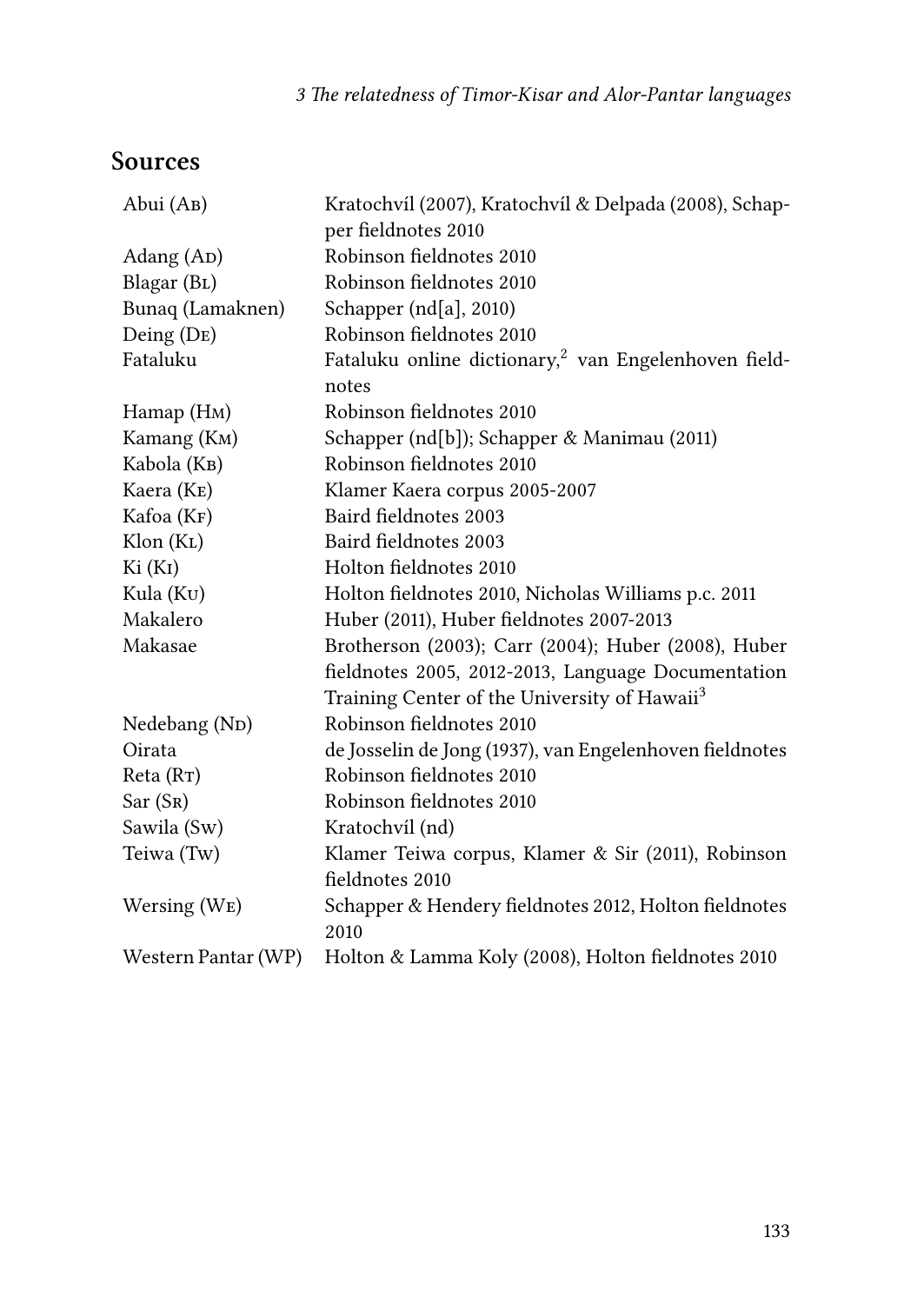# **Abbreviations**

| 1           | 1st person                                              |
|-------------|---------------------------------------------------------|
| 2           | 2nd person                                              |
| 3           | 3rd person                                              |
| <b>ALN</b>  | alienable                                               |
| AN          | Austronesian                                            |
| AP          | Alor-Pantar                                             |
| C           | consonant                                               |
| <b>FOC</b>  | focus                                                   |
| <b>INAL</b> | inalienable                                             |
| LOW         | refers to any location down(ward) of the deictic centre |
| <b>PAP</b>  | proto-Alor-Pantar                                       |
| PL          | plural                                                  |
| <b>POSS</b> | possessive                                              |
| <b>PTAP</b> | proto-Timor-Alor-Pantar                                 |
| <b>PTIM</b> | proto-Timor                                             |
| SG          | singular                                                |
| <b>TAP</b>  | Timor-Alor-Pantar                                       |
| TK          | Timor-Kisar                                             |
| V           | Vowel                                                   |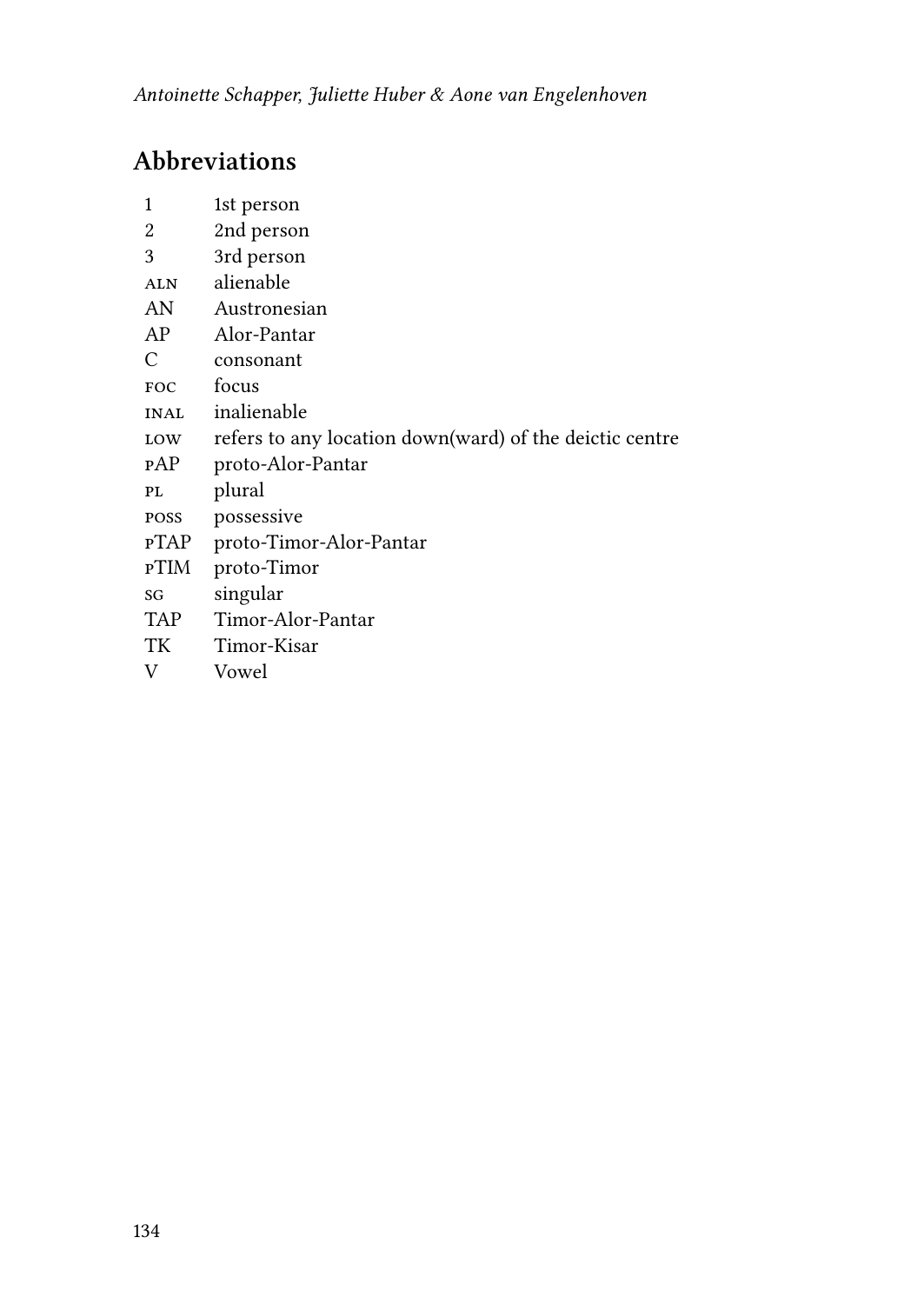# A Appendix

The orthographic conventions used in the Appendices are the following: '~' joins morphological variants of the same lexeme. In Appendix A.1 and Appendix A.2, material given in round brackets '()' represents fossilized morphology or other unetymological material. In Appendix A.3, round brackets indicate that a given phoneme cannot be reconstructed with absolute certainty. Furthermore, 'N' is used to represent an unspecified nasal; 'L' an unspecified liquid, and 'O' a putative postvelar stop for which we have only very weak evidence. An empty slot in the pTAP column means that the reconstructed pAP and pTIM forms, although clearly cognate, are too different to allow for a secure pTAP reconstruction.

| gloss          | bark           | bird      | bite       | bone        | clew,<br>stone<br>circle <sup>3</sup> | coconut       |
|----------------|----------------|-----------|------------|-------------|---------------------------------------|---------------|
| pAP original   |                | $^*dV1$   |            |             |                                       | $*$ wat $(a)$ |
| pAP new        | $*$ l $Vu$     | $*(a)dV1$ | *(ta)ki    | *ser        | *maita                                | *wata         |
| $S_{R}$        |                | dal       |            |             |                                       | wat           |
| $D_E$          |                | dal       |            |             |                                       | wat           |
| Tw             |                | dai       |            |             |                                       | wat           |
| $N_{\rm D}$    |                | daya      |            |             |                                       | wata          |
| $K_{E}$        |                |           |            |             |                                       | wat           |
| <b>WP</b>      | lau            |           |            |             |                                       | hatua         |
| B <sub>L</sub> | olovi          |           | (ga)ki     |             |                                       | vet           |
| $R_{\rm T}$    | $\mathfrak{u}$ |           | $ki(-ki)$  |             |                                       | vat           |
| A <sub>D</sub> | lowo?          |           |            |             |                                       | fa?           |
| $H_M$          |                |           |            |             |                                       |               |
| Kв             | olowo          |           |            |             |                                       | wa?           |
| Kі             |                | adol      |            |             |                                       | bat           |
| $K_{\rm F}$    |                |           |            |             |                                       |               |
| KL             |                |           |            |             |                                       |               |
| Aв             | lou            |           | (ta) kai   |             | masa $\eta$ $\chi^4$                  | wata          |
| Kм             |                | atul      | $ka(te)^1$ | sel $i^2$   | maita                                 |               |
| Ku             | leloja         |           |            | $(gi)$ saja |                                       | $g^w$ ata     |
| <b>Sw</b>      |                | adala     |            | sara        |                                       | wata          |
| WЕ             | aloi           | adol      | $(mi)$ kik | $(ge)$ seri |                                       | wata          |

<span id="page-36-0"></span>A.1 Data supporting the additional pAP reconstructions

<sup>1</sup> Metathesized form; denotes 'eat'. <sup>2</sup> Kamang normally reflects pAP  $*$ r as /i/ in final position.

<sup>3</sup> See Rodemeier (1993) on clews in Alor.

 $4$  Abui normally reflects pAP  $*$ t as /t/.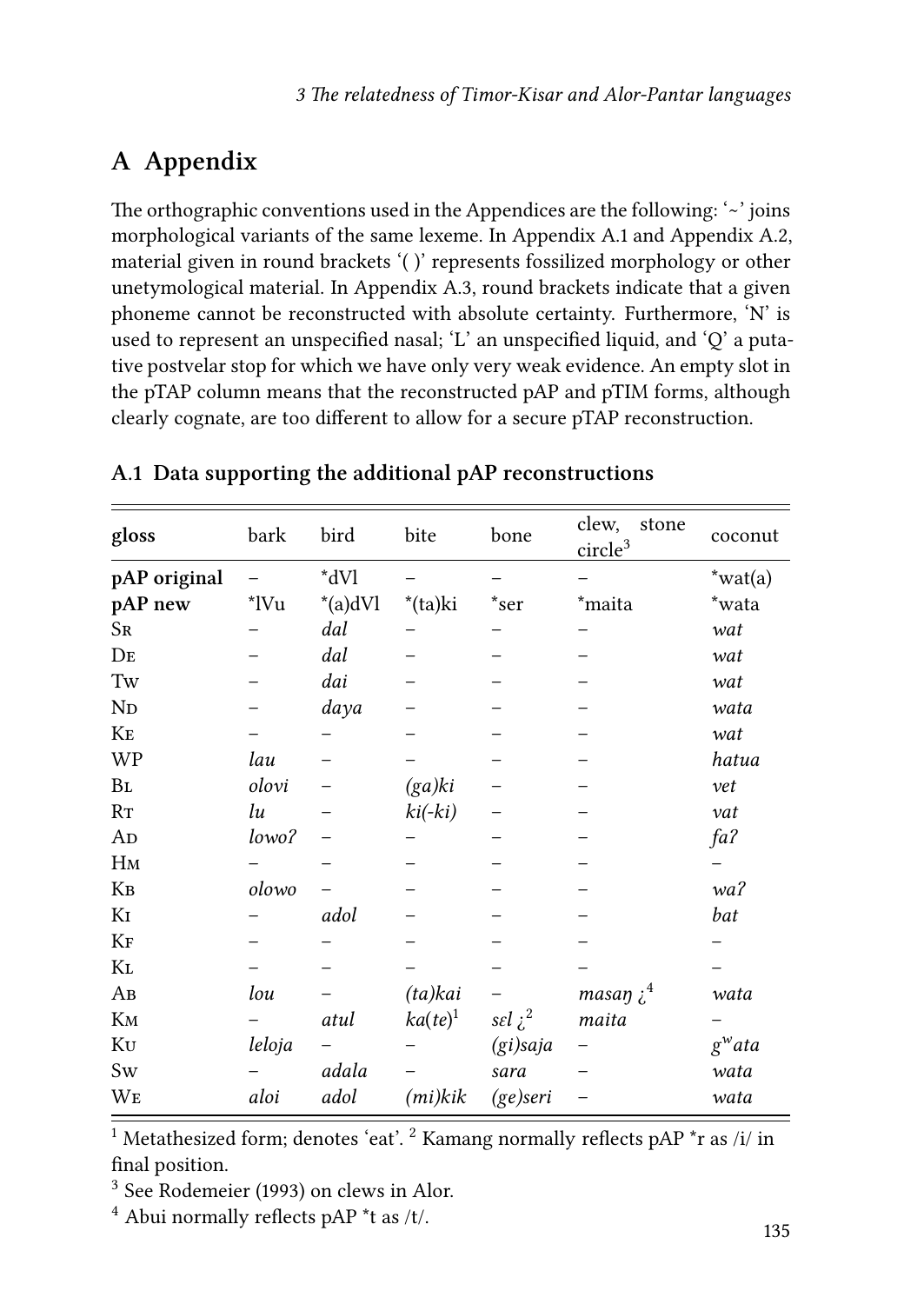| gloss          | crawl   | die         | dirty               | dog                 | ear         |
|----------------|---------|-------------|---------------------|---------------------|-------------|
| pAP original   |         | $*$ min $V$ |                     |                     | $*$ -uar(i) |
| pAP new        | *er     | $*min(a)$   | *karok <sup>1</sup> | *jibar <sup>2</sup> | *-uari      |
| $S_{R}$        |         | min         |                     | jifar               |             |
| $D_E$          |         | min         |                     | jewar               | $-war$      |
| Tw             |         | min         |                     | jifar               | -uar        |
| $N_{\rm D}$    |         | min: a      |                     | bar                 | $-0w$       |
| $K_{E}$        |         | min         |                     | ibar                | -uar        |
| <b>WP</b>      |         |             |                     | jab:e               | $-ue$       |
| B <sub>L</sub> |         | (i) mina    |                     | jabar               | $-veli$     |
| $R_{T}$        |         | (a) mina    |                     | jobal               |             |
| AD             |         | $mini$ ?    | karo?o              | bel                 |             |
| $H_M$          |         | min         |                     | bøl                 |             |
| $K_{B}$        |         | mini        | $(na)$ karo?o       | bel                 |             |
| $\rm{Kr}$      |         | min         |                     |                     | -uel        |
| $K_{\rm F}$    |         | $(i)$ mon   |                     |                     |             |
| KL             |         |             |                     |                     | $-uer$      |
| AB             |         | mon         |                     |                     | -uei        |
| Kм             | eei~eel |             |                     |                     | -uai        |
| Ku             |         |             |                     |                     |             |
| Sw             |         |             |                     |                     | uari        |
| WE             | er      |             |                     |                     | -ueri       |

Antoinette Schapper, Juliette Huber & Aone van Engelenhoven

<sup>1</sup> This reconstruction must be viewed as tentative, since Kabola does not make part of the existing pAP reconstruction.

<sup>2</sup> Note the loss of the initial syllable in several of the daughter languages. According to Holton et al. (2012) and Holton & Robinson (this volume), this has to do with stress being based on syllable weight. The heavy \*bar syllable attracts stress, which leads to the loss of the initial syllable. A similar case is, possibly, pAP \*tei 'tree'.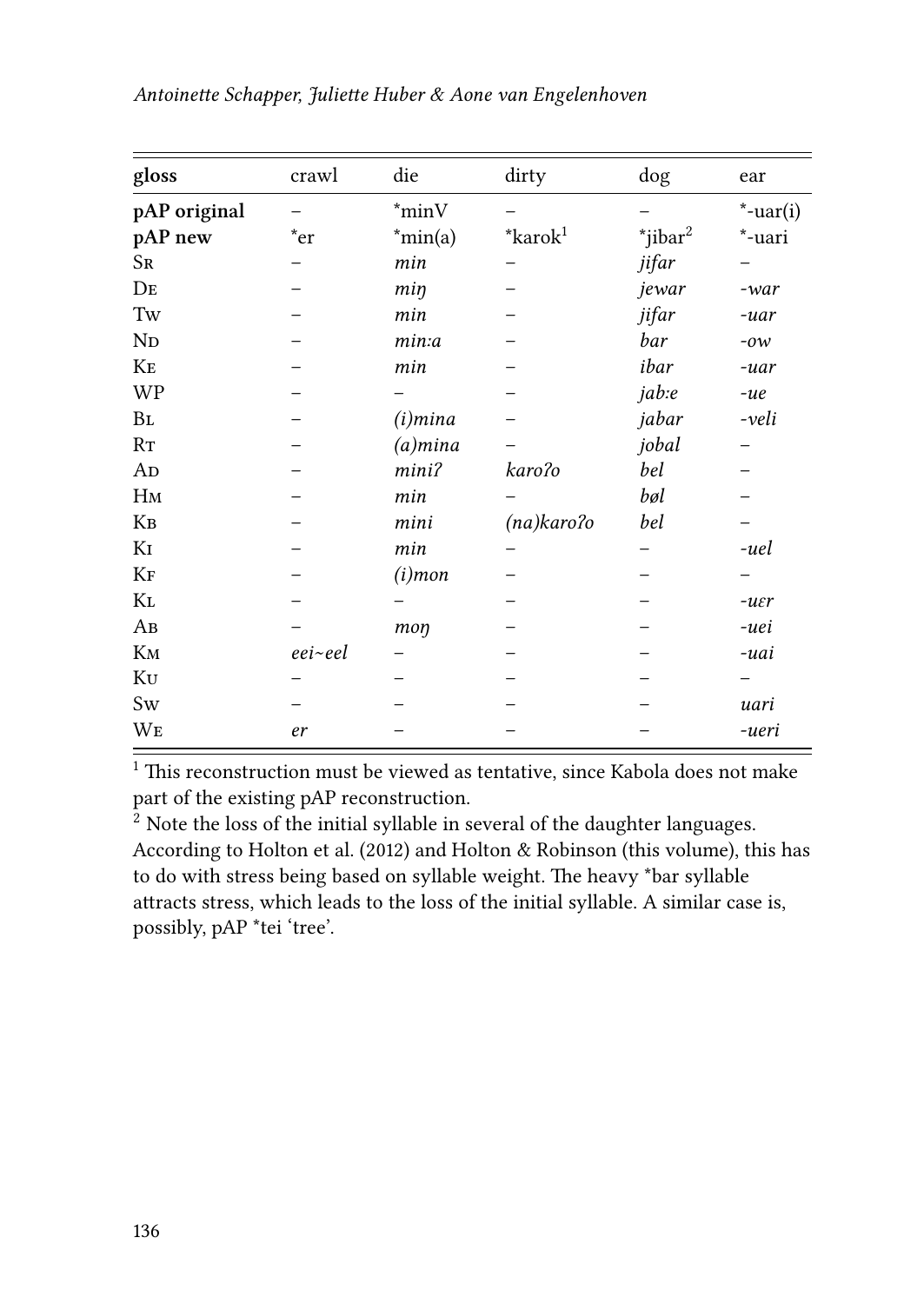| gloss           | face      | far          | fire          | fish      | flat   |
|-----------------|-----------|--------------|---------------|-----------|--------|
| pAP original    |           |              | $*had(a)$     | $*hab(i)$ |        |
| pAP new         | *-pona    | $^\ast$ lete | *hada         | *habi     | *tatok |
| $S_{R}$         |           |              |               |           |        |
| $\rm{D} \rm{E}$ |           |              |               |           |        |
| Tw              |           |              | ħar           | ħaf       |        |
| $N_{\rm D}$     |           |              | ar            | a:fi      |        |
| $K_{E}$         |           |              | ad            | ab        |        |
| <b>WP</b>       |           |              |               | hap       |        |
| B <sub>L</sub>  |           |              | a:d           | a:b       |        |
| $R_{\rm T}$     |           |              |               |           |        |
| AD              |           |              |               | a:b       |        |
| $H_M$           |           |              |               |           |        |
| K <sub>B</sub>  |           |              |               |           |        |
| Kı              |           |              | ar            | eb        |        |
| $K_{\rm F}$     |           |              |               |           |        |
| $\rm{KL}$       |           |              | $\partial da$ | əbi       |        |
| Aв              | $-poj$    |              | ara           | afu       |        |
| Kм              | $-f$ una: | letei        | ati           | api       | tatok  |
| Ku              |           |              |               |           |        |
| Sw              |           |              | ada           | api       |        |
| $\rm{WE}$       |           |              | ada           | api       |        |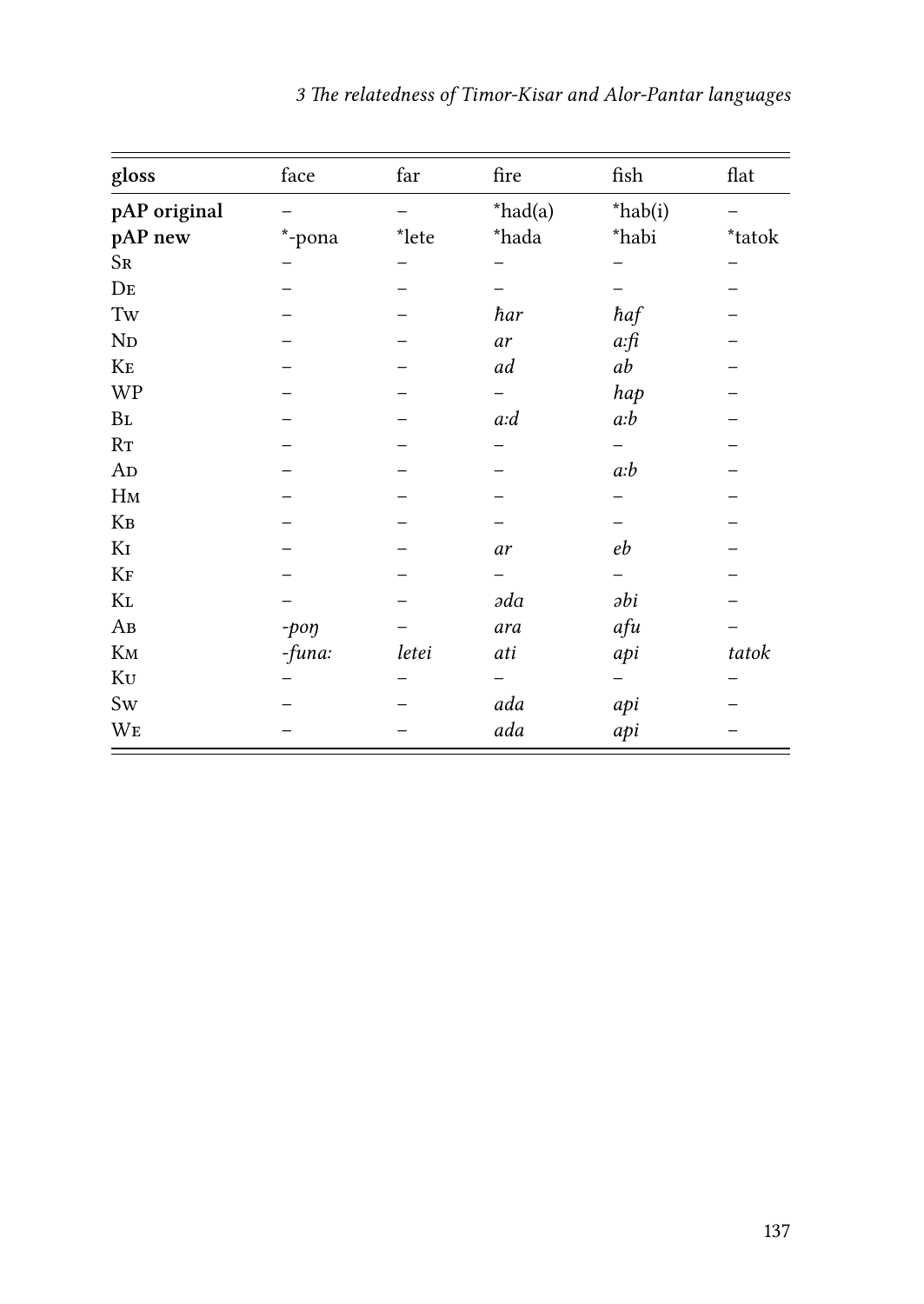| gloss          | girl | grandparent<br>grandchild     | green                   | hear                     | itchy   |
|----------------|------|-------------------------------|-------------------------|--------------------------|---------|
| pAP original   |      |                               |                         |                          |         |
| pAP new        | *pon | $*$ tam $(a, u)$ <sup>1</sup> | *(wa)logar <sup>5</sup> | *magi                    | *(i)ruk |
| $S_{R}$        |      |                               | logar                   |                          |         |
| $D_E$          |      |                               | alogur                  |                          |         |
| Tw             |      |                               | ajogar i                |                          |         |
| $N_{\rm D}$    |      |                               | aejaga i                |                          |         |
| KЕ             |      |                               | ojogi <sub>i</sub>      |                          |         |
| WP             |      |                               | haluaga                 |                          |         |
| B <sub>L</sub> |      |                               |                         | $m\epsilon$ ? $\epsilon$ |         |
| $R_{T}$        |      |                               |                         |                          |         |
| AD             |      |                               |                         | ma?eh                    |         |
| $H_M$          |      |                               |                         |                          |         |
| K <sub>B</sub> |      |                               |                         | me?ehe                   |         |
| Kі             |      |                               |                         | magi                     | rok     |
| $K_{\rm F}$    |      |                               |                         |                          |         |
| KL             |      |                               | wəwelen i               | məgih                    |         |
| AB             |      |                               | walanaj                 | mahi                     | jokun   |
| Kм             | fon  | $tam^2$                       |                         | -mai                     | jokun   |
| Ku             |      | $(a)$ tamu <sup>3</sup>       | walaŋka                 | magin                    | joka    |
| Sw             |      | $(ga)$ ta:mu <sup>3</sup>     | walanara i              | maji:ŋ                   |         |
| WE             |      | $(ne)$ tamu <sup>4</sup>      | walar                   |                          | iruk    |

*Antoinette Schapper, Juliette Huber & Aone van Engelenhoven*

 $1$  This is a reciprocal term. The reflexes in the modern languages denote either 'grandparent' or 'grandchild'.

<sup>2</sup> Reciprocal grandparent-grandchild term.

<sup>3</sup> Denotes 'grandchild'.

<sup>4</sup> Denotes 'grandparent'.

<sup>5</sup> While clearly cognate, the forms in this set show a variety of unexpected or irregular sound changes: Teiwa, Nedebang and Kaera normally reflect pAP \*l as /l/ in initial and medial position, rather than /j/; Teiwa and Nedebang normally reflect pAP  $*$ g as /ħ/ and /x/, respectively, in medial position, rather than /g/; pAP  $*$ g is normally reflected as /g/ in Klon and /j/ in Sawila; and finally, initial /h/ in Western Pantar is usually a reflex of pAP \*h, rather than \*w. The pAP reconstruction must thus be seen as somewhat tentative.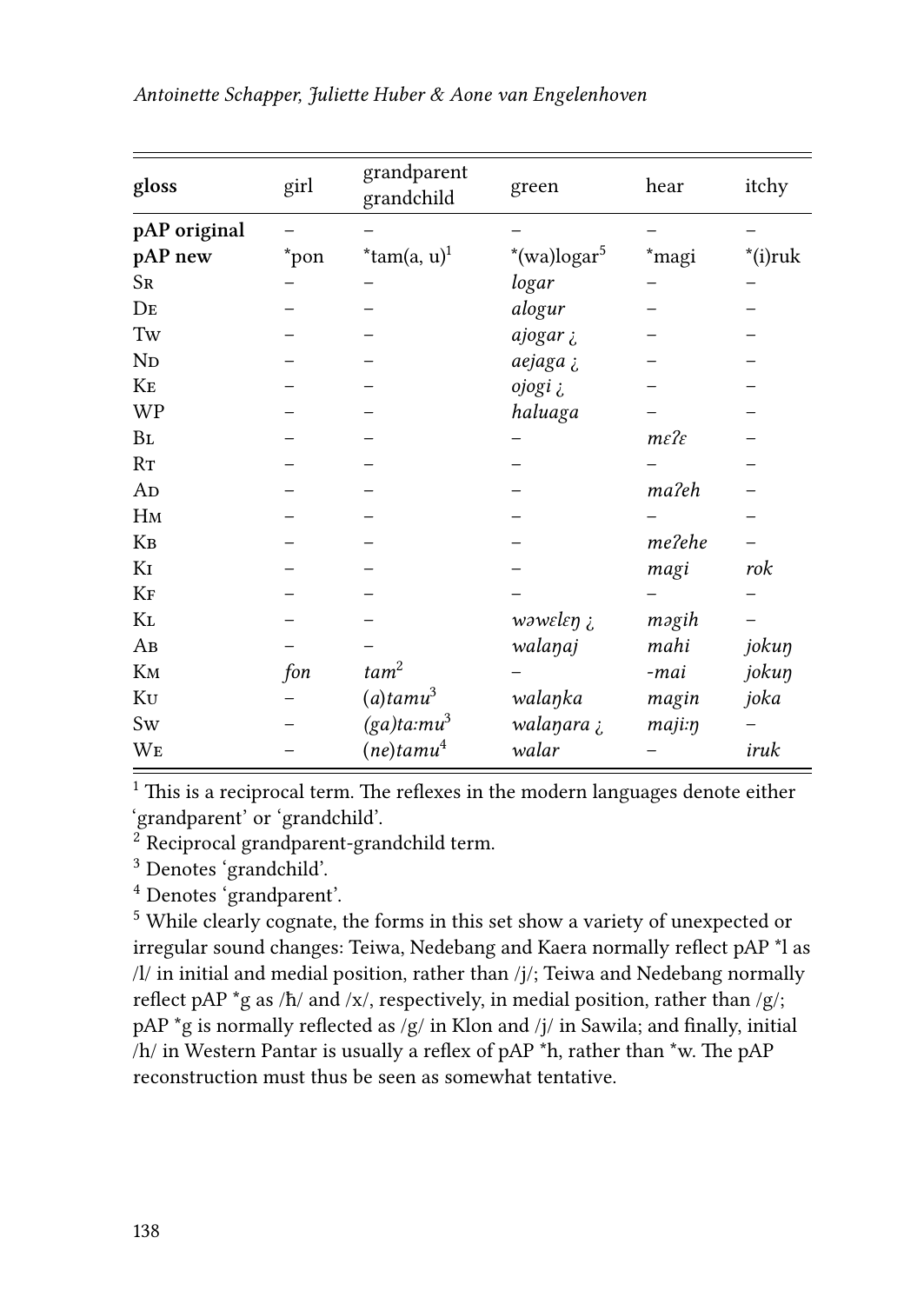| gloss          | laugh            | leg    | $_{\rm{LOW}}$     | meat                | mountain   | name               |
|----------------|------------------|--------|-------------------|---------------------|------------|--------------------|
| pAP original   | *jari            |        |                   |                     |            | $*$ -ain $(i, u)$  |
| pAP new        | $j$ iagir $l$    | *-bat  | $*_{\text{po}^2}$ | $*_{\text{iser}}^3$ | *buku      | $*-en(i, u)$       |
| $S_{R}$        | jehar            | -fat   |                   |                     |            |                    |
| $D_E$          | jaxar            | $-wat$ |                   |                     |            |                    |
| Tw             | jəhar            | $-fat$ |                   |                     |            |                    |
| $N_{\rm D}$    | gela             |        |                   |                     |            | $-einu$            |
| KЕ             | agar             | at     |                   |                     | buku:      | $-en$              |
| <b>WP</b>      | jali į           |        |                   |                     |            | $-in: u$           |
| B <sub>L</sub> | iriga            |        | po                |                     | buku       | $-ene$             |
| $R_{\rm T}$    | agala            |        |                   |                     |            |                    |
| AD             |                  |        | p <sub>0</sub>    | hiri <sub>i</sub>   |            | $-ani\eta$         |
| $H_M$          |                  |        |                   | $(ma)$ hil          |            | $a n \varepsilon$  |
| Kв             | ja:la            |        |                   |                     |            |                    |
| Kі             | jeri į           |        |                   | is                  |            | $-enei$            |
| $\rm K\rm F$   |                  |        |                   | $(ma)$ he: $l$      |            | $-n\epsilon i$     |
| KL             | agar             |        |                   | $(m\partial)$ hel   |            | $-3n\varepsilon$ ? |
| Aв             |                  |        | pa                | mahitin             | buku $i^4$ | -ane               |
| Kм             |                  |        | fuŋ               | isei                | buk $i^4$  | -nei               |
| Ku             | geja             |        |                   |                     |            |                    |
| Sw             | jara i           |        |                   | isi <sub>c</sub>    |            | -ani               |
| WЕ             | jer <sub>i</sub> |        |                   | $(ge)$ is $\zeta$   |            |                    |

<sup>1</sup> [Holton et al. \(2012\)](#page-53-0) reconstruct \*jari for 'laugh'. We revise this form on the basis of the clear presence of a medial velar in the reflexes of many AP languages. Note, however, the irregular loss of reflexes of pAP \*g in Western Pantar, Kui, Sawila and Wersing.

 $2$  See [Schapper \(this volume\)](#page-54-1) for details on this reconstruction.

<sup>3</sup> The reflexes of this form denote 'game' or 'meat'. Note that there are several irregularities in this set: Adang normally reflects pAP \*r as /l/, rather than /r/; and Sawila and Wersing normally reflect \*s as /t/, rather than /s/.

 $4$  Abui normally reflects pAP \*b as /f/, rather than /b/, and pAP \*b is usually reflected in Kamang as /p/, rather than /b/.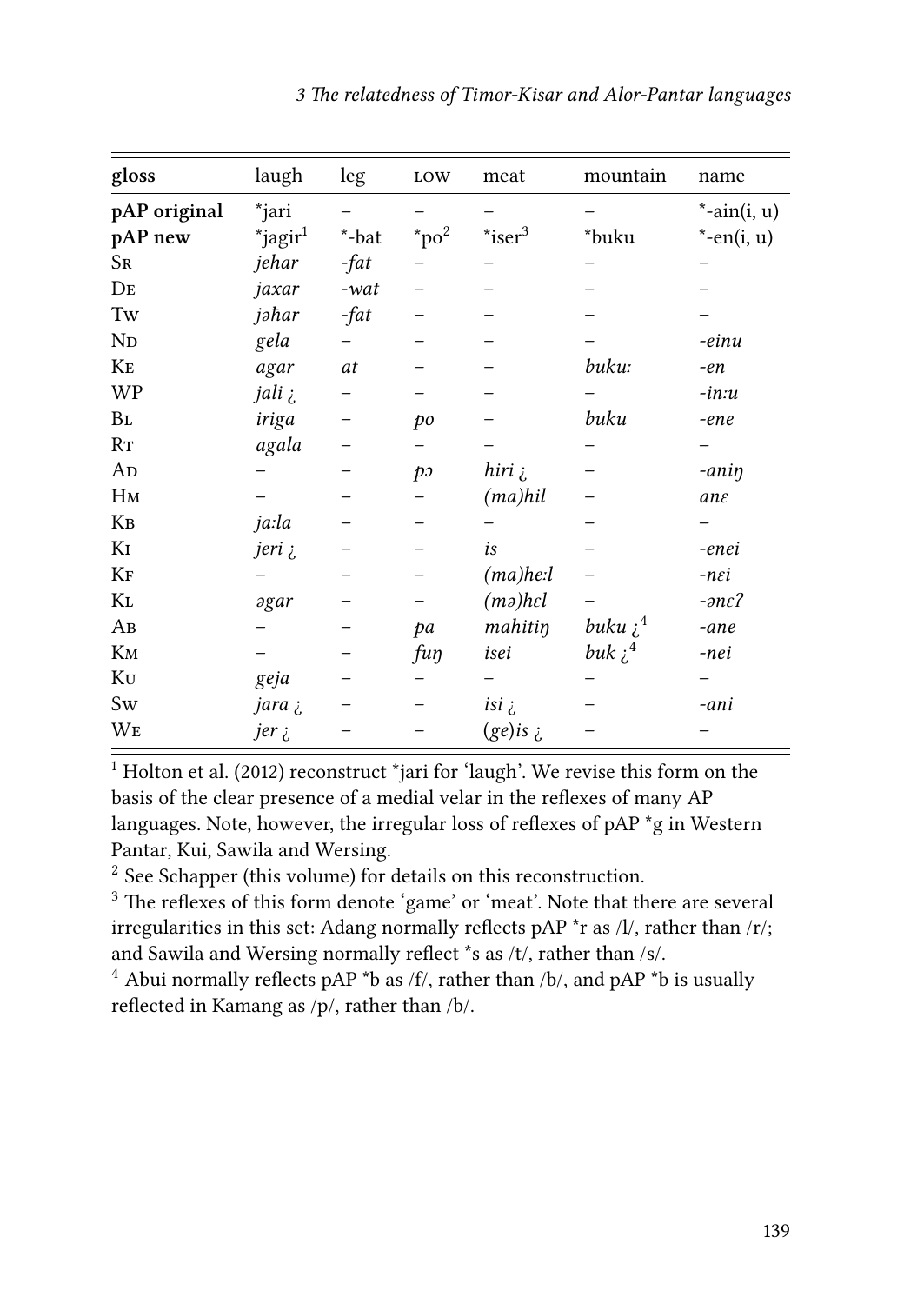| gloss          | new            | new place        | other                   | path                      | person                   |
|----------------|----------------|------------------|-------------------------|---------------------------|--------------------------|
| pAP original   | *siba          |                  |                         |                           |                          |
| pAP new        | $*$ siba $(r)$ | *lan             | *abenVC                 | "jega <sup>2</sup>        | *anin                    |
| $S_{R}$        |                |                  |                         |                           |                          |
| $D_E$          | sib            |                  |                         |                           |                          |
| Tw             | sib            |                  |                         |                           |                          |
| $N_{\rm D}$    | sava(2a)       |                  |                         | ji:ja <sub>i</sub>        |                          |
| $K_E$          | sib-           |                  | banin                   |                           |                          |
| <b>WP</b>      | sab:a          |                  |                         | ja <sub>i</sub>           |                          |
| B <sub>L</sub> | hiba           |                  | $abeu\eta$ ~ebeu $\eta$ | iga i                     |                          |
| $R_{\rm T}$    | haba           |                  |                         | viag                      |                          |
| A <sub>D</sub> | habar          |                  |                         | se?                       |                          |
| $H_M$          | habar          |                  |                         | se?                       |                          |
| Kв             |                |                  |                         | je?                       |                          |
| Kі             | saba           |                  | abaŋan                  |                           | $\text{anin}(\text{ou})$ |
| $K_{\rm F}$    | hifa           |                  | afenaj                  | $7i j \varepsilon$        |                          |
| $\rm{KL}$      | həba:          |                  | eben                    | $\epsilon$ g $\epsilon$ ? | ann(ok)                  |
| Aв             | tıfa           |                  |                         |                           |                          |
| Kм             | supa(ka)       | laŋ              |                         |                           | -anin                    |
| Ku             | tupa           |                  |                         |                           | anip(na)                 |
| Sw             | tipea          | $laxn^1$         |                         |                           | $ani\eta(ka)$            |
| WЕ             | təpa           | lap <sup>1</sup> |                         |                           | anin                     |

*Antoinette Schapper, Juliette Huber & Aone van Engelenhoven*

<sup>1</sup> Denotes 'coast'. The relationship between the two senses is explained by the typical settlement patterns in the region: older settlements are located in high places, often on top of knolls or ridges, whilst newer settlements are downhill towards the coast.

 $^{\rm 2}$  There are a number of irregularities in this set: Nedebang normally reflects medial  $*$ g as /x/, Western Pantar as /gː/, and Blagar as either Ø or /ʔ/.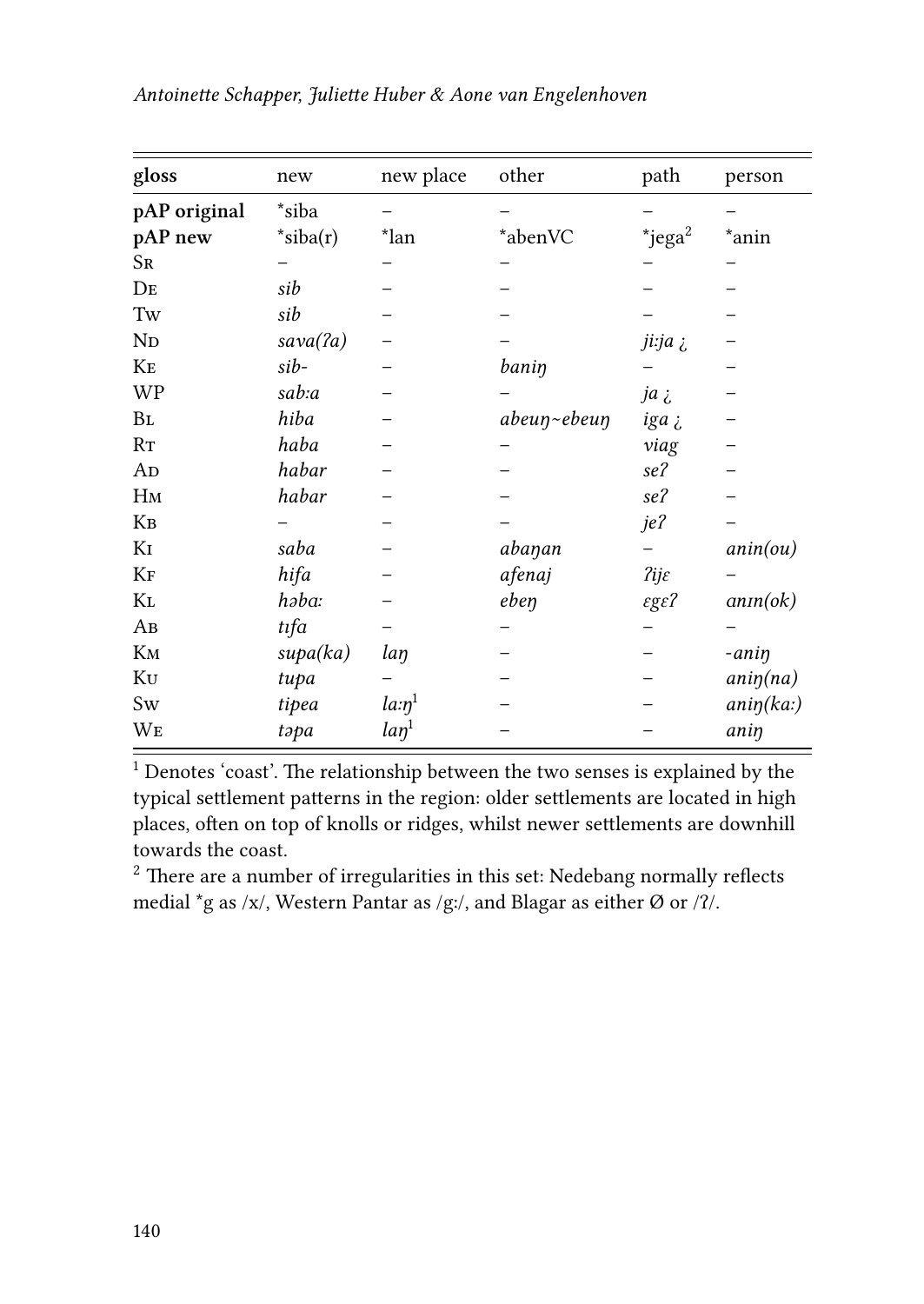| gloss          | price                    | $P.$ indicus $3$ | rain      | ripe                               | scratch          |
|----------------|--------------------------|------------------|-----------|------------------------------------|------------------|
| pAP original   |                          |                  |           | *ten                               |                  |
| pAP new        | $\text{*bol}^1$          | *matar           | $^*$ anur | *tena                              | *karab           |
| $S_{R}$        |                          |                  |           |                                    | kəra:b           |
| $D_E$          |                          |                  |           | ten:an                             | krab             |
| Tw             |                          |                  |           |                                    |                  |
| $N_{\rm D}$    |                          |                  |           | tanan                              | $(ki)$ kar $i^4$ |
| $K_E$          |                          |                  |           | ten-                               | krabis $i^5$     |
| WP             |                          | mat:e            |           | taŋ                                | karasi : 6       |
| B <sub>L</sub> |                          |                  | onor      | tena                               |                  |
| $R_{\rm T}$    | $(ta)$ beli <sup>2</sup> |                  |           |                                    |                  |
| A <sub>D</sub> |                          |                  | nui       | tene                               |                  |
| $H_M$          |                          |                  |           | $t\varepsilon n$                   |                  |
| Kв             | $(20)$ wol <sup>2</sup>  |                  | nui       | tenan                              |                  |
| Kі             |                          |                  | anor      | tain                               | ukuberi          |
| $K_{\rm F}$    |                          |                  |           |                                    | ukafi            |
| $\rm{Kr}$      |                          | mtar             |           | $\partial \mathit{t}\varepsilon n$ | kərəb            |
| AB             | (he)bel <sup>2</sup>     | mitai            | anui      |                                    | kafi             |
| Kм             | bol <sup>2</sup>         |                  |           | $iten~\sim$ iton                   |                  |
| Ku             |                          |                  |           |                                    | kapi             |
| Sw             |                          | <i>mata:ri</i>   |           | <i>iti:na</i>                      | kapari           |
| WЕ             |                          |                  |           |                                    | kəpir            |

<sup>1</sup> This root is likely an Austronesian loan: PMP \*bəli 'price, bride price'.

<sup>2</sup> Denotes 'bride price'.

<sup>3</sup> New Guinea Rosewood (*Petrocapus indicus*), typically referred to in Eastern Malay as *kayu merah*.

 $^4$  Note the irregular loss of the final syllable.

<sup>5</sup> Semantic shift to 'claw'. Also, note the unetymological /s/, present in both Kaera and Western Pantar.

 $6$  While this form is very likely related, it includes several irregularities: the expected reflex of pAP \*r in medial position is /l/ in Western Pantar; there is no reflex of pAP \*b, which is normally reflected as /b/; and there is an unetymological /s/.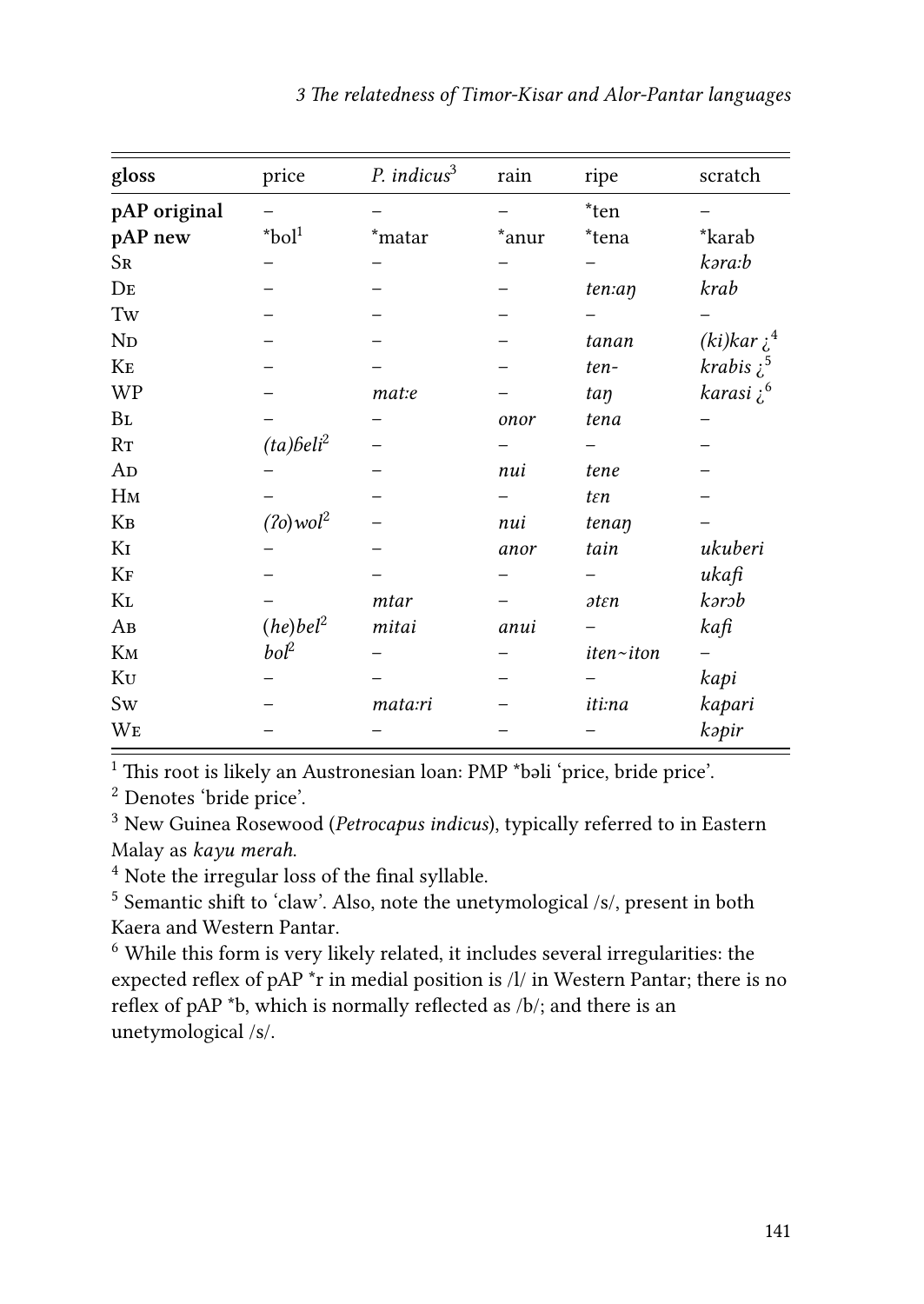| gloss          | shark              | spit   | spoon                                | stand         | sugarcane          |
|----------------|--------------------|--------|--------------------------------------|---------------|--------------------|
| pAP original   |                    | *purVN |                                      |               | $*$ u:b            |
| pAP new        | $*sib(a, i)r$      | *purVn | $^{\star}\mathrm{s}\mathrm{urV}^{2}$ | *nate $(r)^3$ | *hu:ba             |
| $S_{R}$        | sifir              |        |                                      |               |                    |
| $D_E$          | <i>sib:ir</i>      |        |                                      |               |                    |
| Tw             | sifar              | puran  |                                      |               |                    |
| $N_{\rm D}$    |                    |        |                                      |               | u:fa               |
| $K_E$          | sibar              | puraŋ  |                                      |               | u:b                |
| <b>WP</b>      | sib:u              |        |                                      | natar $i^4$   |                    |
| B <sub>L</sub> | sibir <sup>1</sup> | purun  |                                      |               | ub                 |
| $R_{\rm T}$    | hibil              | purun  |                                      |               | juwab              |
| A <sub>D</sub> |                    |        | hur                                  |               | so:b               |
| $H_M$          |                    |        |                                      |               |                    |
| K <sub>B</sub> |                    | paraŋ  |                                      |               | job                |
| $\rm{Kr}$      | sobor              | purin  |                                      |               | u:b                |
| $K_{\rm F}$    |                    |        |                                      | natei         |                    |
| $\rm{KL}$      |                    | paroin |                                      |               |                    |
| Aв             |                    | puina  | tur                                  | nate          | fa                 |
| Kм             |                    |        | suːt                                 |               |                    |
| Ku             |                    |        |                                      |               | $p^{\mathcal{W}}a$ |
| Sw             |                    |        |                                      |               |                    |
| WЕ             |                    |        | sire                                 |               | upa                |

<sup>1</sup> Blagar normally reflects pAP  $*$ s as /h/ in word-initial position.

<sup>2</sup> This set shows a variety of irregularities: Adang normally reflects pAP  $*$ r as /l/ or /i/, rather than /r/; pAP \*r is normally reflected as /i/ in final position in both Abui and Kamang; and Wersing normally reflects pAP \*s as /t/, rather than /s/. <sup>3</sup> There is a competing and morphologically unrelated form \*tas 'stand', which is more widely distributed across modern AP languages (see [Holton &](#page-53-2) [Robinson this volume](#page-53-2)).

 $^4$  Western Pantar normally reflects pAP  $\text{*r}$  as Ø in word-final position.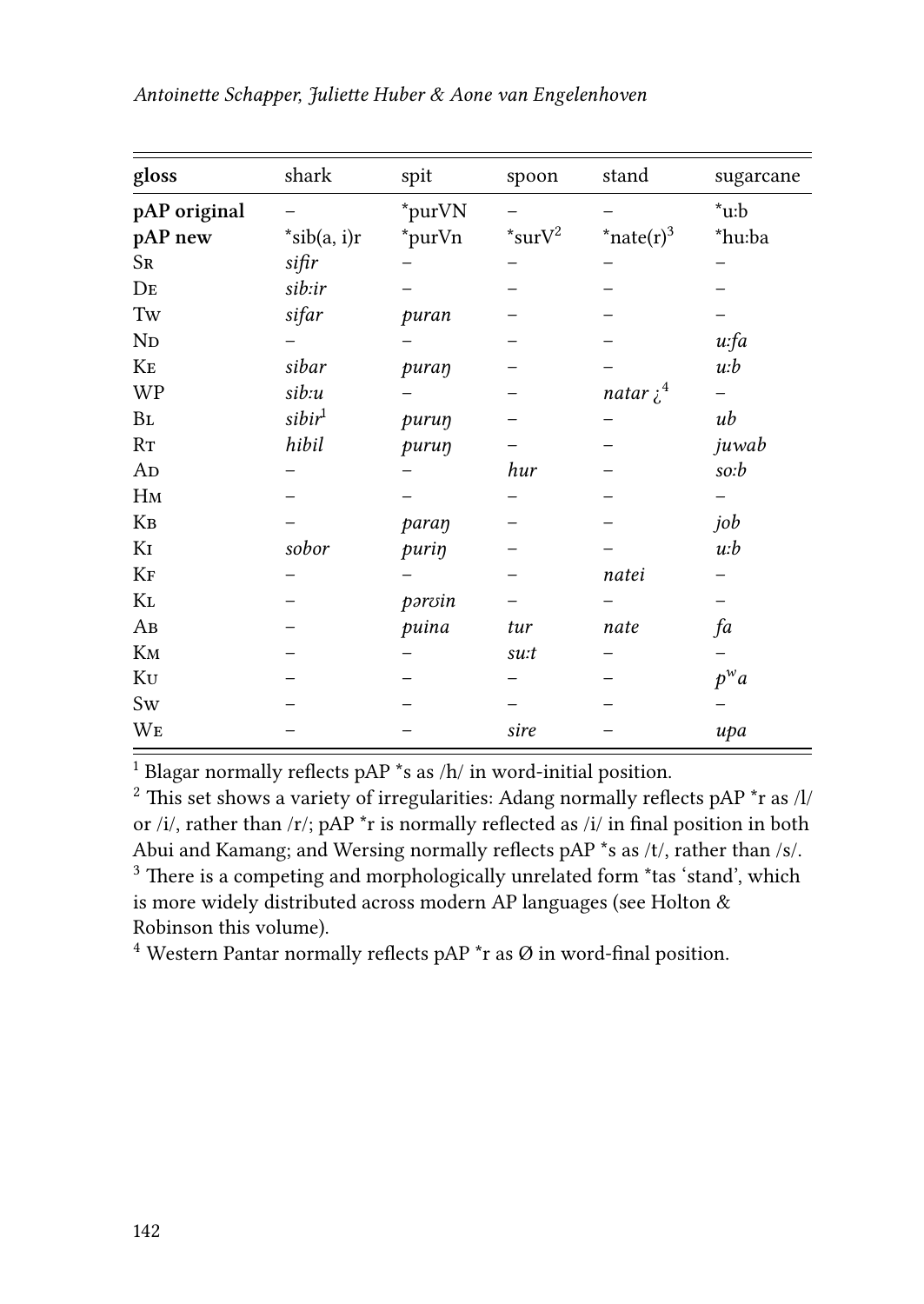| gloss          | sun               | taboo  | tail        | tongue            | tooth                            |
|----------------|-------------------|--------|-------------|-------------------|----------------------------------|
| pAP original   | *wad(i)           |        | $*$ -or     | $*$ -leb $(ur)$   | *-uas                            |
| pAP new        | *wadi             | *palol | *-ora       | *-lebur           | *-uasin                          |
| $S_{R}$        | war               |        | $-or$       |                   |                                  |
| $D_E$          |                   |        | $-or$       |                   |                                  |
| Tw             | war (get)         |        | $-or$       | $-livi$           | -usan                            |
| $N_{\rm D}$    | weri              |        | -ola        | -lefu             | $-using$                         |
| KE             | wer               |        | $-or$       | $-le:b$           | -uasin                           |
| <b>WP</b>      | war               |        |             | $-lebu$           | -wasin                           |
| B <sub>L</sub> | ved               |        | ora         | $-d$ 3e $bur$     | $-ve\eta$                        |
| $R_{\rm T}$    | vid               |        |             | -lebul            |                                  |
| A <sub>D</sub> | $\int \epsilon d$ |        | olo?        | $-l\varepsilon b$ | $-w\varepsilon h\varepsilon\eta$ |
| $H_M$          | fød               |        | ol          |                   | $-fi 2i\eta$                     |
| Kв             | wer               |        | ?ol         | -leb              |                                  |
| Kі             | ber               |        | $-or$       | -liber            | $-wes$                           |
| $K_{\rm F}$    | uru               |        |             | $-lip$            | -wehen                           |
| KL             |                   |        | $-or$       | $-l\varepsilon b$ | $-w\varepsilon h$                |
| Aв             | wari              | palol  |             | -lifi             | -weiti                           |
| Kм             | wati              | fo:i   | $-(w)ui$    | -opei             | -weh                             |
| Ku             | wad               |        |             | ilip              |                                  |
| <b>Sw</b>      | wadi              |        | $-(w)$ o:ra |                   | $-wa$                            |
| WЕ             | widi              |        | wori        | -jebur            | -wesi                            |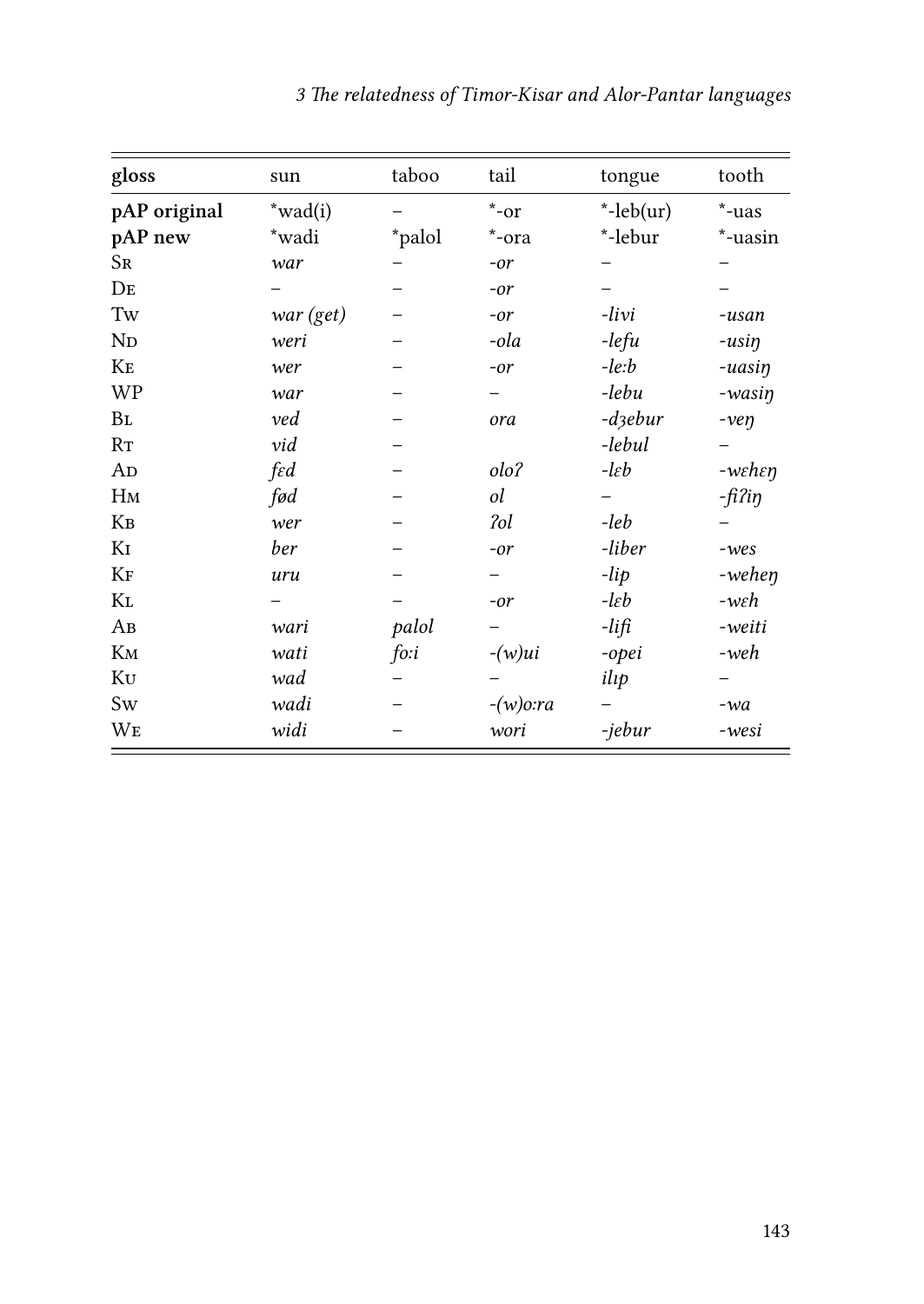| gloss          | walk 1             | walk 2           | weave      | yellow                |
|----------------|--------------------|------------------|------------|-----------------------|
| pAP original   |                    |                  |            |                       |
| pAP new        | *laka <sup>1</sup> | $*lam(ar)$       | $*sine(N)$ | *bagori               |
| $S_{R}$        |                    |                  |            | bahar                 |
| $D_E$          |                    |                  |            | bug                   |
| Tw             |                    | lam <sup>3</sup> |            | bahari                |
| $N_{D}$        |                    |                  |            | baxori                |
| $K_{E}$        |                    | amar $i^4$       |            | bagari                |
| <b>WP</b>      |                    | lama             | sin:an     | bug:a                 |
| B <sub>L</sub> |                    | lamar            |            | bagori ¿ <sup>5</sup> |
| $R_{T}$        |                    | lamal            |            | bagori                |
| AD             |                    | lami             |            | ba?oi                 |
| $H_M$          |                    | $lam\varepsilon$ |            | ba?oil                |
| Kв             | la?aw              |                  |            | ba?oil                |
| Kі             | lak                |                  |            | bagura                |
| $\rm K\rm F$   | la:ka              |                  |            | fijoi                 |
| KL             |                    | (gepun)lam       | hnan       | bobogor               |
| AB             | $l$ a: $k$         |                  | tinei      |                       |
| Kм             | lo: $\lambda^2$    |                  | sine       |                       |
| Ku             |                    |                  |            |                       |
| Sw             |                    |                  |            |                       |
| WE             |                    |                  |            |                       |

 $^{\rm 1}$  This root is possibly an Austronesian loan: PMP \*lakaj 'stride, take a step'.

<sup>2</sup> Kamang normally reflects pAP  $*$ k as /k/.

3 Semantic shift to 'follow'.

<sup>4</sup> Kaera normally reflects pAP \*l as /l/ in word-initial position.

<sup>5</sup> Blagar normally reflects pAP  $*$ g as Ø or /?/ in medial position.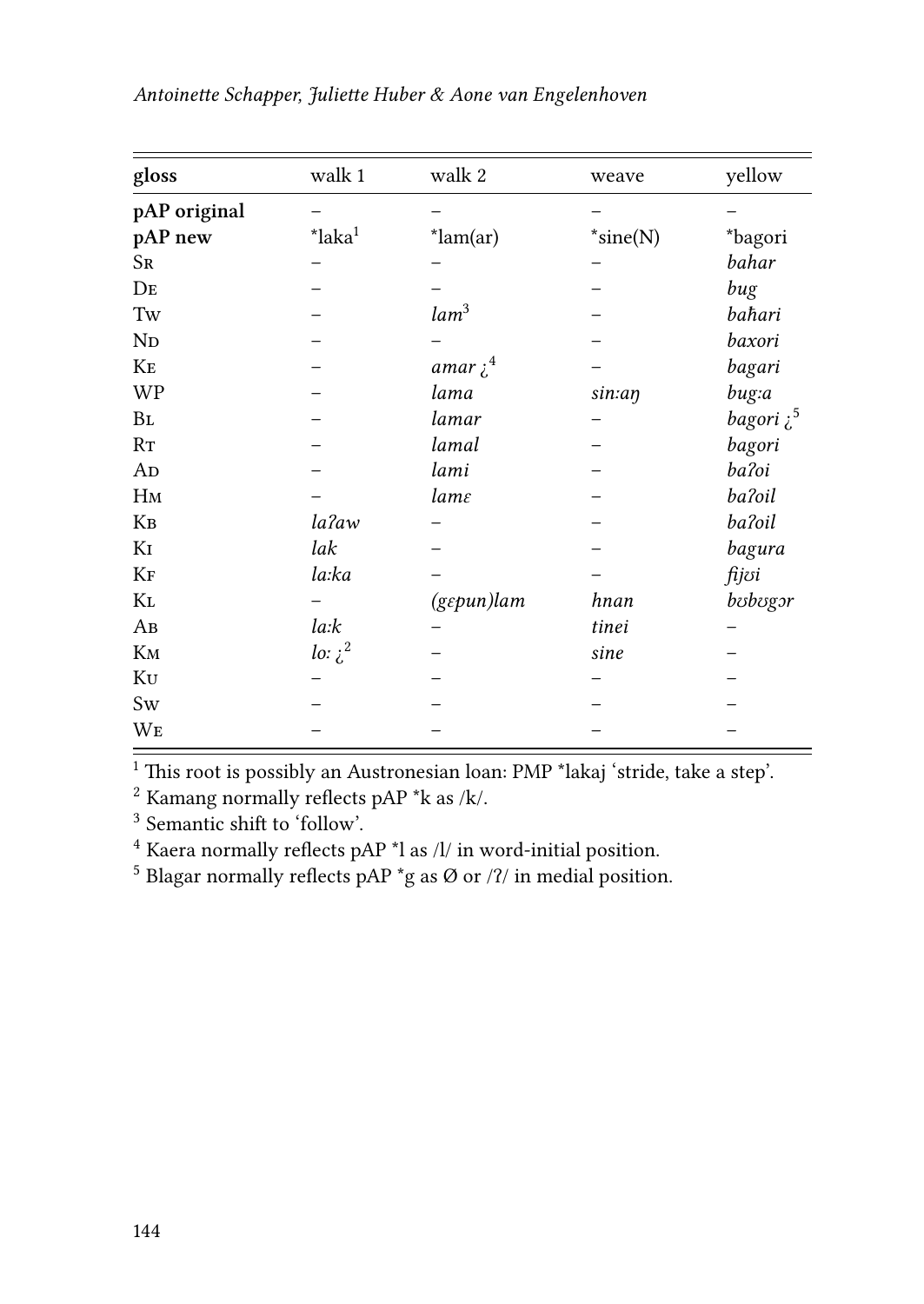| gloss          | banana           | bark             | bat        | bite                     | bone              |
|----------------|------------------|------------------|------------|--------------------------|-------------------|
| pTIM original  | *muku            |                  |            | *gakel                   |                   |
| pTIM new       | *mugu            | E(k)u(l)         | *maTa      | $*(\text{ga})\text{gel}$ | $*(se)sa(r, R)$   |
| <b>BUNAQ</b>   | mok              |                  |            | gagil                    | sesal             |
| <b>MAKASAE</b> | $mu$ ?u          | leu <sup>1</sup> |            | ga?el                    |                   |
| MAKALERO       | $mu$ ? $u$       | leu <sup>1</sup> |            | ka?el                    |                   |
| FATALUKU       | $mu$ ?u          | $le2ul(e)^2$     | maca       | (ki)ki(2)e               |                   |
| OIRATA         | mu:              | $leule^2$        | mafa       |                          |                   |
|                |                  |                  |            |                          |                   |
| gloss          | breast           | child            | crawl      | crouch                   | dirty             |
| pTIM original  |                  |                  | $*$ er(ek) |                          |                   |
| pTIM new       | *hami            | *-al             | *er        | *luk                     | *gari             |
| <b>BUNAQ</b>   |                  | -ol              | el         | $lu7(-lu7)^4$            | gar               |
| MAKASAE        | ami              |                  |            |                          | ra?i <sup>5</sup> |
| MAKALERO       |                  |                  |            |                          | ra?i <sup>5</sup> |
| FATALUKU       | $ami(-tapunu)^3$ |                  | er(eke)    |                          | $ra2e(ne)^{5,6}$  |
| OIRATA         |                  |                  |            |                          |                   |

<span id="page-46-0"></span>**A.2 Data supporting the additional pTIM reconstructions**

<sup>1</sup> Semantic shift to 'call'.

<sup>2</sup> Semantic shift to 'sing'.

<sup>3</sup> This lexeme is a lexical doublet, i.e. originally a compound or a lexicalized parallel expression (see [Schapper, Huber & van Engelenhoven 2012a:](#page-54-0)224).

4 Semantic shift to 'bent over (as with age)'.

<sup>5</sup> This form shows metathesis in Proto-Eastern Timor: \*kari > \*raki > *raʔi* / *raʔe*(*ne*).

6 Semantic shift to 'littered with stones'.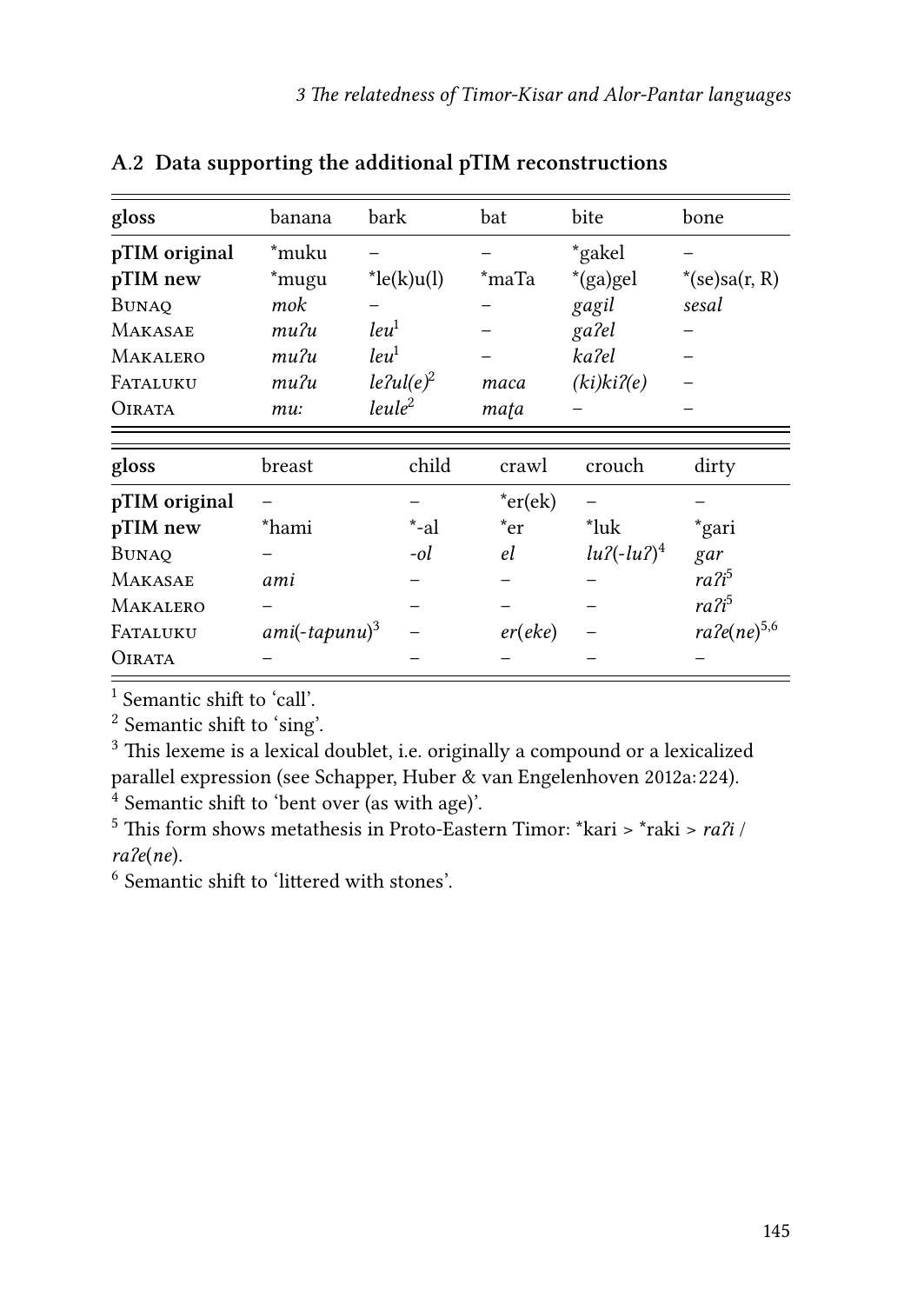| gloss          | dream             | eat                   |     | excrement                      | face           | far   |
|----------------|-------------------|-----------------------|-----|--------------------------------|----------------|-------|
| pTIM original  |                   |                       |     |                                | *fenu          |       |
| pTIM new       | *ufar(ana)        | *nua                  |     | a(t, D)u                       | *-fanu         | *eTar |
| BUNAO          | waen <sup>1</sup> | $a$ ~-ia              |     | 0Z <sub>0</sub>                | -ewen          | ate   |
| MAKASAE        | ufarena           | nawa                  |     | $atu$ [-gu $2u$ ] <sup>2</sup> | fanu           |       |
| MAKALERO       | ofarana           | nua                   |     | atu                            | fanu           |       |
| FATALUKU       | ufarana           | $una \sim na\beta a$  |     | $atu^3$                        | fanu           | icar  |
| <b>OIRATA</b>  | upar(a)           | una~nawa              |     | $atu^3$                        | panu           |       |
|                |                   |                       |     |                                |                |       |
| gloss          | fish              | flat                  |     | garden                         | hear           | itchy |
| pTIM original  | *api              |                       |     | *(u)mar                        | $*make(n)$     |       |
| pTIM new       | *hapi             | *tetok                |     | $*(u, a)$ mar                  | $*$ mage $(n)$ | *ilag |
| BUNAO          |                   | $\pi$ i <sup>24</sup> | mar |                                | mak            |       |
| <b>MAKASAE</b> | afi               |                       | ama |                                | ma?en          | ila?  |
| MAKALERO       | afi               | tetu?                 | ama |                                | ma?en          | ile?  |
| FATALUKU       | api               |                       |     |                                |                |       |
| <b>OIRATA</b>  | ahi               |                       | uma |                                |                |       |

*Antoinette Schapper, Juliette Huber & Aone van Engelenhoven*

<sup>1</sup> This item shows metathesis: *waen* < \*awen following on fusion from the two halves of the reconstructed doublet.

<sup>2</sup> The Bunaq cognate for the second half of this lexical doublet is *g-io*

'3inal-faeces', but it doesn't appear in a doublet with *ozo* 'faeces'.

<sup>3</sup> Semantic shift to 'belly'.

<sup>4</sup> The final glottal stop in Bunaq is likely a reflex of final \*k in pTIM. However, more evidence is needed to substantiate this claim of relatedness.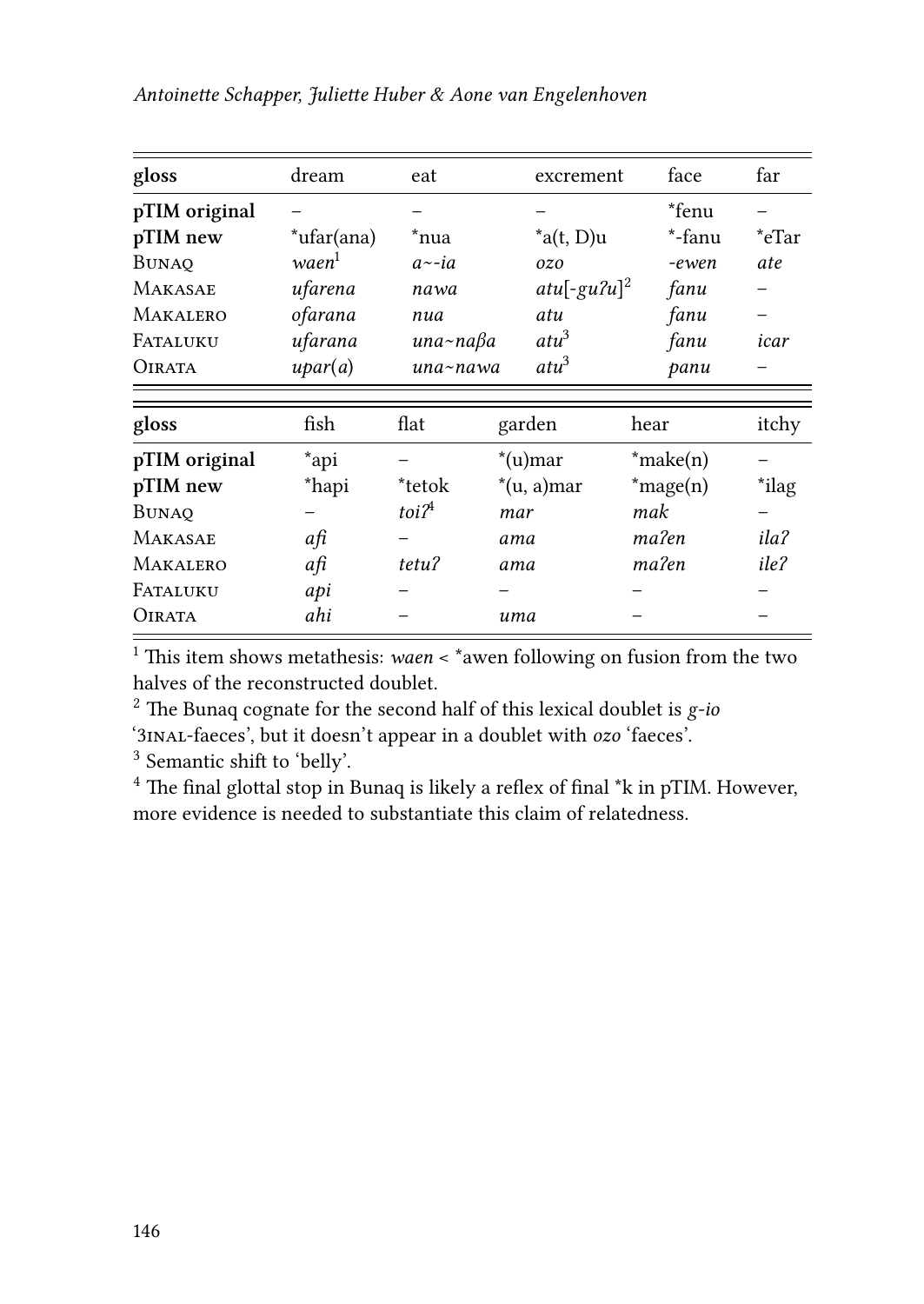| gloss          | laugh            | leg              | LOW               | mat              | mountain         |
|----------------|------------------|------------------|-------------------|------------------|------------------|
| pTIM original  | *hika            |                  |                   |                  |                  |
| pTIM new       | *jiger           | *buta            | *ufe              | *biti            | *bugu            |
| <b>BUNAQ</b>   | higal            | but <sup>1</sup> |                   |                  |                  |
| <b>MAKASAE</b> | hi?a             |                  | he- $i^2$         |                  | bu?u             |
| MAKALERO       | hi?e             |                  | $\mathcal{U}$ fe- | piti             | $pu2u^3$         |
| FATALUKU       | he?e             |                  | $ua-z^2$          | pet(u)           |                  |
| <b>OIRATA</b>  |                  |                  | $ua_i^2$          | het(e)           |                  |
|                |                  |                  |                   |                  |                  |
| gloss          | new              | new<br>place     | nose              | one              | other            |
| pTIM original  | $*(t, s)$ ifa    |                  |                   |                  |                  |
| pTIM new       | $*(t, s)$ ipa(r) | *lan             | *-muni            | *uneki           | *epi             |
| <b>BUNAQ</b>   | tip              | lon              | -inup $\chi^4$    | $uen$ en         | ewi <sup>6</sup> |
| <b>MAKASAE</b> | sufa             |                  | $muni(kai)^5$     | $\boldsymbol{u}$ |                  |
| MAKALERO       | hofar            |                  | mini              | $u \sim u n$     |                  |
| FATALUKU       |                  |                  | min(ku)           | ukani            |                  |
| <b>OIRATA</b>  |                  |                  |                   | a?uni            |                  |

<sup>1</sup> Semantic shift to mean 'knee'.

<sup>2</sup> The reflex of pTIM  $*$ f as /h/ in Makasae and Ø in Fataluku and Oirata is irregular; /f/ is expected for Makasae and Fataluku, and /p/ for Oirata.

<sup>3</sup> Semantic shift to 'gable, top of house'.

 $4$  This item appears to show metathesis in the following stages: pTIM  $*$ -muni > \*-minu > \*-imun > \*-inum > Bunaq *-inup* 'nose'. The change of \*m to Bunaq p is explainable as the result of /m/ being prohibited from codas in Bunaq.

<sup>5</sup> The suffix -*kai* is frequently found in body part terms in Makasae.

 $^6$  It seems likely that medial  $^*$ p changes to /w/ in Bunaq. However, we currently lack sufficient data to support this conclusion. There has also been a semantic shift to 'foreigner'.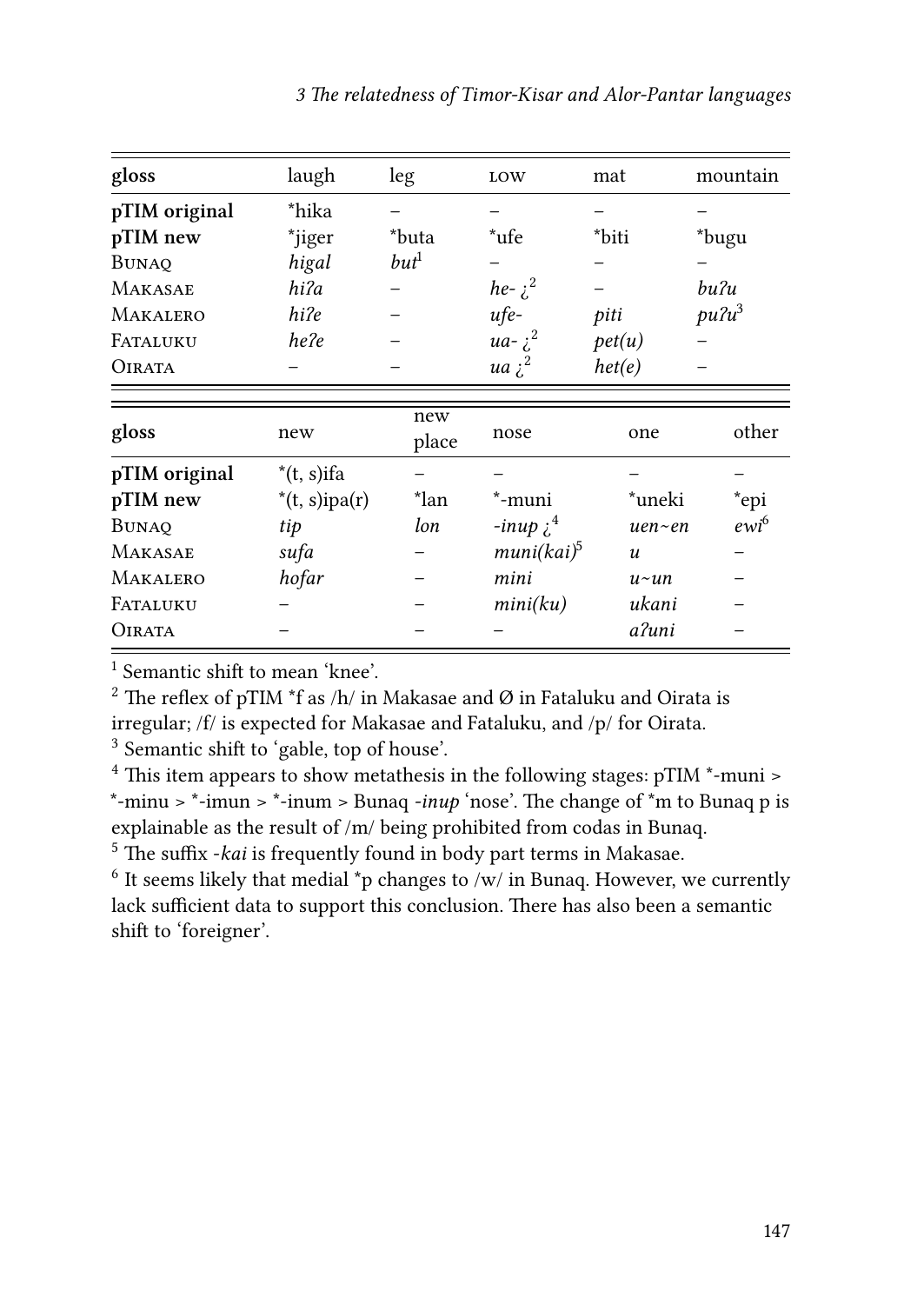| gloss          | path     | person                      | rain         |        | ripe                 | scorpion           |
|----------------|----------|-----------------------------|--------------|--------|----------------------|--------------------|
| pTIM original  | *hika    |                             |              |        | *tina(k)             |                    |
| pTIM new       | *jiga    | *anu                        | $*ine(r, R)$ |        | *tena                | $*$ fe $(r, R)e$   |
| BUNAO          | hik      | en                          | inel         |        | ten <sup>1</sup>     | wele <sup>4</sup>  |
| MAKASAE        | hi?a     | anu                         |              |        | $t$ ina <sup>2</sup> |                    |
| MAKALERO       | hi?a     | anu                         |              |        | tina~dina $^2$       |                    |
| FATALUKU       | i?a      |                             |              |        | $t$ ina <sup>3</sup> |                    |
| <b>OIRATA</b>  | ia (ra)  |                             |              |        |                      |                    |
|                |          |                             |              |        |                      |                    |
| gloss          | scratch  | shark                       |              | six    | spit                 | tooth              |
| PTIM ORIGINAL  |          |                             |              |        |                      | *wasi              |
| PTIM NEW       | *gabar   | *supor                      |              | *tamal | $*$ fulu $(k, n)$    | *-wasin            |
| <b>BUNAQ</b>   |          |                             |              | tomol  | puluk                | $-(e)$ we          |
| <b>MAKASAE</b> |          |                             |              |        |                      | wasi               |
| MAKALERO       | kapar    | $su(-amulafu)^5$            |              |        | fulun                | wasi               |
| FATALUKU       | kafur(e) | $h$ opor $(u)$ <sup>6</sup> |              |        | fulu                 | $\beta$ ahin $(u)$ |
| <b>OIRATA</b>  |          |                             |              |        |                      | wain(i)            |

*Antoinette Schapper, Juliette Huber & Aone van Engelenhoven*

<sup>1</sup> Semantic shift to 'be cooked, ready'.

2 Semantic shift to 'cook'.

<sup>3</sup> Semantic shift to 'set alight'.

 $4$  It seems likely that initially before front vowels  $*$ f changes to /w/ in Bunaq. However, we currently lack sufficient data to support this conclusion.

<sup>5</sup> The meaning of the compound *su-amulafu* is not quite clear. It seems to refer to a large sea creature, possibly a dolphin or a dugong. The second element, *amulafu*, translates as 'human being, person'.

<sup>6</sup> This form is glossed as either 'shark' or 'dugong' in the different Fataluku sources.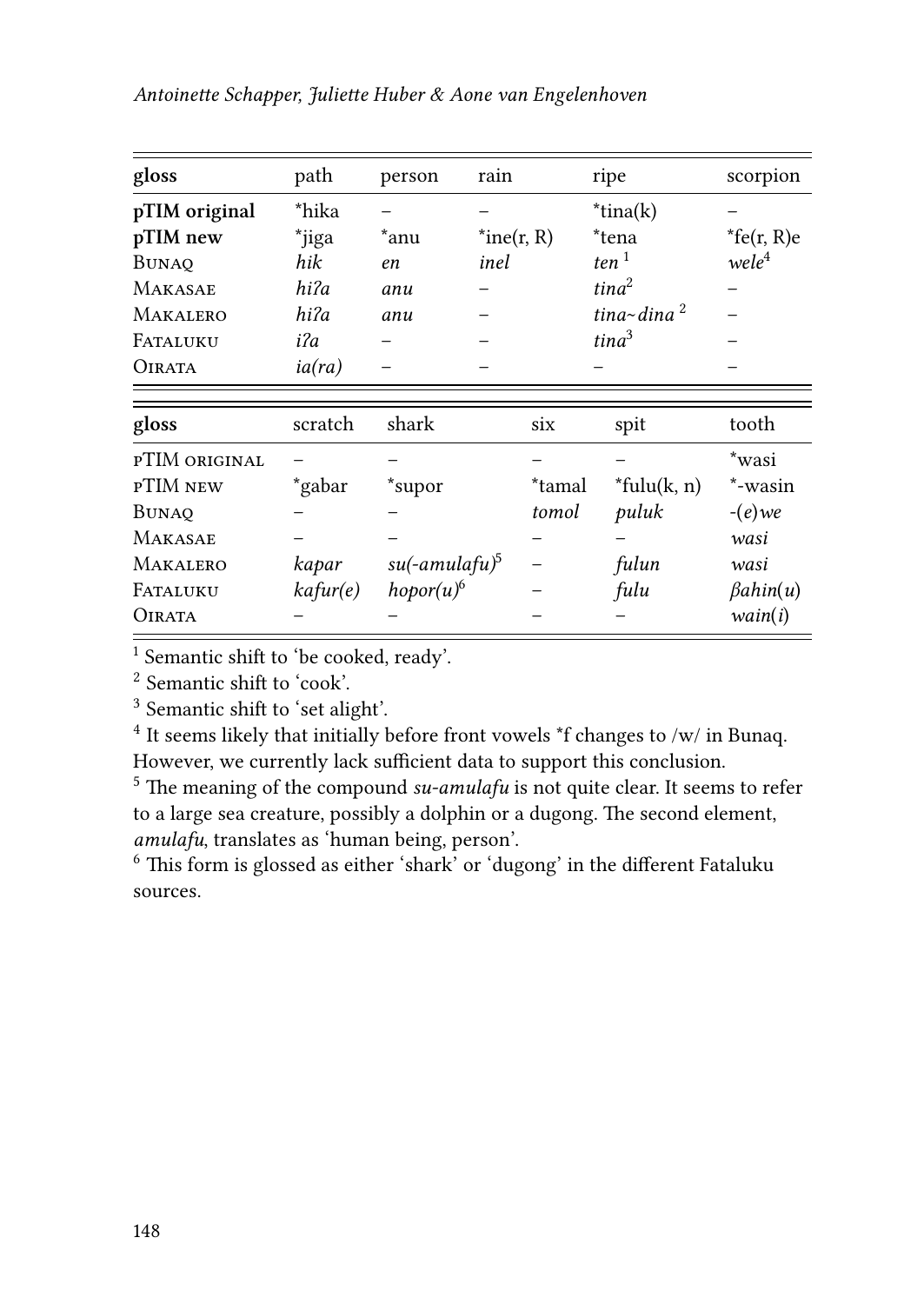| gloss           | tree  | walk 1                   | walk 2 | yellow | 1sg   | 1PL         |
|-----------------|-------|--------------------------|--------|--------|-------|-------------|
| pTIM original   | *hote | *lakor                   |        |        |       |             |
| pTIM new        | *hate | $\mu$ lagar <sup>1</sup> | *male  | *gabar | $n -$ | *fi         |
| <b>BUNAQ</b>    | hotel | lagor                    | mele   |        | $n-$  |             |
| <b>MAKASAE</b>  | ate   | la?a                     |        | gabar  |       | fi          |
| <b>MAKALERO</b> | ate   | la?a                     |        |        |       | $\int f(x)$ |
| FATALUKU        | ete   | la?a                     |        |        |       | afi         |
| <b>OIRATA</b>   | ete   | lare                     |        |        |       | $ap-$       |

 $\overline{1}$  This root is possibly an Austronesian loan: PMP \*lakaj 'stride, take a step'.

### <span id="page-50-0"></span>**A.3 List of cognates and pTAP reconstruction**

| gloss      | <b>PTAP</b>     | PAP       | PTIM            |
|------------|-----------------|-----------|-----------------|
| bamboo     | *mari           | *mari     | *mari           |
| banana     | *mugul          | *mogol    | *mugu           |
| bark, call |                 | *lVu      | E(k)u(l)        |
| bat        | *madel          | *madel    | *maTa           |
| bathe      | *weLi           | *weli     | *weru           |
| bird       | *(h)adul        | $*(a)dV1$ | *haDa           |
| bite       | $*ki(l)$        | *(ta)ki   | *(ga)gel        |
| blood      | *waj            | *wai      | *waj            |
| bone       | $*$ se $(r, R)$ | *ser      | $*(se)sa(r, R)$ |
| breast     | *hami           | *hami     | *hami           |
| child      | *-uaQal         | *-uaqal   | *-al            |
| clew       | $*$ ma(i)ta(r)  | *maita    | *matar          |
| coconut    | *wata           | *wata     | *wa(t, D)a      |
| crawl      | *er             | *er       | *er             |
| crouch     | $\text{Huk}(V)$ | $*luk(V)$ | *luk            |
| die        | $*mV(n)$        | $*min(a)$ | *-umV           |
| dirty      | *karV(k)        | *karok    | *gari           |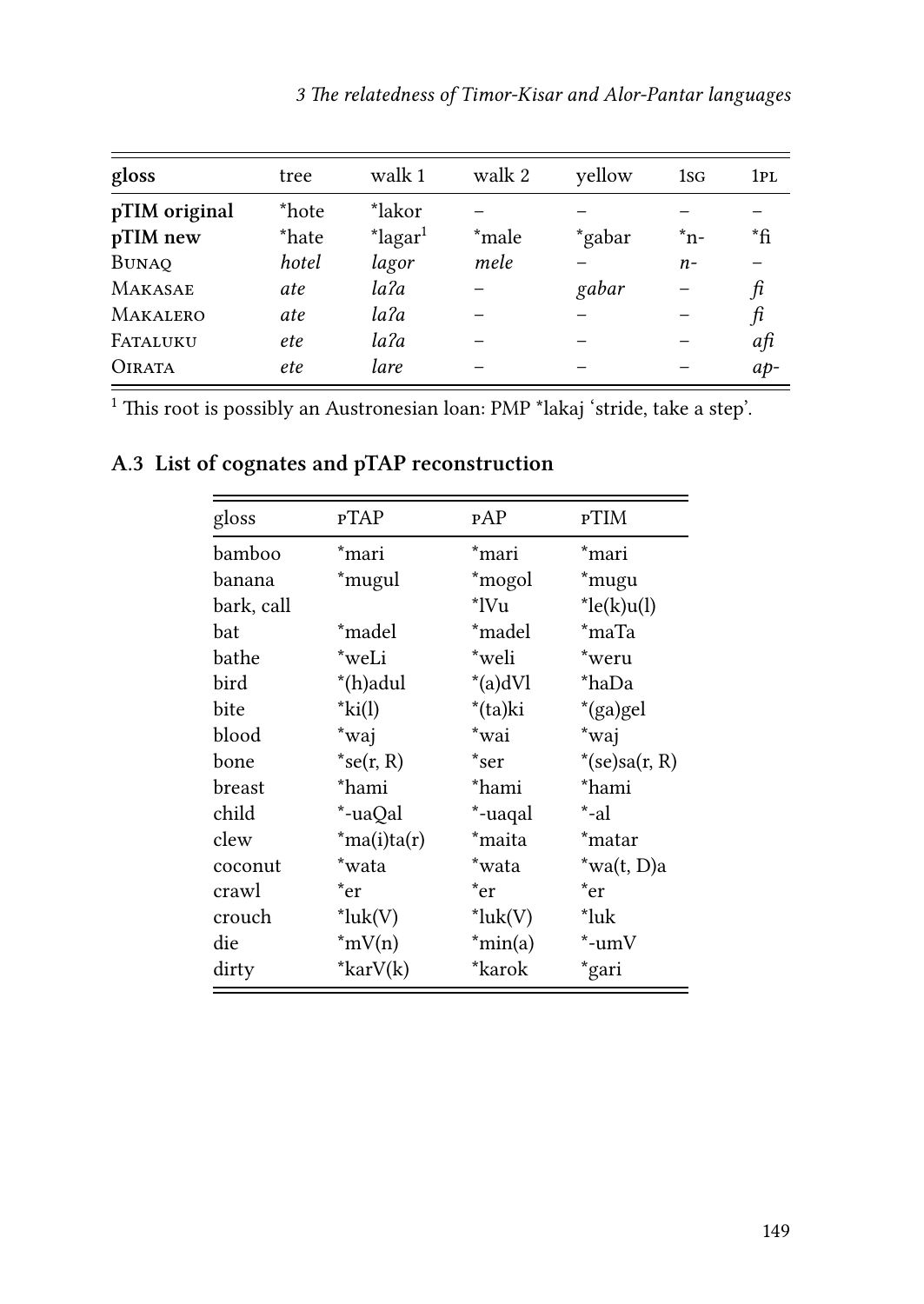| gloss       | PTAP            | PAP              | PTIM             |
|-------------|-----------------|------------------|------------------|
| dog         | *dibar          | *jibar           | *Depar           |
| dream       | *(h)ipar        | *hipar           | *ufar(ana)       |
| ear         | *-waRi          | *-uari           | *-wali           |
| eat         | *nVa            | *nai             | *nua             |
| excrement   | $*(h)at(V)$     | *has             | a(t, D)u         |
| face        | *panu           | *-pona           | *-fanu           |
| far         | E(t, d)e        | *lete            | *eTar            |
| fire        | *hada           | *hada            | *haTa            |
| fish        | *habi           | *habi            | *hapi            |
| flat        | *tatok          | *tatok           | *tetok           |
| garden      | *magad          | *magad(a)        | $*(u, a)$ mar    |
| girl        | $*pan(a)$       | *pon             | $^\ast$ fana     |
| give        | *-(e, i)na      | *-ena            | $*$ -in $V$      |
| grandparent | *(t, d)ama      | $*$ tam $(a, u)$ | $*$ moTo         |
| green       | *lugar          | *(wa)logar       | *ugar            |
| hand        | $*$ -tan(a)     | *-tan            | $^*$ -tana       |
| hear        | *mage(n)        | *magi            | *mage(n)         |
| inside      | $*mi$           | $\cdot$ mi       | $\mathrm{^*mi}$  |
| itchy       | *iRak           | *(i)ruk          | *ilag            |
| laugh       | *jagir          | *jagir           | *jiger           |
| leg         | *buta           | *-bat            | *buta            |
| LOW         | $^{\ast}$ po    | $_{\rm}^{*}$ po  | *ufe             |
| mat         | $b$ i(s, t)     | *bis             | *biti            |
| meat        | *isor           | *iser            | *seor            |
| moon        | $*$ hur $(u)$   | $*wur$           | *huru            |
| mountain    | *buku           | *buku            | *bugu            |
| name        |                 | $*-en(i, u)$     | *-nej            |
| new         | $*(t, s)iba(r)$ | $*$ siba $(r)$   | $*(t, s)$ ipa(r) |
| new place   | *lan            | $*1$ an          | *lan             |
| nose        | $*$ -mVN        | $*$ -mim         | *-muni           |
| one         | *nukV           | *nuk             | *uneki           |
| other       | *abe(nVC)       | *aben(VC)        | *epi             |
| P. indicus  | *matar          | *matar           | *ma(t, D)ar      |
| path        | *jega           | *jega            | *jiga            |
| person      | $*anV(N)$       | *anin            | $*anu$           |
| pig         | *baj            | *baj             | *baj             |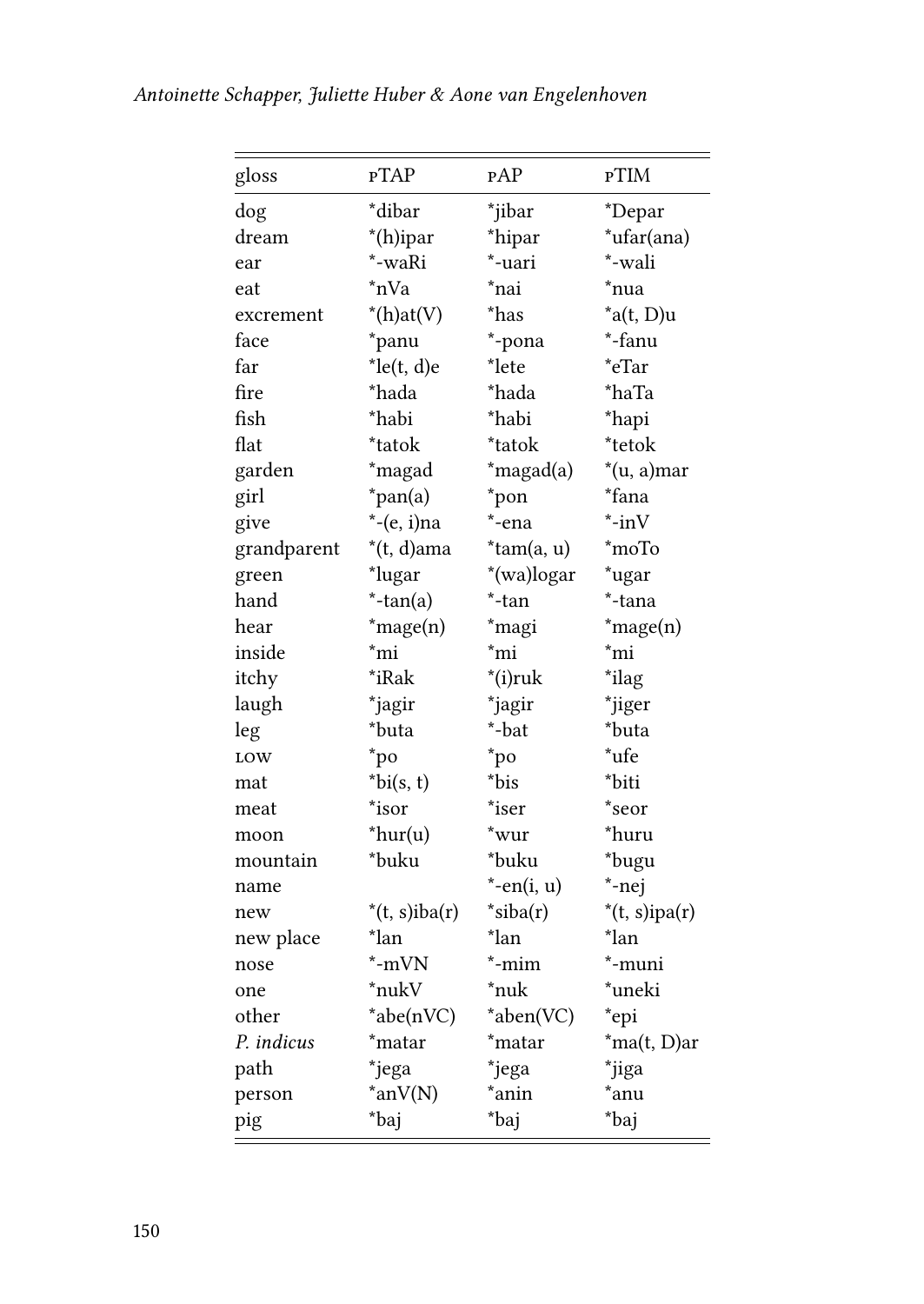| gloss           | <b>PTAP</b>              | PAP            | PTIM                                |
|-----------------|--------------------------|----------------|-------------------------------------|
| pound           | *tapa(i)                 | *tapai         | *tafa                               |
| price           | *boL                     | *bol           | *bura                               |
| rain            | $*$ anu $(r, R)$         | *anur          | $*ine(r, R)$                        |
| rat             | *dur(a)                  | *dur           | *Dura                               |
| ripe            | *tena                    | <i>*</i> tena  | *tena                               |
| run             | *tipar                   | <i>*tiara</i>  | *tifar                              |
| scorpion        | $*_{pV(r, R)}$           | *pVr           | $*$ fe $(r, R)e$                    |
| scratch         | *karab                   | *karab         | *gabar                              |
| sea             | $*tam(a)$                | $*tam$         | *mata                               |
| shark           | *sibar                   | *sib(a, i)r    | *supor                              |
| sit             | *mit                     | *mis           | *mit                                |
| six             | *talam                   | *talam         | *tamal                              |
| sleep           | $*$ tia $(r)$            | $^\star$ tia   | $*$ tia $(r)$                       |
| spit            | $*_{\text{puRV}(n)}$     | *purVn         | *fulu(k, n)                         |
| spoon           | *suRa                    | $*surV$        | *sula                               |
| stand           | *nat(er)                 | $*$ nate $(r)$ | $*nat$                              |
| star            | *jibV                    | *jibV          | *ipi(-bere)                         |
| stone           | $*war$                   | $*_{\rm war}$  | *war                                |
| sugarcane       | $\sqrt[k]{\text{ub}}(a)$ | *hu:ba         | *upa                                |
| sun             | *wad(i, u)               | *wadi          | *waTu                               |
| taboo           | *palu(l, n)              | *palol         | *falu(n)                            |
| tail            | *-oRa                    | *-ora          | *- $ula(?)$                         |
| tongue          | *-lebuR                  | *-lebur        | *-ipul                              |
| tooth           | *-wasin                  | *-uasin        | *-wasin                             |
| tree            | *hate                    | *tei           | *hate                               |
| vagina          | $*ar(u)$                 | $*$ -ar        | *-aru                               |
| wake            | *tan(i)                  | *-ten          | *Tani                               |
| walk 1          | *lak(Vr)                 | *laka          | *lagar                              |
| walk 2          | *lamV                    | $*lam(ar)$     | *male                               |
| water           | *jira                    | *jira          | $\boldsymbol{\dot{\mathrm{r}}}$ ira |
| weave           | $*sine(N)$               | $*$ sine $(N)$ | $*$ sina                            |
| yellow          | *bagur(V)                | *bagori        | $^\star \text{gabar}$               |
| 1PI             | *pi                      | *pi-           | *fi                                 |
| 1s <sub>G</sub> | $*na$                    | $*na$          | $\cdot^*$ n-                        |
| 3               | *gie                     | $^*$ ge        | *gie                                |
| 3POSS           | *ga-                     | *ga-           | $^{\ast}\mathrm{g}$ -               |
|                 |                          |                |                                     |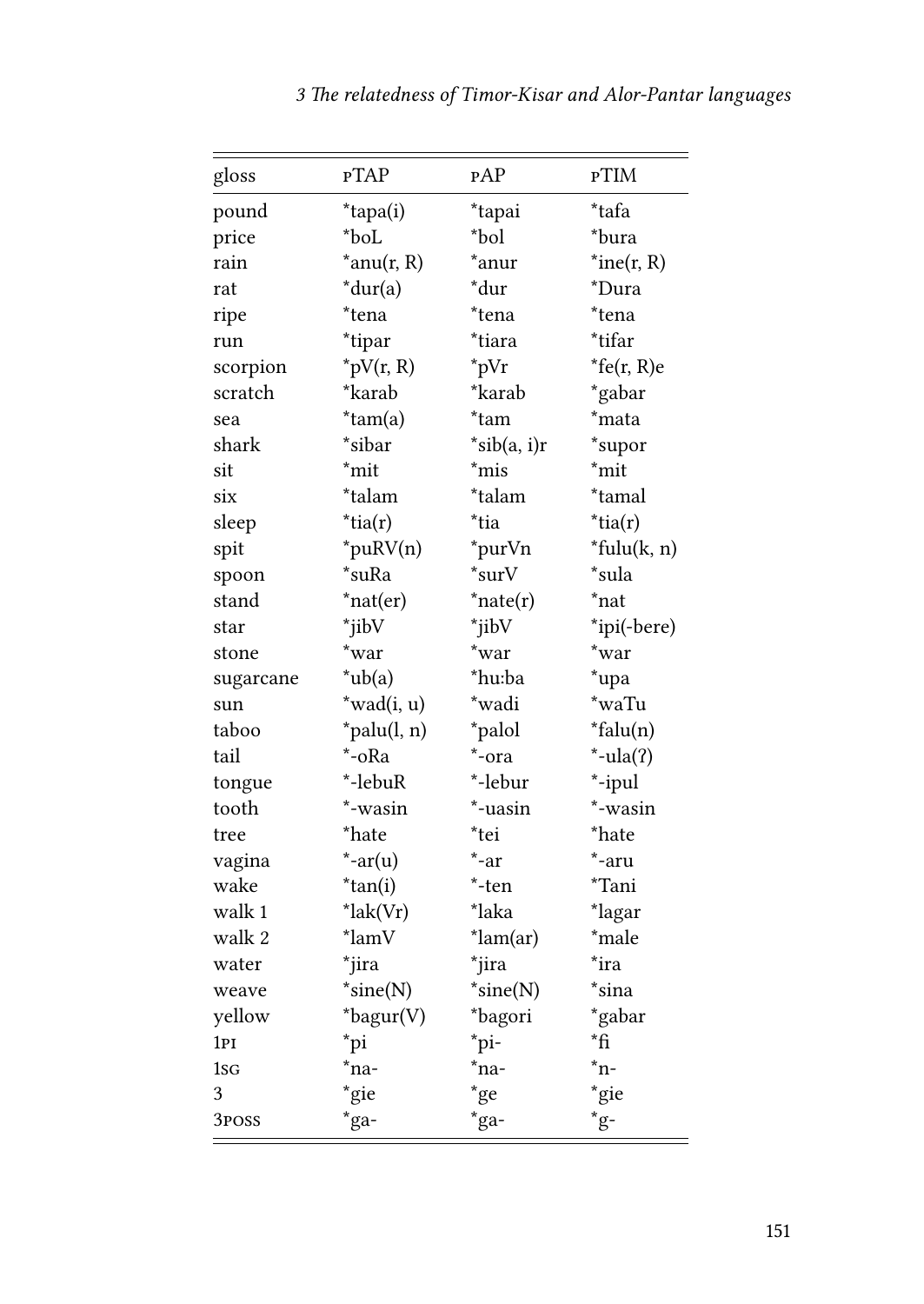### **References**

- <span id="page-53-6"></span>Baird, Louise. 2008. *A grammar of Klon: a non-Austronesian language of Alor, Indonesia*. Vol. 596 (Pacific Linguistics). Canberra: Pacific Linguistics, Research School of Pacific & Asian Studies, The Australian National University.
- <span id="page-53-8"></span>Brotherson, Anna. 2003. *A spatial odyssey: Referring to space in Makasai*. Canberra: Australian National University BA (hons) thesis.
- <span id="page-53-1"></span>Capell, Arthur. 1975. The West Papuan phylum: General, and Timor and areas further west. In Stephen A. Wurm (ed.), *New Guinea area languages and language study*, Papuan Languages and the New Guinea linguistic scene, vol. 1, 667–716. Canberra: Research School of Pacific & Asian Studies, Australian National University.
- <span id="page-53-9"></span>Carr, Felicita M. 2004. *Pupuuk, Masu Moru and Data: Three genres of Makasai*. Canberra: Australian National University MA thesis.
- <span id="page-53-11"></span>de Josselin de Jong, Jan Petrus Benjamin. 1937. *Studies in Indonesian culture I: Oirata, a Timorese settlement on Kisar*. Amsterdam: Noord-Hollandsche Uitgevers-Maatschappij.
- <span id="page-53-5"></span>Haan, Johnson Welem. 2001. *The grammar of Adang: a Papuan language spoken on the island of Alor East Nusa Tenggara - Indonesia*. Sydney: University of Sydney PhD thesis. <http://www-personal.arts.usyd.edu.au/jansimps/haan/>.
- <span id="page-53-3"></span>Holton, Gary. 2014. Western Pantar. In Antoinette Schapper (ed.), *Papuan languages of Timor, Alor and Pantar: Sketch grammars*, vol. 1, 23–96. Berlin: Mouton de Gruyter.
- <span id="page-53-12"></span>Holton, Gary & Mahalalel Lamma Koly. 2008. *Kamus pengantar Bahasa Pantar Barat: Tubbe - Mauta - Lamma*. Kupang, Indonesia: UBB-GMIT.
- <span id="page-53-2"></span>Holton, Gary & Laura C. Robinson. this volume. The internal history of the Alor-Pantar language family. In Marian Klamer (ed.), *The Alor-Pantar languages*, 55–97. Berlin: Language Science Press.
- <span id="page-53-0"></span>Holton, Gary, Marian Klamer, František Kratochvíl, Laura C. Robinson & Antoinette Schapper. 2012. The historical relations of the Papuan languages of Alor and Pantar. *Oceanic Linguistics* 51(1). 86–122.
- <span id="page-53-10"></span>Huber, Juliette. 2008. *First steps towards a grammar of Makasae: a language of East Timor*. Vol. 195 (Languages of the World/Materials). München: Lincom.
- <span id="page-53-7"></span>Huber, Juliette. 2011. *A grammar of Makalero: a Papuan language of East Timor*. Utrecht: LOT.
- <span id="page-53-4"></span>Klamer, Marian. 2010. *A grammar of Teiwa* (Mouton Grammar Library 49). Berlin: Mouton de Gruyter.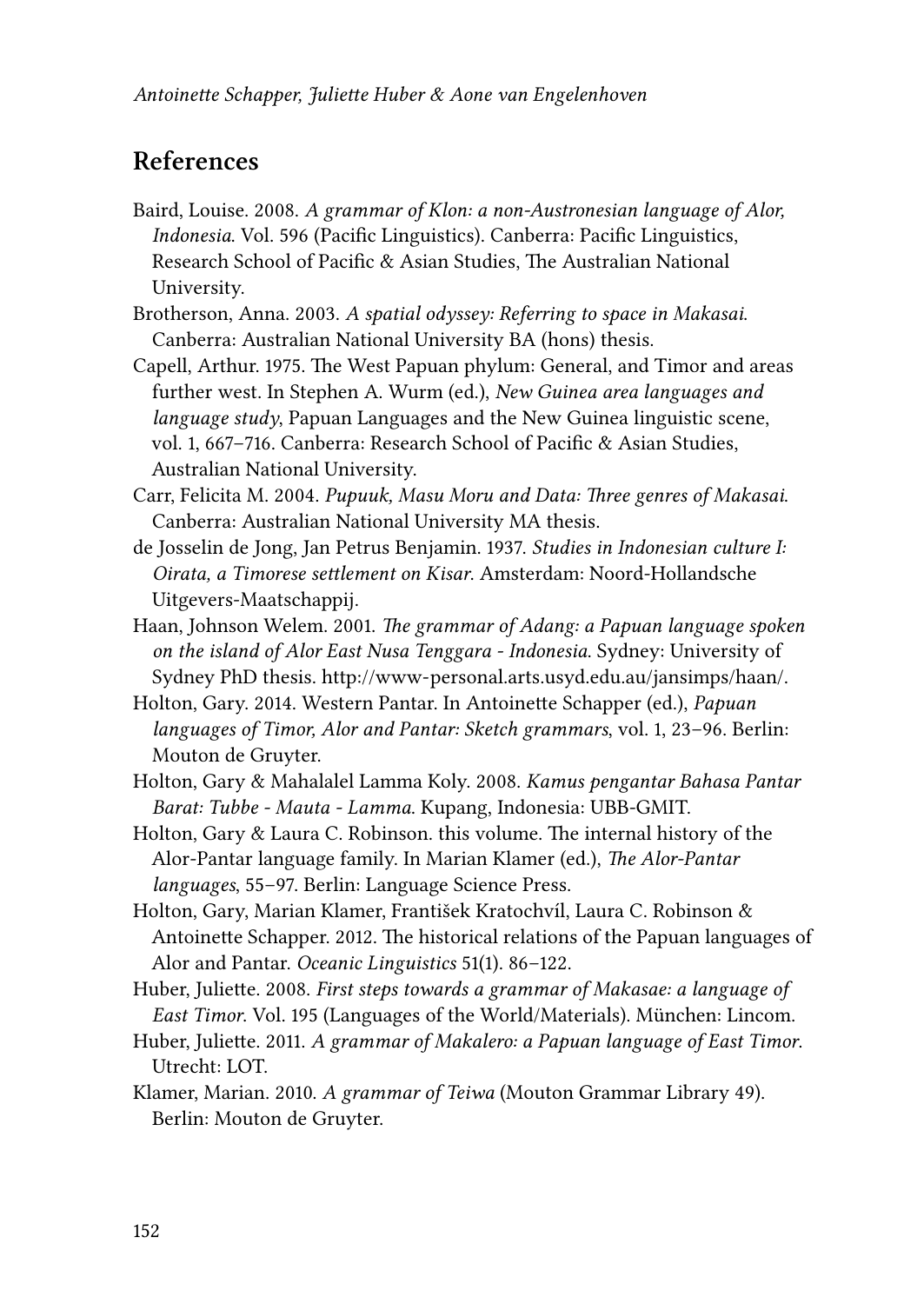- <span id="page-54-3"></span>Klamer, Marian. 2014. Kaera. In Antoinette Schapper (ed.), *Papuan languages of Timor, Alor and Pantar: Sketch grammars*, vol. 1, 97–146. Berlin: Mouton de Gruyter.
- <span id="page-54-12"></span>Klamer, Marian & Amos Sir. 2011. *Kosakata bahasa Teiwa-Indonesia-Inggris [Teiwa-Indonesian-English word list]*. Kupang, Indonesia: Unit Bahasa dan Budaya (UBB).
- <span id="page-54-4"></span>Kratochvíl, František. 2007. *A grammar of Abui: a Papuan language of Alor*. Utrecht: LOT.
- <span id="page-54-6"></span>Kratochvíl, František. 2014. Sawila. In Antoinette Schapper (ed.), *Papuan languages of Timor, Alor and Pantar: Sketch grammars*, vol. 1, 351–438. Berlin: Mouton de Gruyter.
- <span id="page-54-11"></span>Kratochvíl, František. nd. *Dictionary of Sawila*. Manuscript, Nanyang Technological University.
- <span id="page-54-9"></span>Kratochvíl, František & Benediktus Delpada. 2008. *Kamus pengantar Bahasa Abui (Abui-Indonesian-English dictionary)*. Kupang: Unit Bahasa dan Budaya (UBB).
- <span id="page-54-13"></span>Rodemeier, Susanne. 1993. *Lego-lego Platz und naga-Darstellung jenseitige Kräfte im Zentrum einer Quellenstudie über die ostindonesische Insel Alor*. München: Ludwig-Maximilians-Universität MA thesis.
- <span id="page-54-8"></span>Schapper, Antoinette. 2010. *Bunaq: a Papuan language of central Timor*. Canberra: Australian National University PhD thesis.
- Schapper, Antoinette (ed.). 2014. *Papuan languages of Timor, Alor and Pantar: Sketch grammars*. Vol. 1. Berlin: Mouton de Gruyter.
- <span id="page-54-10"></span>Schapper, Antoinette. nd(a). Dictionary of Bunaq. Manuscript, Australian National University.
- <span id="page-54-5"></span>Schapper, Antoinette. nd(b). Grammar of Kamang. Manuscript, Leiden University.
- <span id="page-54-1"></span>Schapper, Antoinette. this volume. Elevation in the spatial deictic systems of Alor-Pantar languages. In Marian Klamer (ed.), *The Alor-Pantar languages*, 247–284. Berlin: Language Science Press.
- <span id="page-54-7"></span>Schapper, Antoinette & Rachel Hendery. 2014. Wersing. In Antoinette Schapper (ed.), *Papuan languages of Timor, Alor and Pantar: Sketch grammars*, vol. 1, 439–504. Berlin: Mouton de Gruyter.
- <span id="page-54-2"></span>Schapper, Antoinette & Juliette Huber. 2012. State-of-the-art in the documentation of the Papuan languages of Timor, Alor, Pantar and Kisar. *Wacana, Journal of the Humanities of Indonesia* (14). 1–37.
- <span id="page-54-0"></span>Schapper, Antoinette, Juliette Huber & Aone van Engelenhoven. 2012a. The historical relation of the Papuan languages of Timor and Kisar. In